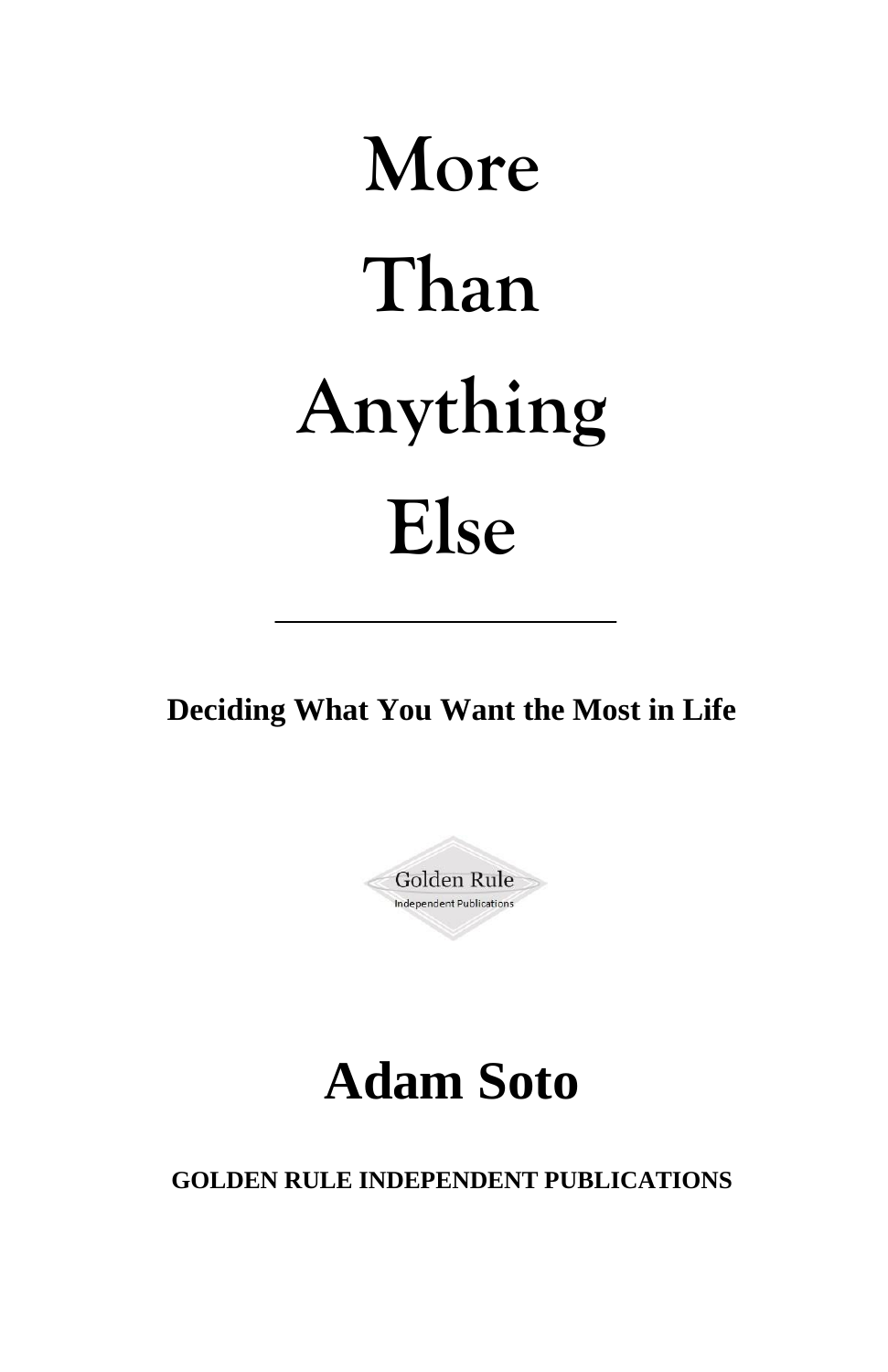More Than Anything Else: Deciding What You Want the Most in Life By Adam Soto

Copyright  $© 2022$ 

Golden Rule Independent Publications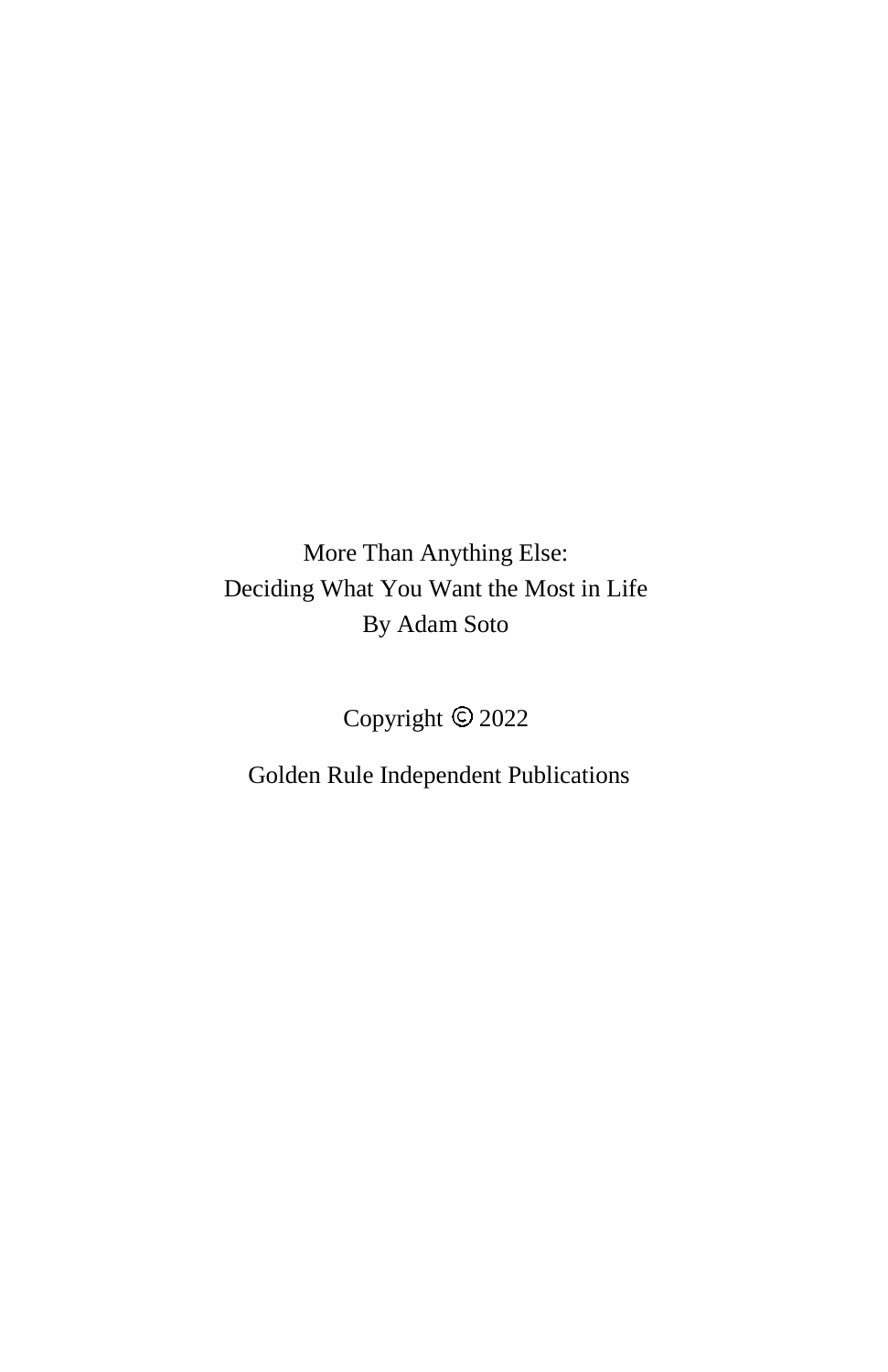## **Table of Contents**

| Will Power                     | 5  |
|--------------------------------|----|
| <b>Tools</b>                   | 8  |
| What I Do                      | 19 |
| <b>Happiness and Desire</b>    | 32 |
| <b>Situational Anxiety</b>     | 38 |
| <b>Closing Thoughts</b>        | 43 |
| Quotes for Living a Happy Life | 49 |
| A Path to Happiness            | 60 |
| Footnotes                      | 62 |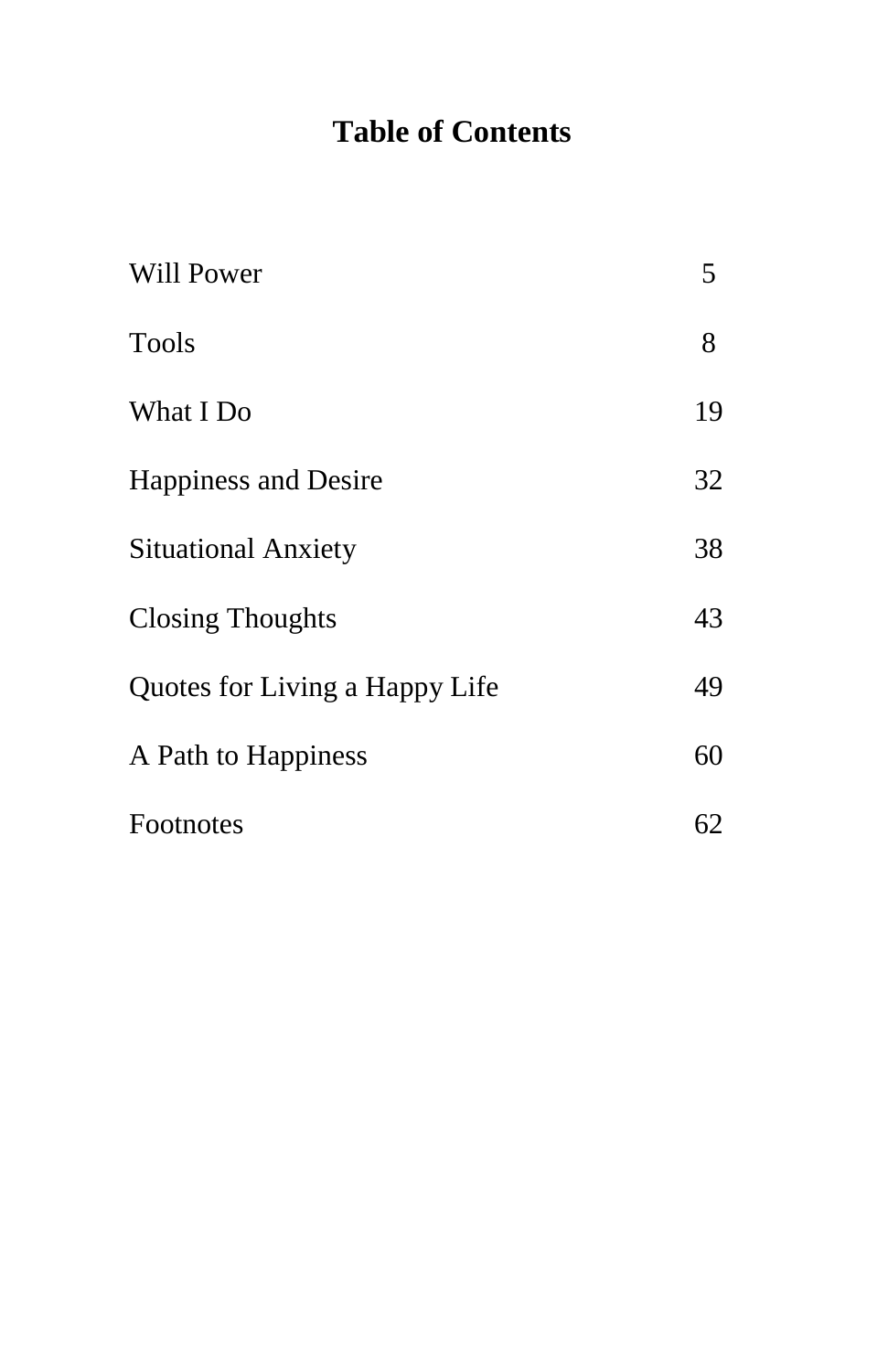*"Do you want to know the secret to lasting happiness? You just have to want happiness more than anything else. That's how a person becomes happy all the time."*

―Adam Soto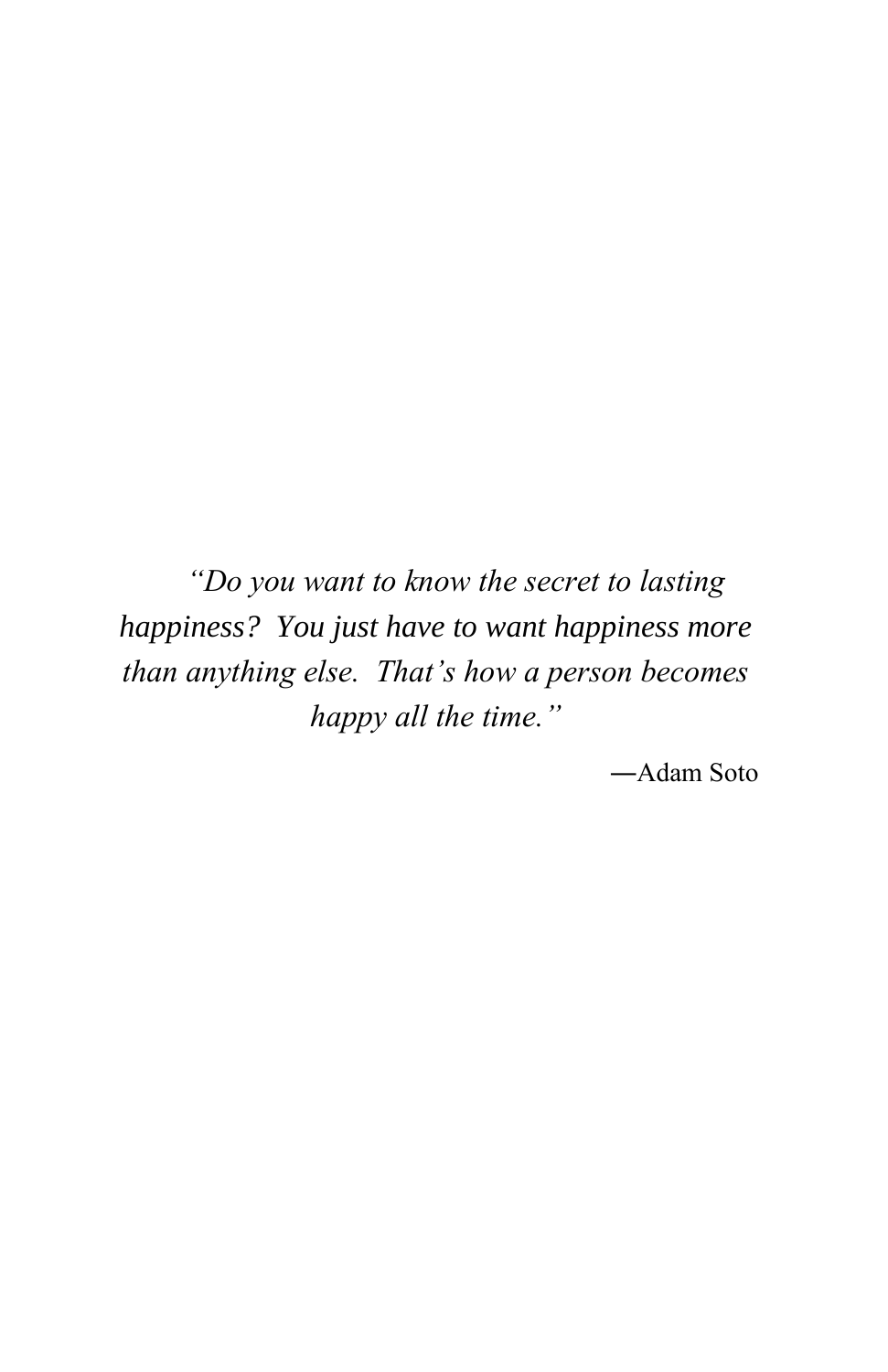#### **More Than Anything Else**

#### **Will Power**

Will power is like a muscle: the more you exercise it, the stronger it gets. The less you exercise it, the weaker it gets.

A strong will power is the greatest and most important tool that a person can develop. Without it, even knowledge and understanding are left paralyzed and directionless.

A person can have all of the knowledge in the world, but without the will power to use that knowledge and put it to good use, it will be wasted. Therefore, it is crucial to develop, test, and strengthen your will constantly.

When will power is used together with knowledge and understanding, a person can live in a constant state of enlightenment, peace, love, and happiness. Unless a person has a legitimate psychiatric condition, a permanent state of spiritual enlightenment is possible for each and every person―should they direct their will to such an end.

Truthfully, the concepts behind living a life of happiness are really quite simple. Using will power to direct the flow of energy, a person can shape their thoughts and thought patterns in such a way that they begin to feel the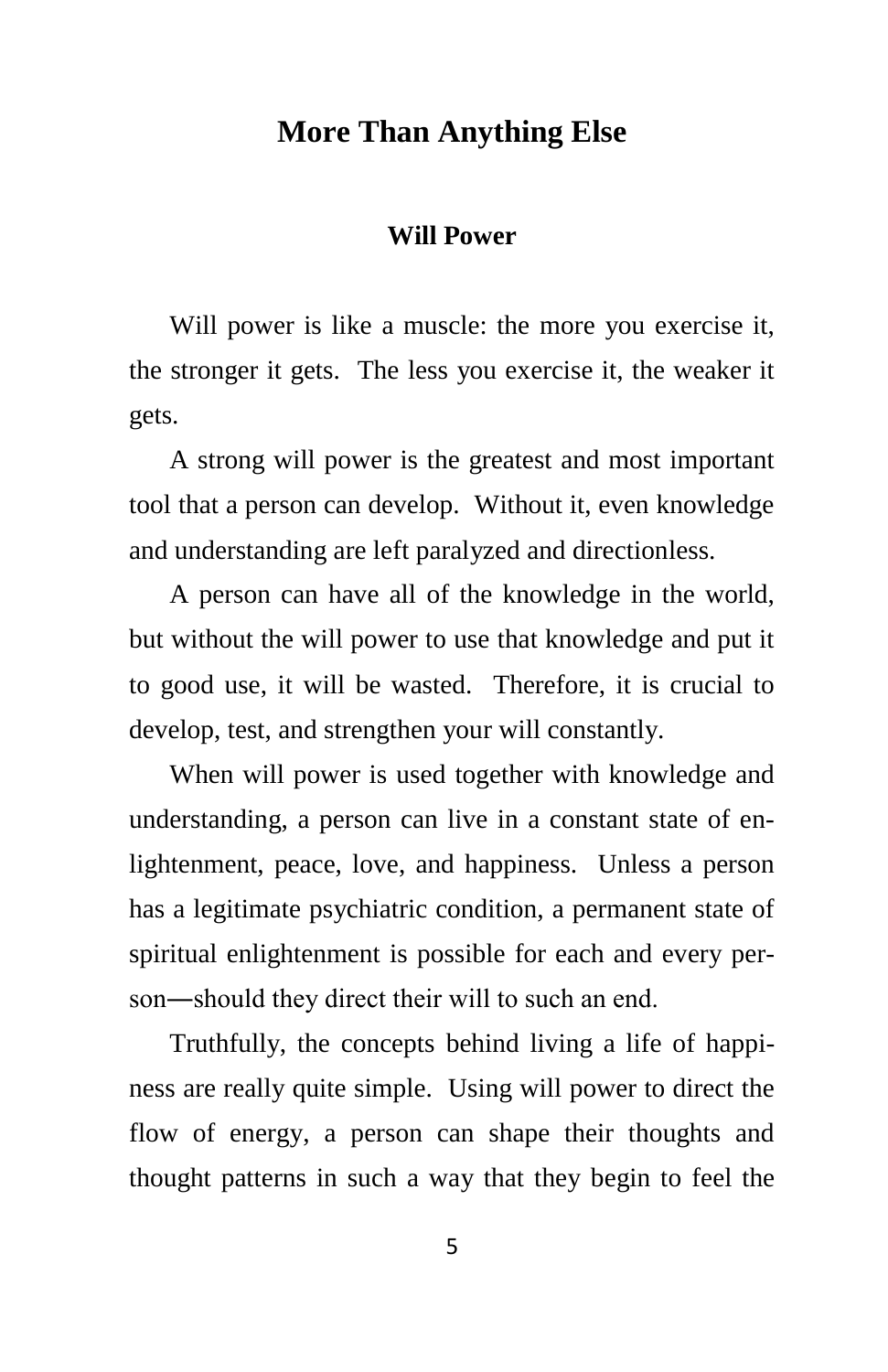beginnings of enlightenment in a very short amount of time, which can then be refined and strengthened through practice and experience.

Before we go any further, there is one concept that must be understood, which is crucial to the path of enlightenment. *You, and you alone, are responsible for the flow of your own thoughts.\** Whether your thoughts are good or bad, positive or negative, peaceful or stressful, you are responsible for them. You have the power to direct the flow of thoughts that go through your mind, to decide which attitudes and ideas you have, and how you will respond emotionally to anything that happens in your life. This is a power that most people are unaware that they even have (to varying degrees), and so it never gets developed, and they spend their days being tossed and turned by the waves of their own thoughts and emotions.

\* Although I believe that what I am writing applies to the vast majority of people, I again must mention that if a person has a diagnosable psychological condition, how much power they have over their own thoughts may not be entirely in their control, and therefore, this may not apply to them. Let me add that how much is or is not in their control is not for me to say, nor do I wish to put limits on them in any way; how much is or is not in their control is for them to find out on their own or with the help of their doctor. For the sake of better readability, I will not mention this again, so please do bear it in mind as you continue reading.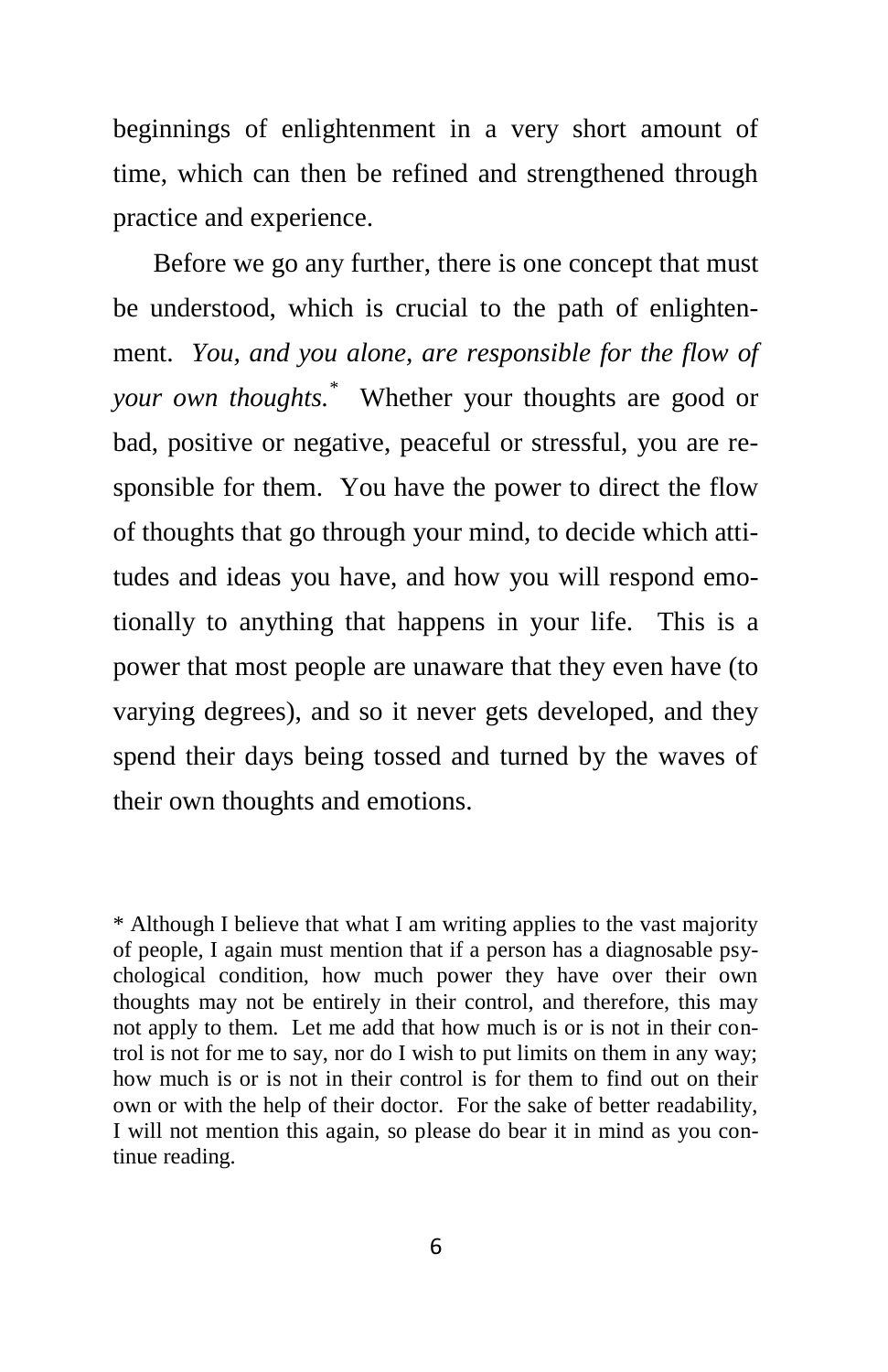Once a person recognizes and accepts this truth about themselves―and accepts the responsibility that comes along with it―they can begin to practice using their will power to direct their mind in the ways that they want it to be, and progress towards peace and enlightenment can be made.

To summarize, now that we know that:

- 1. Will power is the greatest and most important tool that a person can develop
- 2. Spiritual enlightenment is possible for each and every person, should they direct their will to that end

And,

3. You, and you alone, are responsible for the flow of your own thoughts, and have the power to direct that flow

We can now move on to learning how to incorporate certain tools which can be used to achieve enlightenment and strengthen your will.

7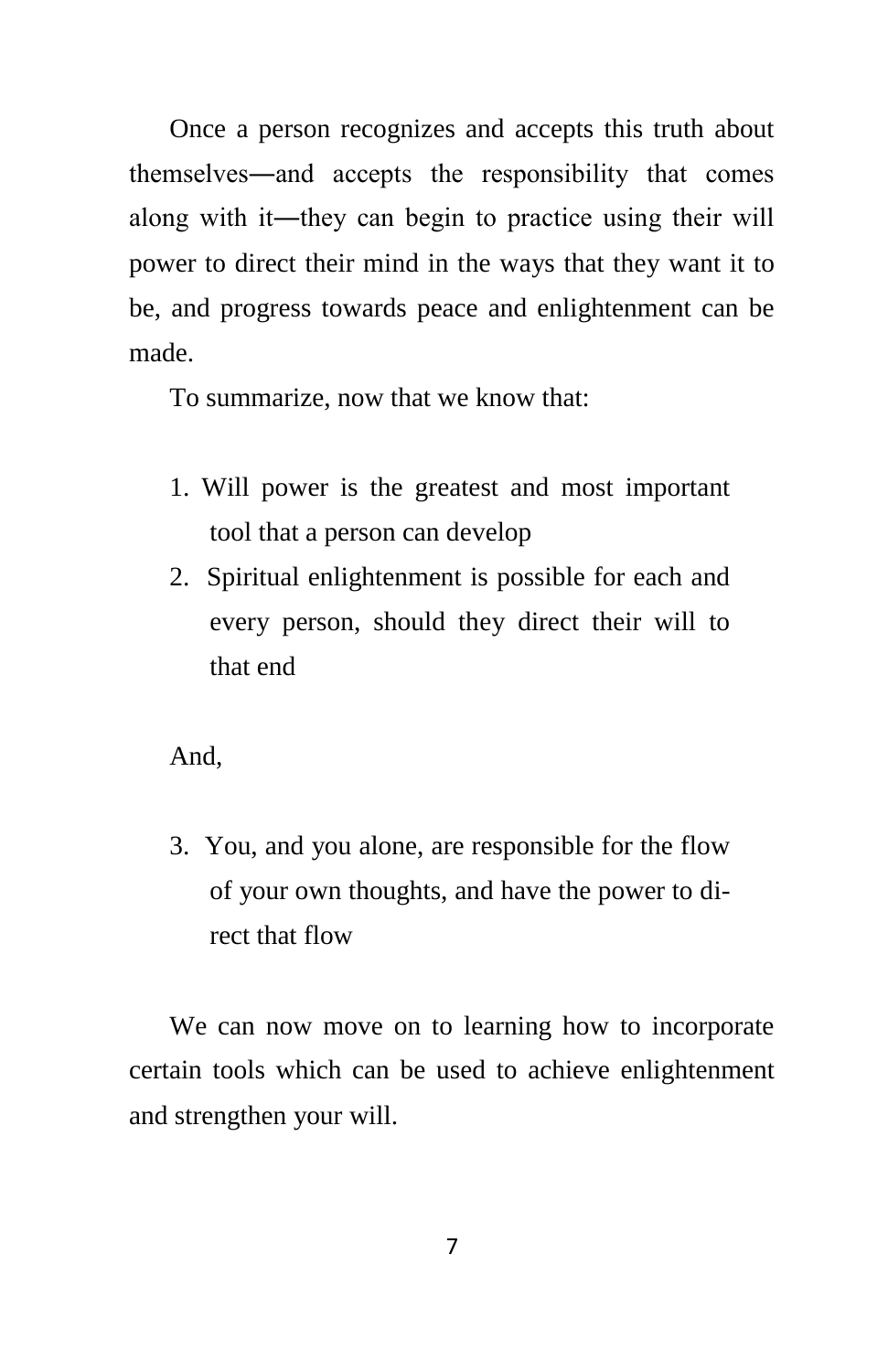#### **Tools**

The tool that I am going to present to you is very simple to use, and can be adapted to be used in any and all situations. All that is required is to understand one simple concept and apply it to everything in your life. It is designed off of this quote that I recently wrote:

*"Do you want to know the secret to lasting happiness? You just have to want happiness more than anything else. That's how a person becomes happy all the time."*

When I read this quote to a friend of mine, she pointed out to me that what I understand as "happiness" may be different from what someone else understands as happiness, which is true, but try not to get too hung up on that just yet, for the quote above is meant to be adaptable. The word "happiness" can be replaced with a variety of words and it still works just the same, such as:

*"Do you want to know the secret to living a godly life? You just have to want godliness more*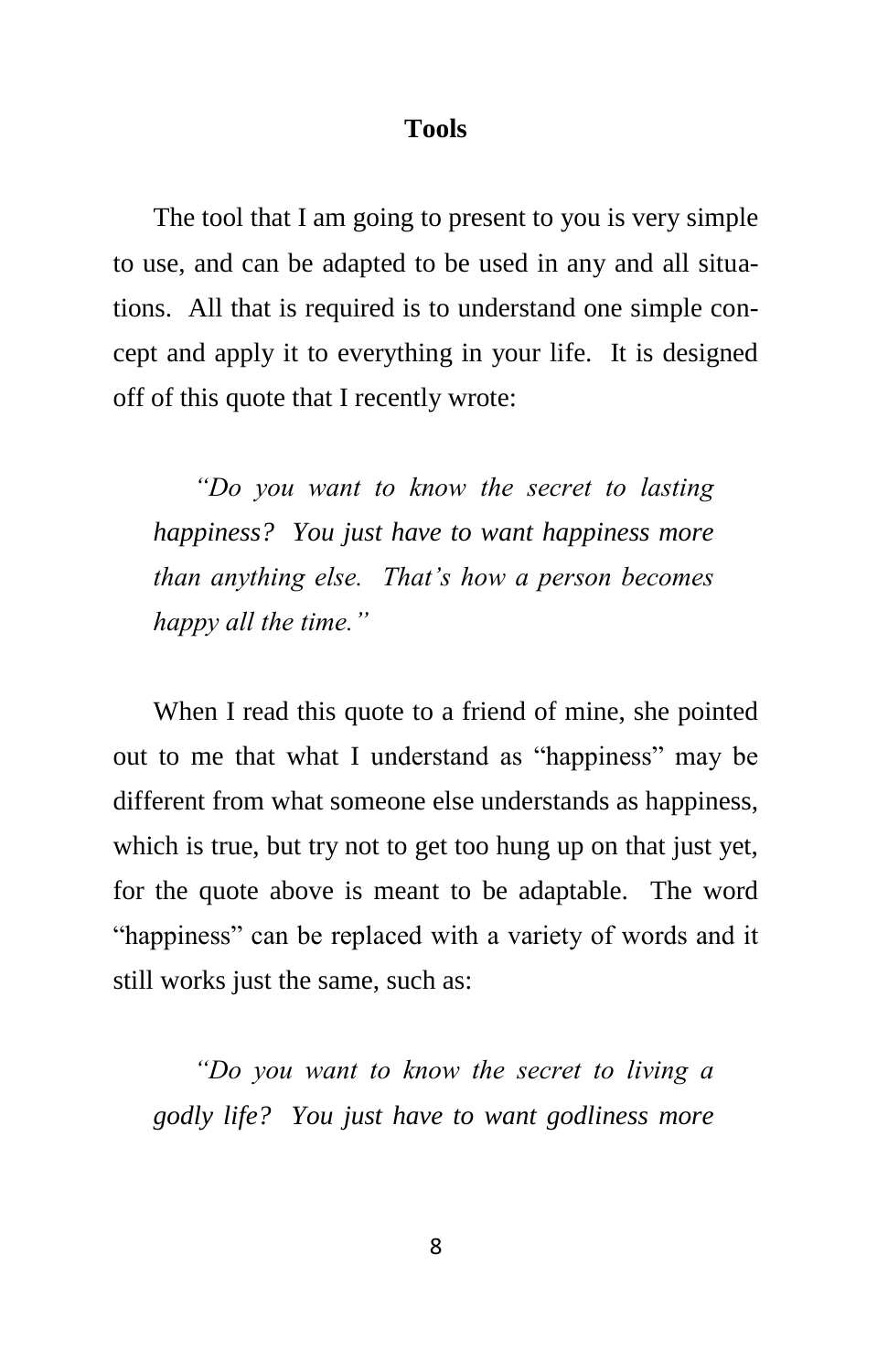*than anything else. That's how a person becomes godly all the time."*

Or,

*"Do you want to know the secret to constant positivity? You just have to want positivity more than anything else. That's how a person becomes positive all the time."*

As you can see, many different words and goals can be applied using this tool, and it works the same with all of them.

Now, before this tool can be used, you must decide which goals you want to work towards in life, which in and of itself is no small matter. These are some of my goals, but whatever goals you choose are entirely up to you.

I want:

- Godliness more than anything else
- To be a loving person more than anything else
- To be positive more than anything else
- To be peaceful more than anything else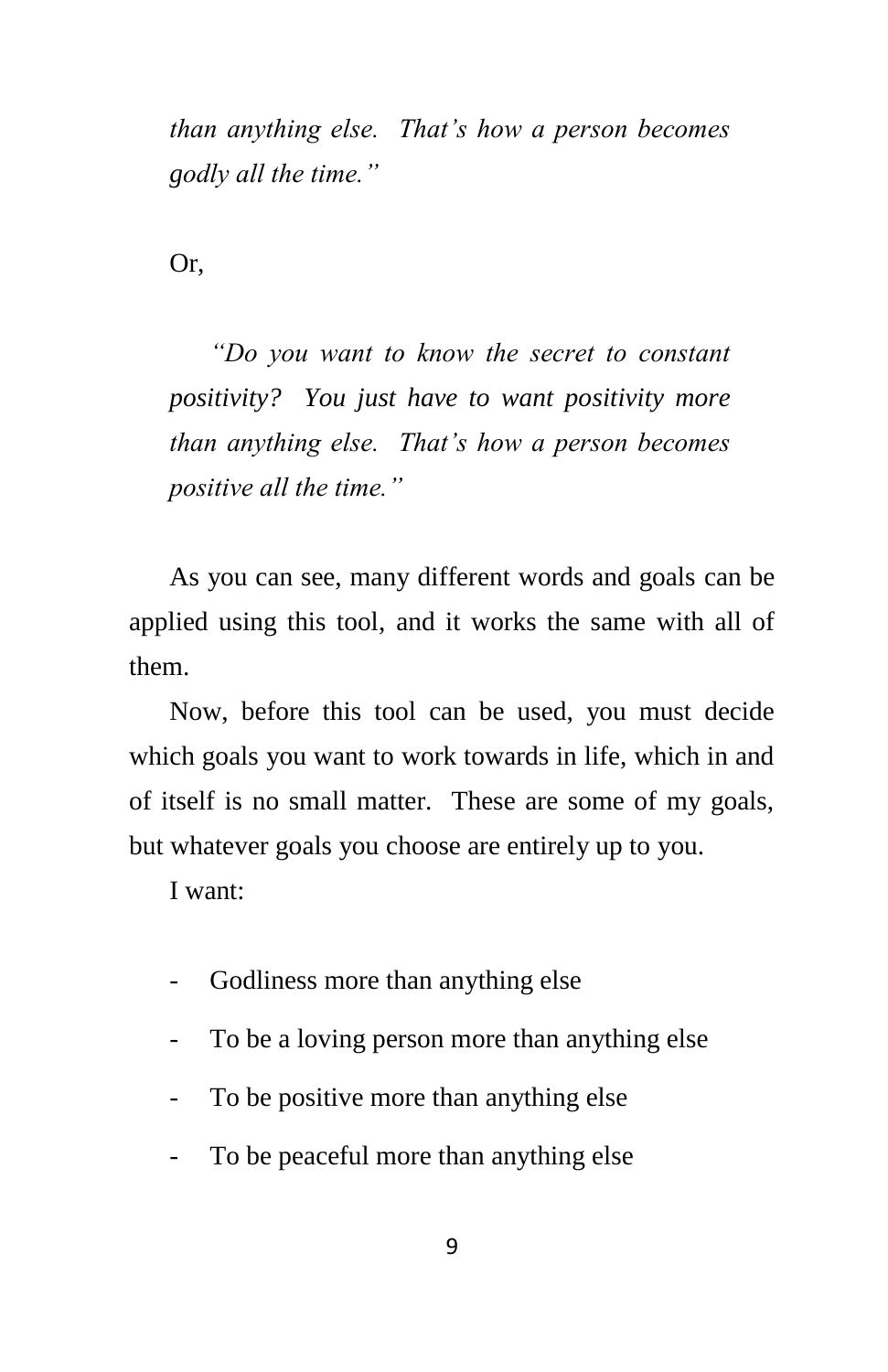- To be joyful more than anything else
- To be appreciative more than anything else
- To be happy more than anything else

In my view, all of the goals that I just listed fit under the umbrella of godliness, but at times I find it beneficial to break it down according to whatever situation I'm in. For instance, if I'm in a situation that seems like it could cause me stress, I remind myself:

"I want peace more than anything else."

Or, if I'm tempted to indulge in some negative thinking, I say,

"I want positivity more than anything else."

For a tool to work it needs to be used; it does no good sitting in a toolbox collecting dust. So it is necessary to develop a practice of filtering all of your thoughts, emotions, and experiences through this filter, which requires will power and discipline. This filter must be made an ingrained part of your thought processes, like an ever present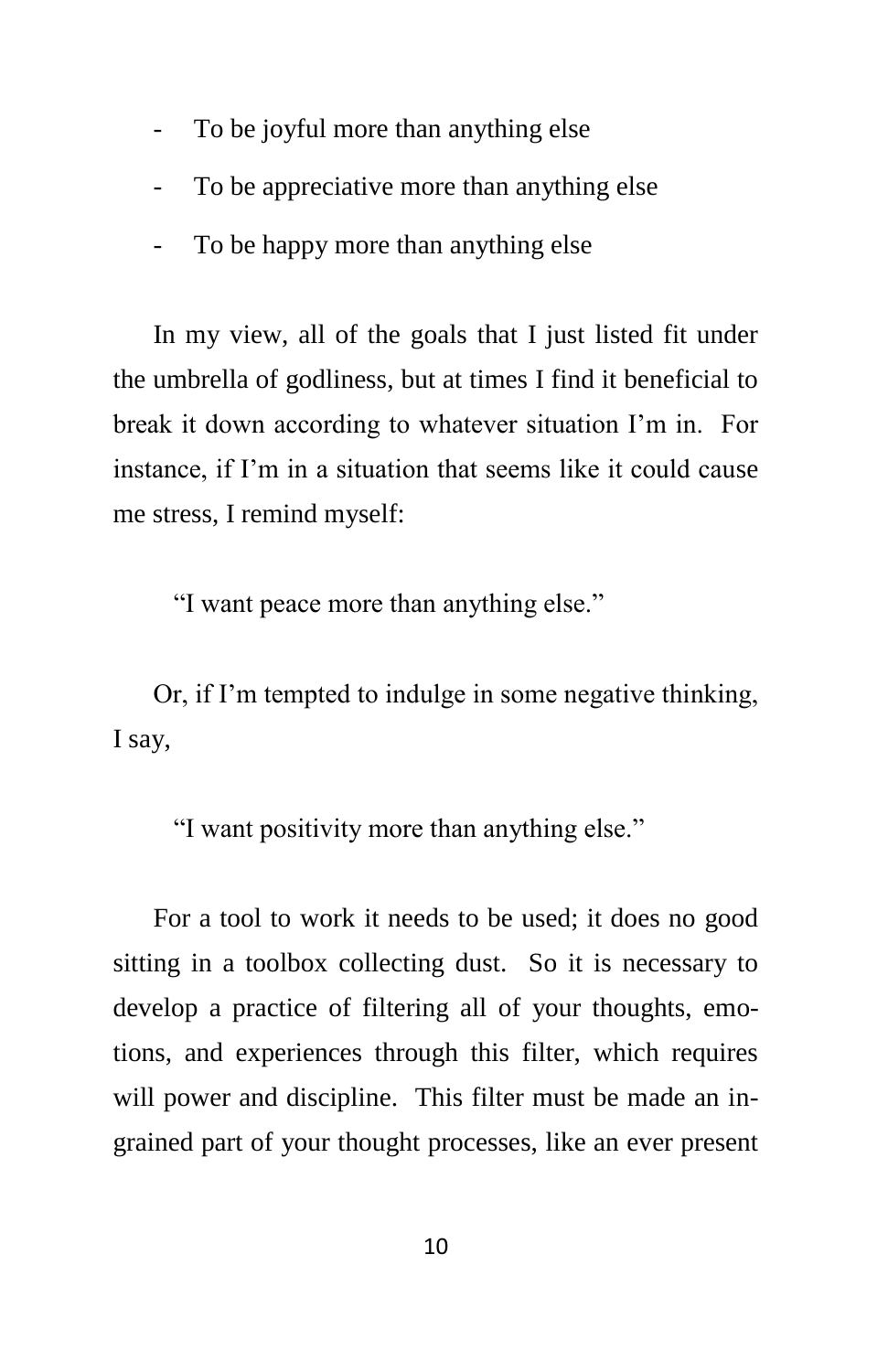observer constantly on guard, always watching and analyzing what's going on.

The idea of constantly filtering and observing your thoughts and experiences may seem rather dramatic or burdensome to you, but I can assure you that after a while, with enough practice and experience, it becomes second nature for most activities, and that it is only during the most trying situations that it becomes necessary to consciously use the tool to steer your thoughts and emotions towards your goals.

Actually, I stumbled upon an earlier version of this method while I was going through a divorce many years ago. I was happily married at the time and was completely blindsided when my wife told me that she wanted to get a divorce.

Although I was only twenty-two years old when this happened, I already knew that happiness was a choice, but I admit that it was still a painful time for me. As a way to manage my pain, I found a method of playing a song in my head whenever my thoughts started to drift towards the divorce. Any time that I caught my mind going where I didn't want it to go, I would play the song in my head to force the thoughts away. The song was *Trust* by Megadeth. I would play the intro part of the song for as long as was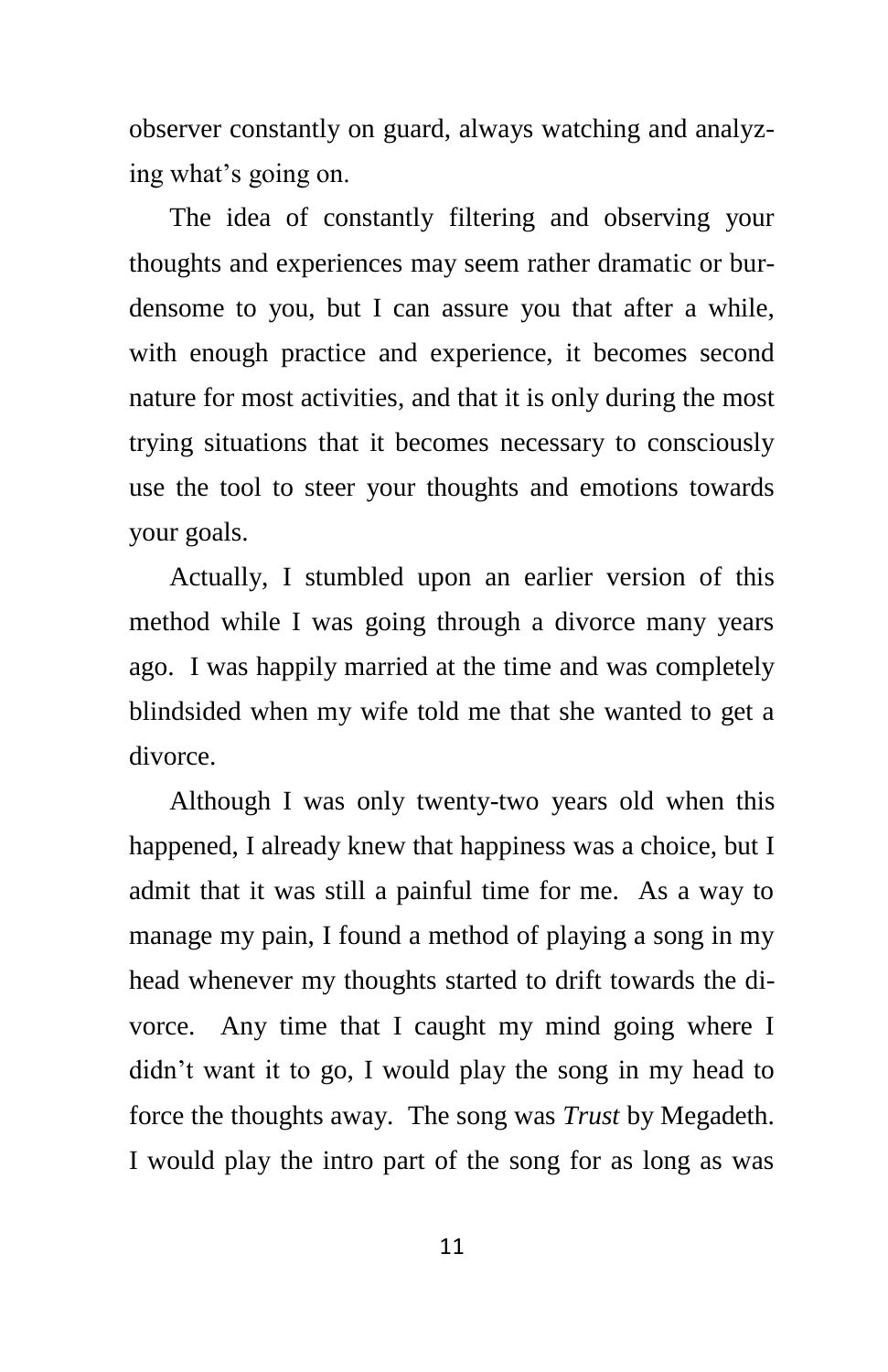necessary. If I needed to play the song 10 times in one hour, that's what I would do, and it helped me immensely.

I practiced this method so much and so often that after a while my mind became so strong that I didn't even need to play the song anymore and all that I had to do was say, "No!" to stop my thoughts dead in their tracks. It was an excellent tool! It taught me a lot about myself and the workings of my own mind.

I've developed many such practices over the years to help train my mind and strengthen my will and resolve. The key to it all is to be mindful enough to use the tools as quickly as possible and as often as is necessary.

Do I still get annoyed at things sometimes? Yes, but not for as long as I used to, and for some things, not at all.

Do I still indulge in selfish, ungodly behavior from time to time? Of course! I'm not perfect! But I am progressing towards my goals, and that gives me joy and encouragement.

I have to say, my "More Than Anything Else" tool has been my most useful tool yet. It helps to remind me of what I want more than anything else and keeps me focused on my goals.

I find that there is something very powerful and transformative about the words "I want" and "more than any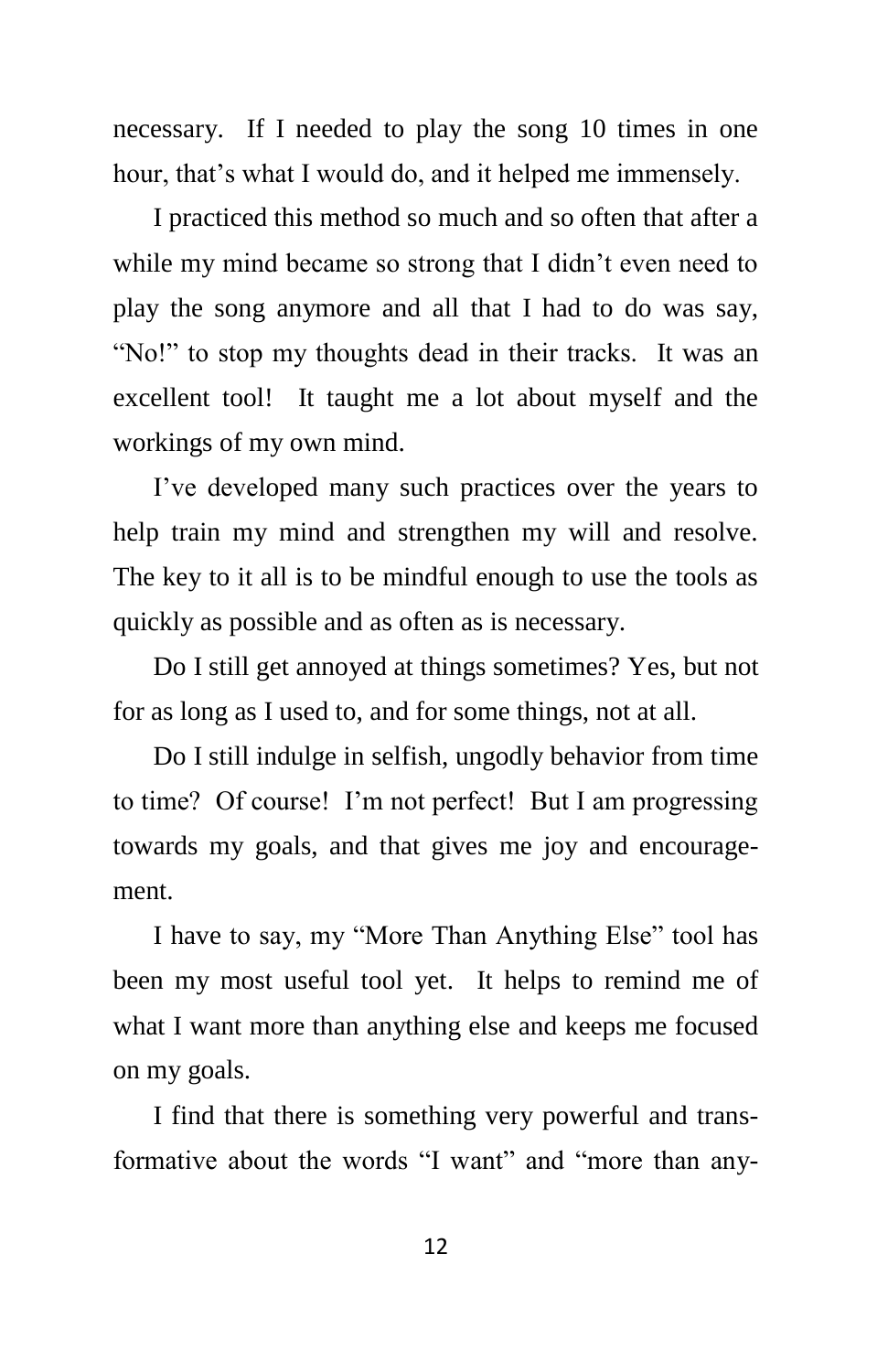thing else." They give me the power to resist, endure, strive, and correct myself when necessary.

One of my greatest weak points in life has been getting angry or frustrated at other people while driving. Unfortunately, there seem to be too many drivers who are inconsiderate on the road, which always has a tendency to annoy me.

This began to change for me when I went on a road trip with my friend to Pittsburgh to see the Pirates play the Mets one afternoon. As I rode along in the passenger seat, I was amazed at how calm my friend was while driving, even when people did things that were inconsiderate and annoying. To see him sit there so calmly at times when I would have been extremely aggravated was a real lesson for me. It showed me that it was possible to stay calm during those moments and not be overcome by anger.

Now when I'm driving, I've gotten much better at saying, "I want to be a calm driver more than anything else" when a car or semi truck cuts in front of me on the interstate. Instead of concentrating on the fact that the vehicle just cut me off, I now concentrate on knowing that I want happiness more than anger or annoyance. I'm optimistic that I will be as calm as my friend while driving in the near future.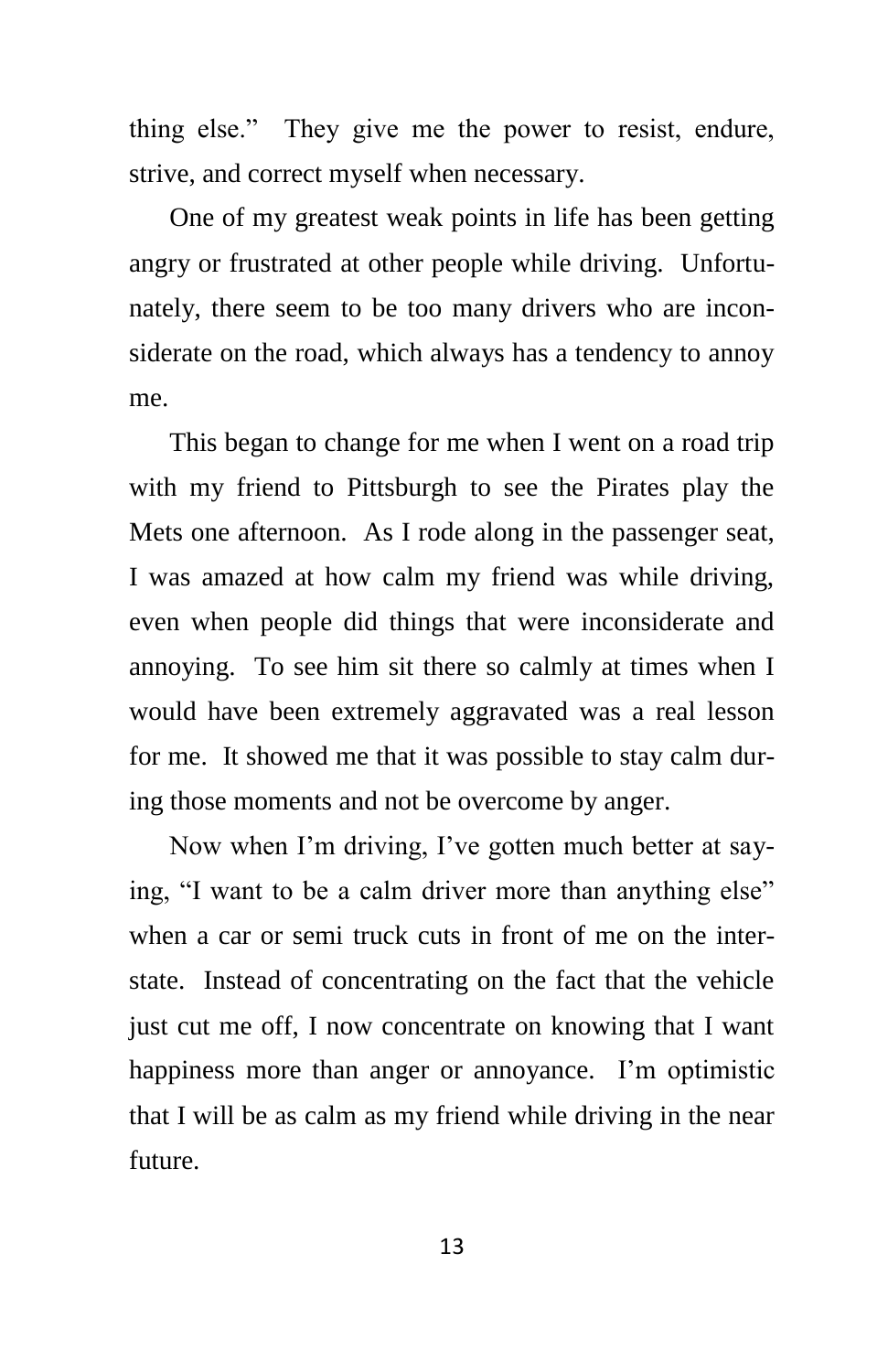It is important in life that we continue to grow and evolve towards our goals, for such evolution is usually accompanied by feelings of joy, contentment, and satisfaction.

I also find it helpful to have other sayings and reminders in my life as well. On the home screen of my cell phone I have this quote from Epictetus:<sup>\*</sup>

"First say to yourself what you would be; and then do what you have to do."  $[1]$ 

I love that quote! It is direct and to the point, and leaves no room for excuses―"do what you have to do."

Along with having reminders, I also take some time regularly to evaluate myself and see how well I am developing towards my goals. This kind of self-evaluation is a must-have ingredient for any person on the path to enlightenment, but it is only helpful if you are completely honest with yourself about everything.

<sup>\*</sup> Epictetus (c. 50-130) was a Greek Stoic philosopher. See *Enchiridion* and *Discourses[2]* for more of his writings.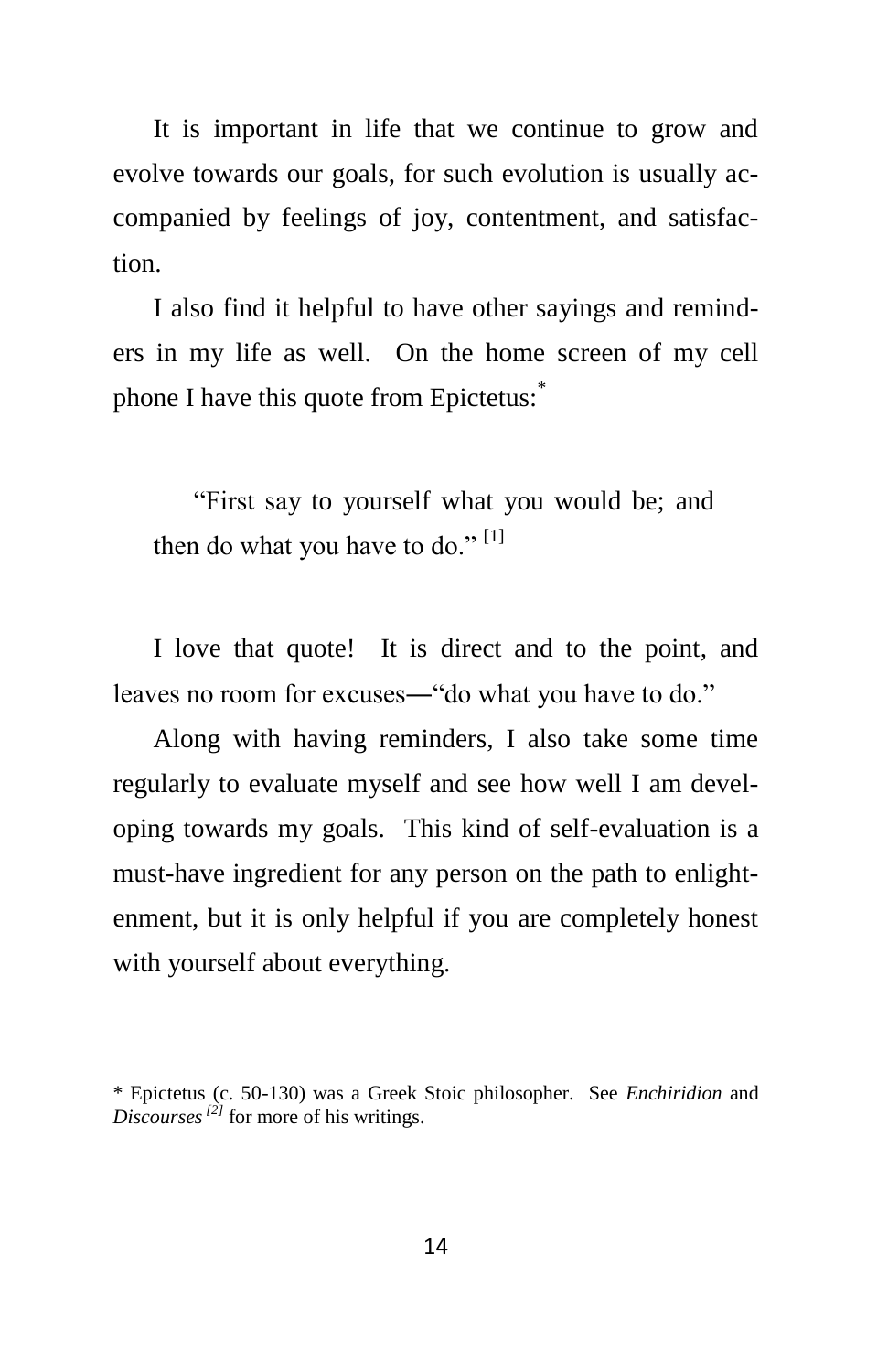For example, you might say, "I did pretty well in this situation, but I failed miserably in this one. What went wrong? How can I do better the next time? I *will* do my best to do better the next time!"

Evaluate yourself like this as often as is necessary, or make a habit of doing it once a day, whatever works best for you. Don't beat yourself up too badly when you fail, though. We are all "works-in-progress," and sometimes it takes a while to build a solid foundation under your feet before you can stand securely and confidently on the strength of your will power.

Self-forgiveness is a necessary part of living a life of happiness. Although it is appropriate and natural to feel bad when you've done something wrong or that goes against your principles, it is also important not to let the feeling last for longer than is necessary in order to learn what you need to from the experience. What you've done in the past is done; today is a new day. Don't let yesterday (or tomorrow) prevent you from being happy today.

Although there are going to be certain things along the way that will take time to get better at as you build your strength and resolve, it is also not unheard of to excel rapidly at times and make sudden, solid progress. What I've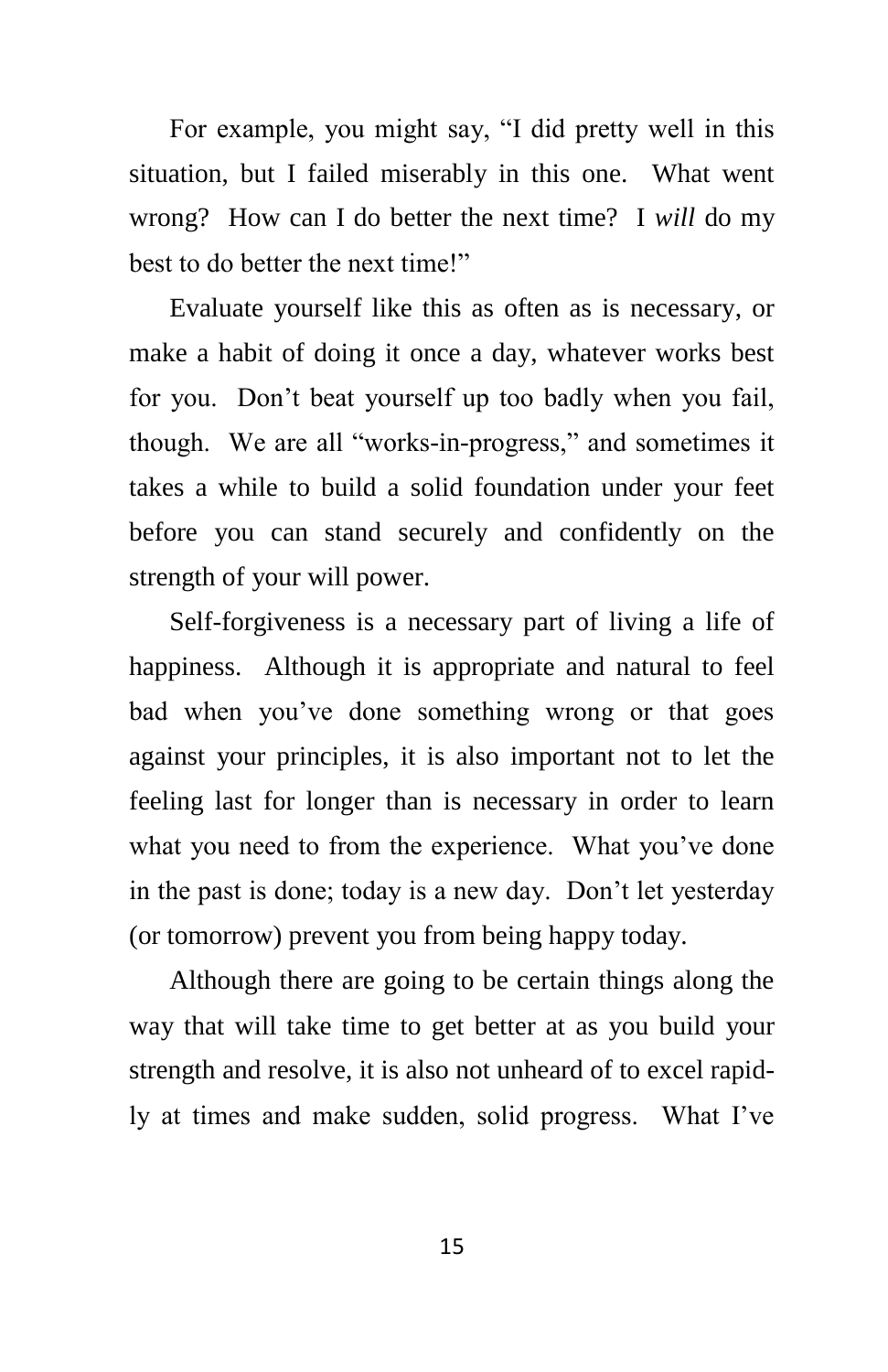found is that, for the most part, it all depends on how much you really want it. I'll give you an example.

Let's use something tangible to start with, like an addiction to cigarettes. So you want to quit smoking? Are you ready and willing to give up cigarettes for good, to never have another cigarette again for your entire life? Unless your heart is truly with you on it, chances are you may not succeed. You have to really "want it more than anything else."

Evaluate yourself now and replace cigarettes with one of your own addictions or attachments and ask yourself the same question. Do you want to stop the addiction and find a place of happiness and freedom? Do you "want it more than anything else?" Then "do what you have to do," as Epictetus says. That's really is all that it comes down to. The choice is yours.

And it doesn't have to be something tangible like cigarettes or sugary foods. I know a lot of people who are addicted or attached to stressful or negative thinking. Are you ready to give up negative thinking for the rest of your life? Wouldn't it be much better for you to think positively? Then "do what you have to do!" Want it "more than anything else!"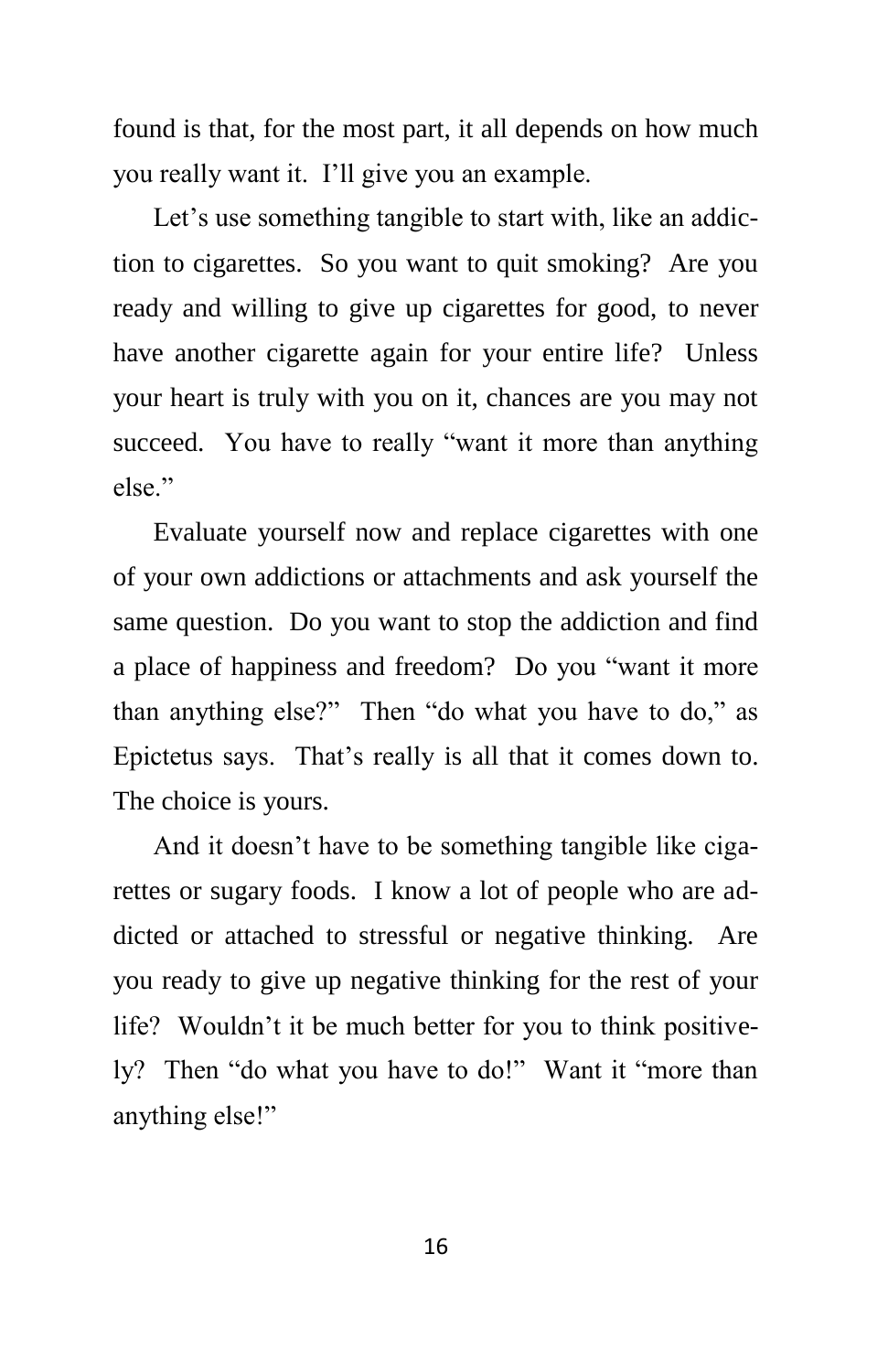For the record, I'm not saying that total abstinence from cigarettes or drinking or sex is a necessary ingredient for the path of enlightenment; your personal level of indulgence is entirely up to you and is dependent on your specific goals and aspirations.

Is it absolutely necessary to completely abstain from chocolate, for example? Maybe, maybe not, depending on what your goals are. Is there ever a time when it is beneficial to indulge in negative thinking? I can't really see that there ever is, so maybe that is the kind of habit that it is best to abstain from completely.

There are many things that I enjoy from time to time without completely abstaining from them. It just depends on what it is and where it fits in with my specific goals.

Also, sometimes goals change or evolve over time, so that's something to take into consideration as well.

The "More Than Anything Else" tool has been an invaluable tool for me in my own spiritual journey through life. With the use of this tool I am able to constantly remind myself of "what I want more than anything else." That's why I'm so happy to share this tool with you. Hopefully it will help you as much as it has helped me.

So to summarize: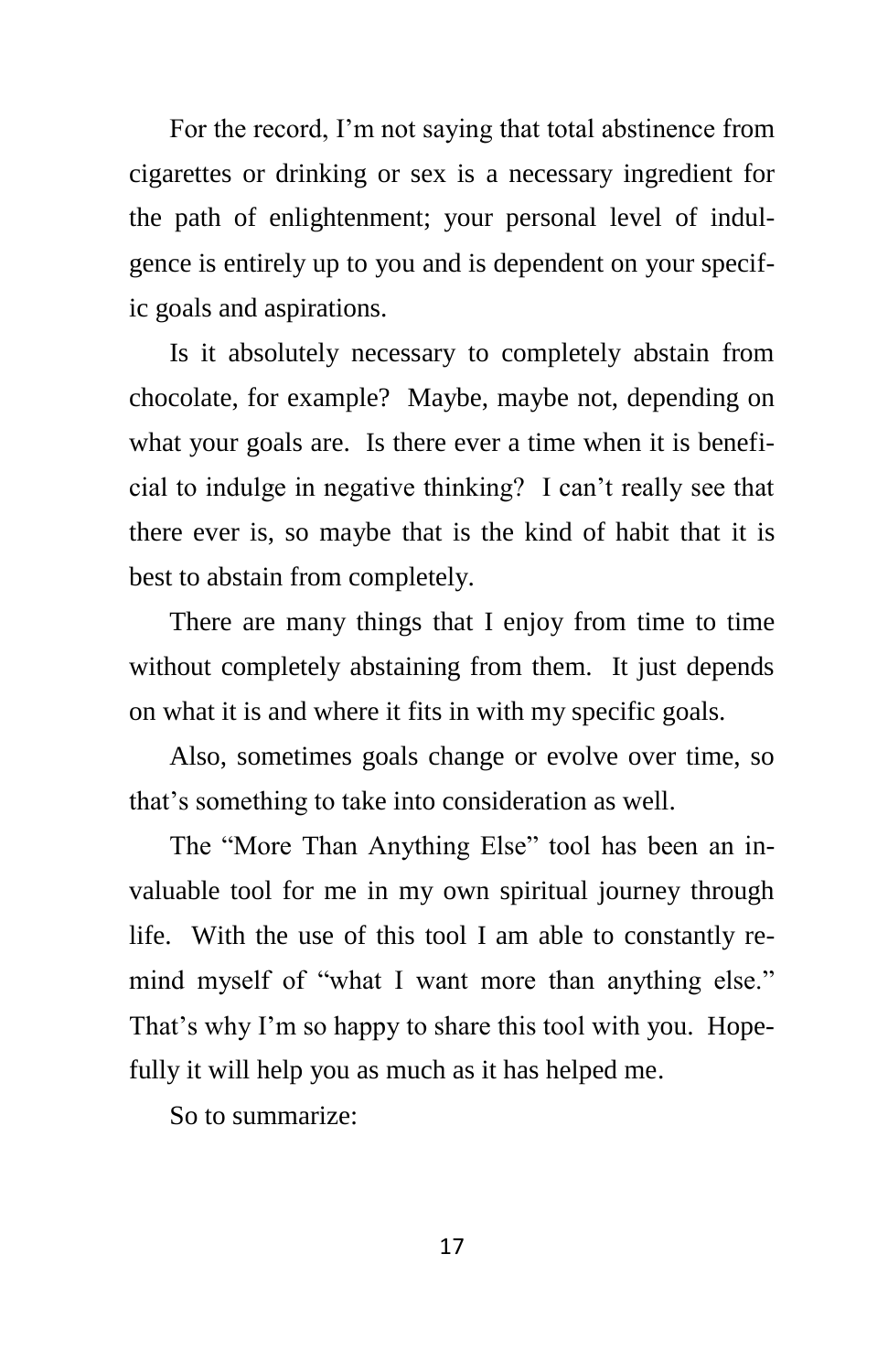- Learn the tool of "I want *(place goal here)* more than anything else."
- Decide a number of goals that you want more than anything else.
- Put the tool into practice, using constant observation to filter everything in daily life (thoughts, emotions, experiences) through the tool.
- Take time to evaluate your progress, understanding that a seed doesn't grow into a flower overnight, but remain open to the possibility that there are times when certain goals and mind frames can materialize and solidify rapidly or even instantly, like the flick of a switch.
- Take life one moment at a time, one thought at a time. You, and you alone, are responsible for the thoughts that occupy your mind.
- Remember Epictetus: "First, decide what you would be; and then do what you have to do."

I will talk more deeply about the philosophy of happiness later, but now I would like to take you through a common day in my life, the point of which is to share with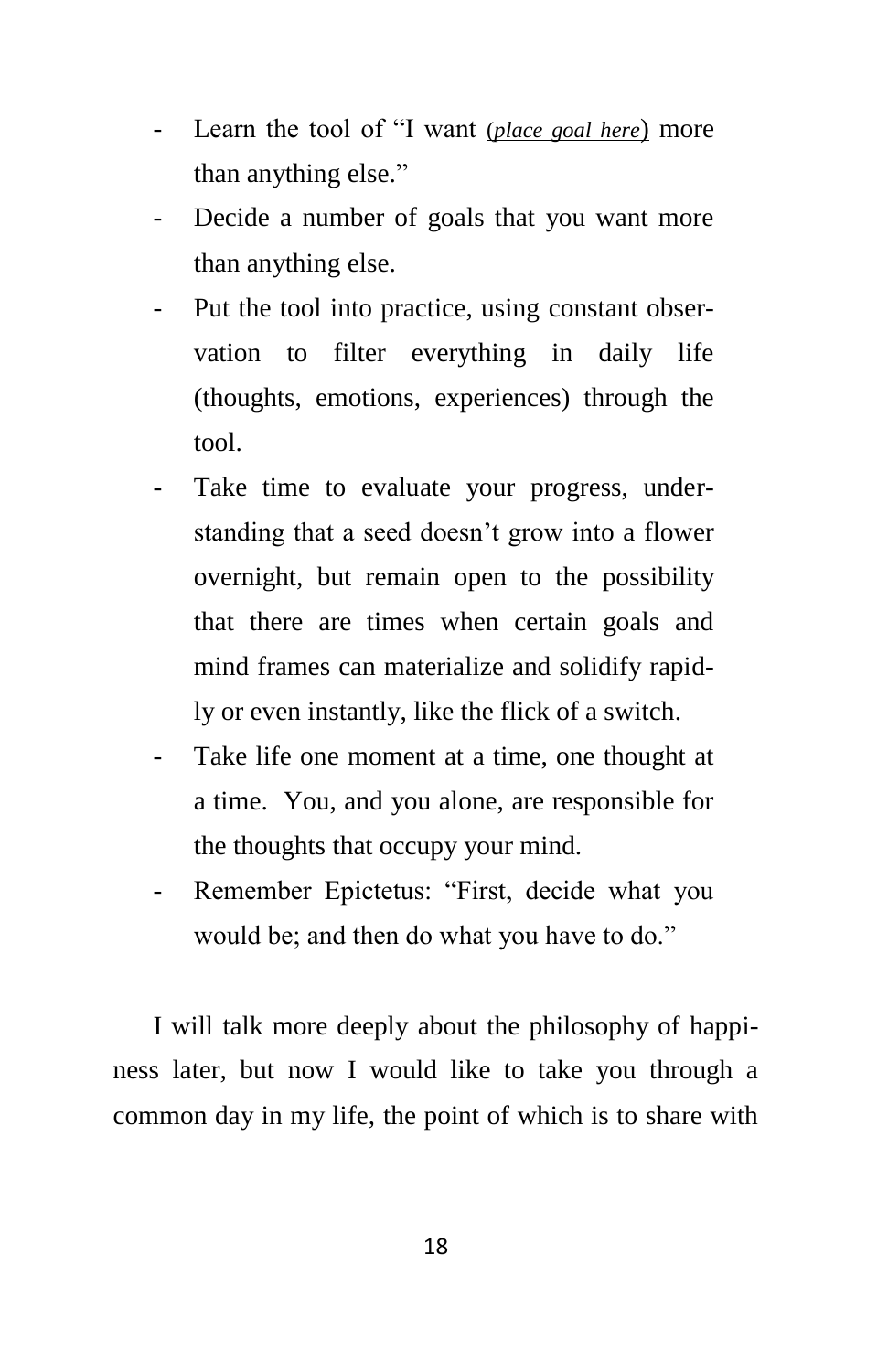you some of my ways of interacting with the world, with the hopes that what I share will be of some benefit to you.

#### **What I Do**

On a regular work day I (hopefully) sleep all the way until the alarm goes off. Once I shut it off, I thank God for the fact that I woke up and that I was able to sleep. If it was a really good night of sleep, I thank God for that.

After getting dressed and using the bathroom, I always make myself something to eat. Every other day I have either an egg and cheese sandwich on homemade bread or a mixture of raisins and unsalted assorted nuts, plus a homemade oatmeal raisin cookie or two.

While I'm eating I thank God for the food, and also for the glass of water that I drink afterwards.

When I'm finished eating I read a quote or section out of a number of books that I always keep out on the table beside my chair. They are:

#### - *A Calendar of Wisdom* by Leo Tolstoy<sup>[3]</sup>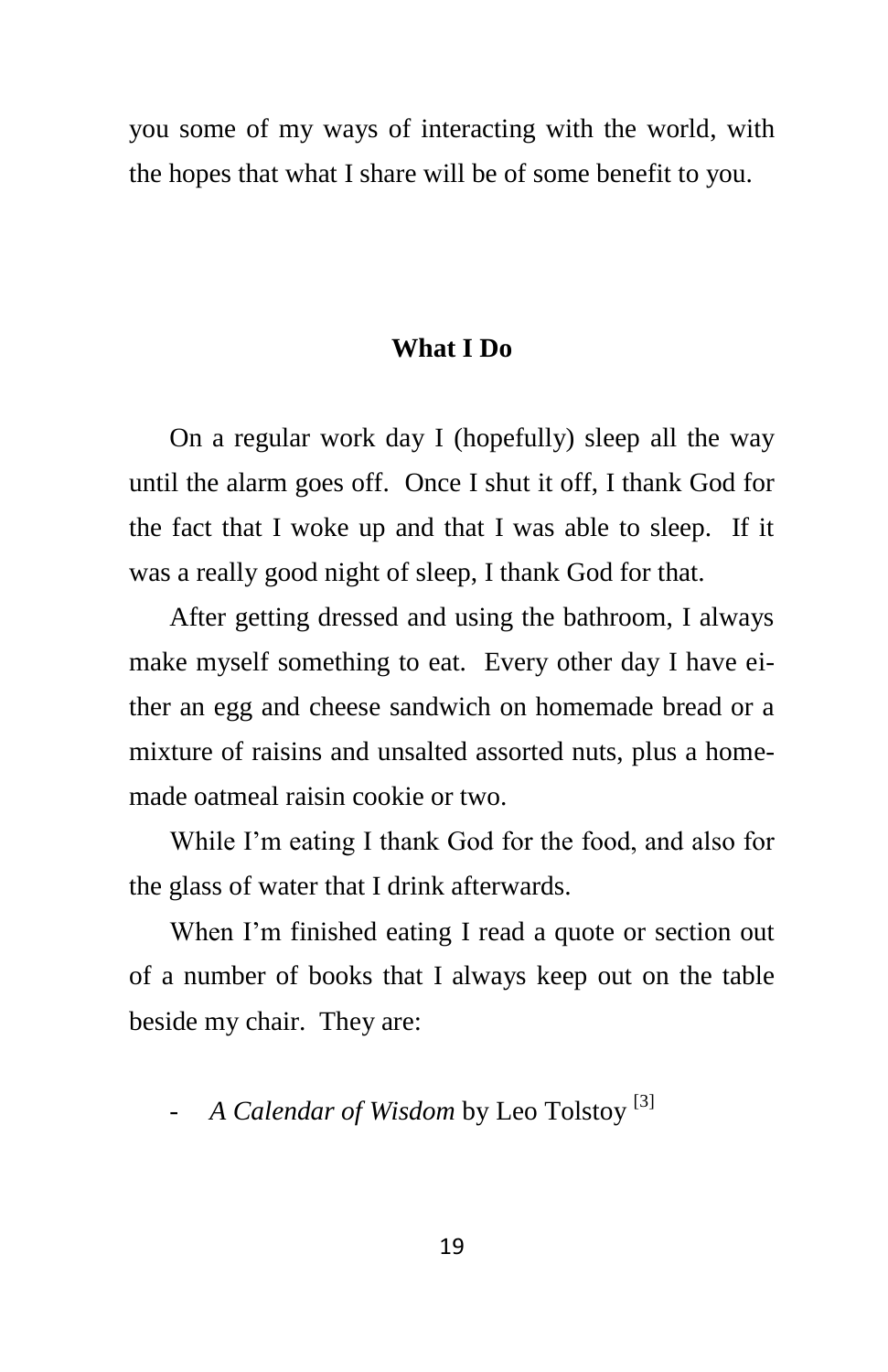- *The Daily Stoic: 366 Meditations on Wisdom, Perseverance, and the Art of Living* by Ryan Holiday and Stephen Hanselman<sup>[4]</sup>
- *365 Days of Walking the Red Road: The Native American Path to Leading a Spiritual Life Every Day* by Terri Jean [5]
- *TouchPoint Bible: God's Word, At Your Point of Need* by Tyndale House Publishers, Inc. [6]
- *Bible Keys to Well-Being: Daily Spiritual Meditations for Good Spiritual and Mental Health* by The Christian Broadcasting Network, Inc.<sup>[7]</sup>

And finally, I read quotes or passages from a complication of spiritual quotes and stories that I have made for my own personal use, along with my own book, *Mind Purpose Truth. [8]*

I love reading all of these books because I find that there is no better way to start the day than to get a good, healthy breakfast of inspirational spiritual food. It helps to invigorate my mind and spirit right away and sets my mind spiritually for the day.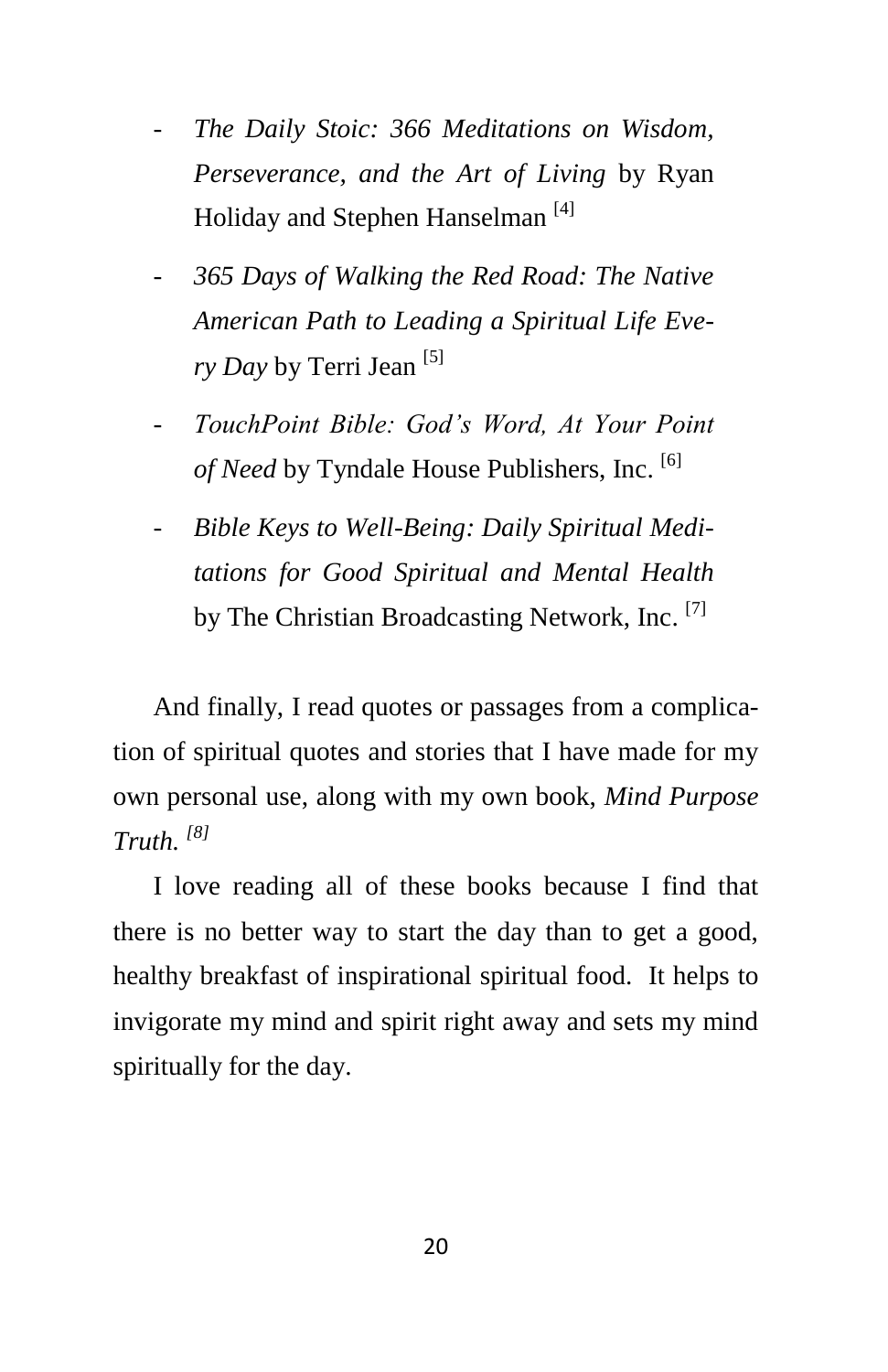After I'm done reading I brush my teeth and get a shower, thanking God for the gift and convenience of soap, shampoo, and nice hot water.

Once my shower is over and I get dressed, I take some time to sit quietly in my rocking chair and say my morning appreciation prayers. This is what I say:

God, thank you so much for everything. Thank you for my family and friends, and may they live long, happy, and healthy lives, and grow closer to you and everyone around them for as long as they live.

Thank you for my job, my house, and my car, all of which are beautiful blessings, and none of which could survive very easily without the others.

Thank you for modern conveniences, such as electricity, running water, and sewage. For hot water tanks and furnaces. Refrigerators and freezers. Microwaves and ovens. Washers, dryers, water softeners, and everything of that nature.

Thank you for communication, transportation, medicine, science, technology, internet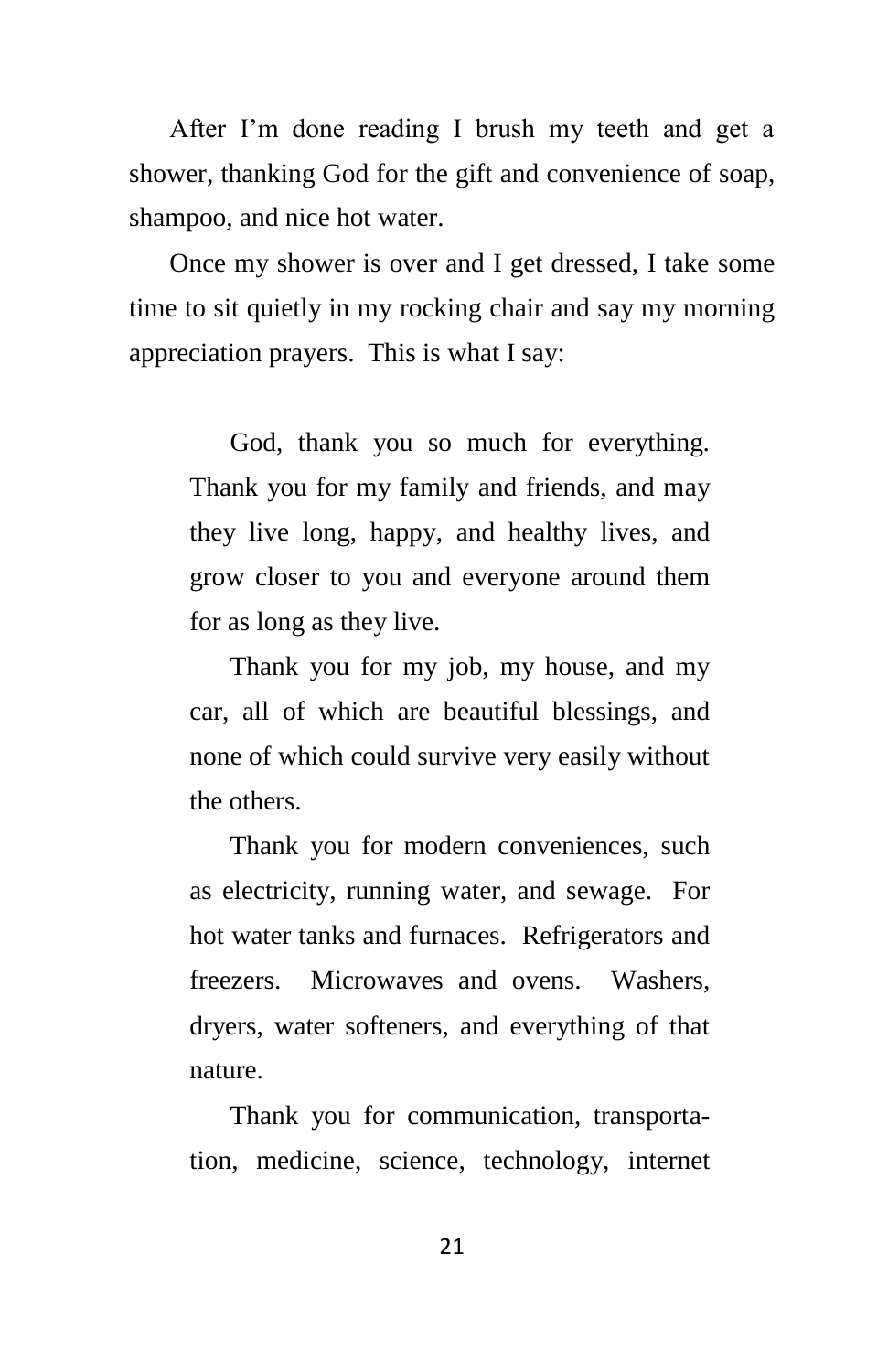and knowledge commons, and everything of that nature. They provide us all with much ease and luxury.

Thank you for nature. For the sun, the moon, and the stars, the heavens and the earth and all that's in it. It is amazing and beautiful, and I thank you so much for letting me be a part of it.

Thank you for all of the beautiful things that you've given me. For guitars and amps. Books, movies, CDs, computers, and recording equipment. For TV, furniture, cooking and baking appliances, and all of the other odds and ends that I have. They provide me with much joy, peace, and comfort.

Thank you for food and drink every day, and for my health. You have been so very, very good to me with that.

Thank you for my senses, for being able to see, hear, taste, smell, feel, and sense with my soul, and for the use of all of my bodily functions; to be able to walk, work, and toil.

Thank you for all of my talents, gifts, and abilities; physical, mental, and spiritual.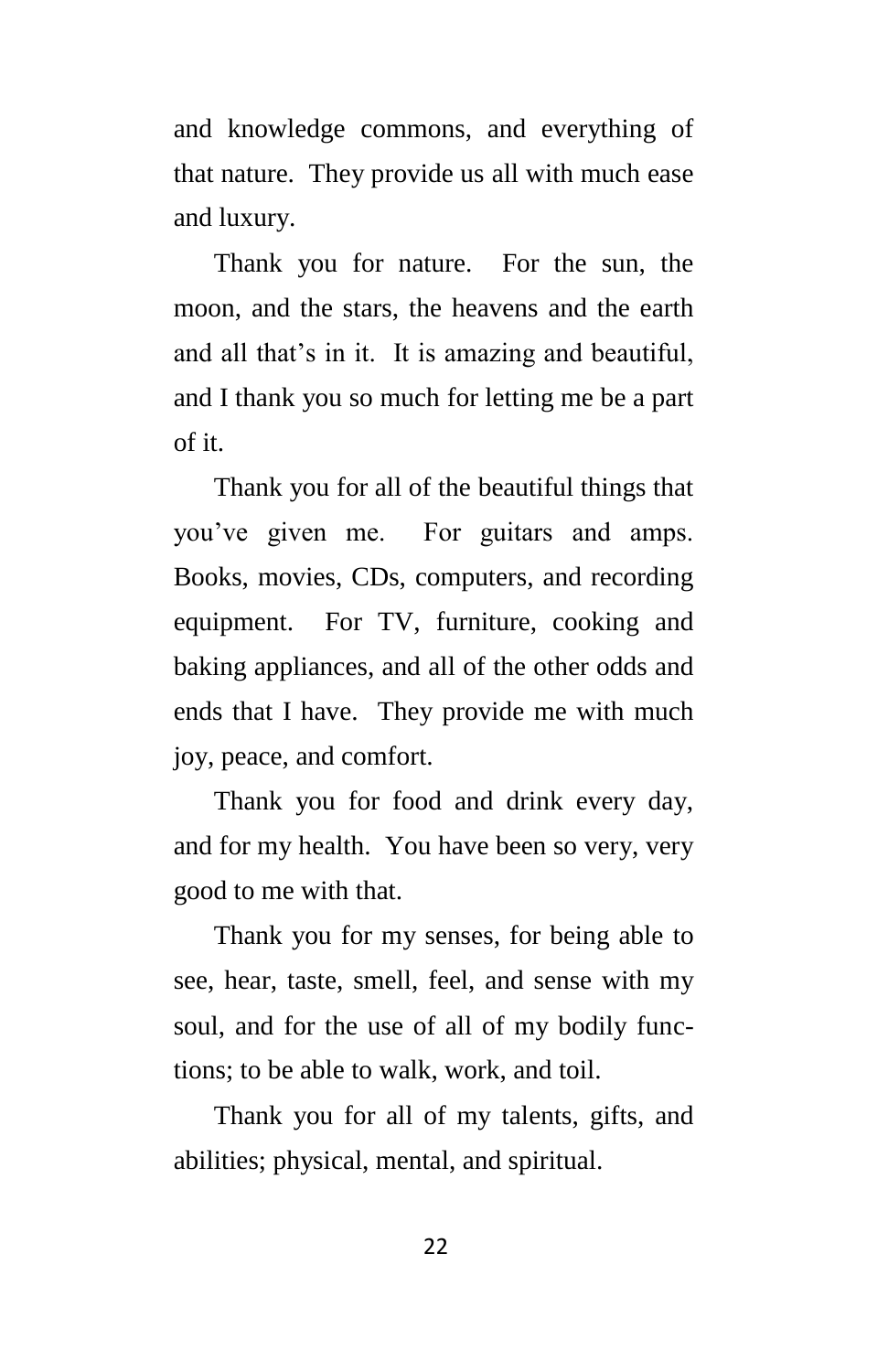Thank you for my mind, and my deductive abilities.

Thank you for my body, and being able to work hard and be competitive.

Thank you for my artistic gifts, such as my various forms of writing, being able to play guitar, and for seeing the world as a poet.

But most of all, God, thank you for my relationship with you; for sharing yourself with me and allowing me to share myself with you. And for sharing perfect love with me and helping me to share it with others. You are the source of all love, joy, hope, peace, grace, unity, harmony, beauty, and life, and I know how much you love me, therefore I should have no fear as to anything. (I try not to.)

God, I don't want much in life; I only want to please you. If it is your will, please grant me the wisdom needed to help my fellow man in any way that I can, and I will share it to the best of my ability.

Then I say this prayer, which I wrote many years ago: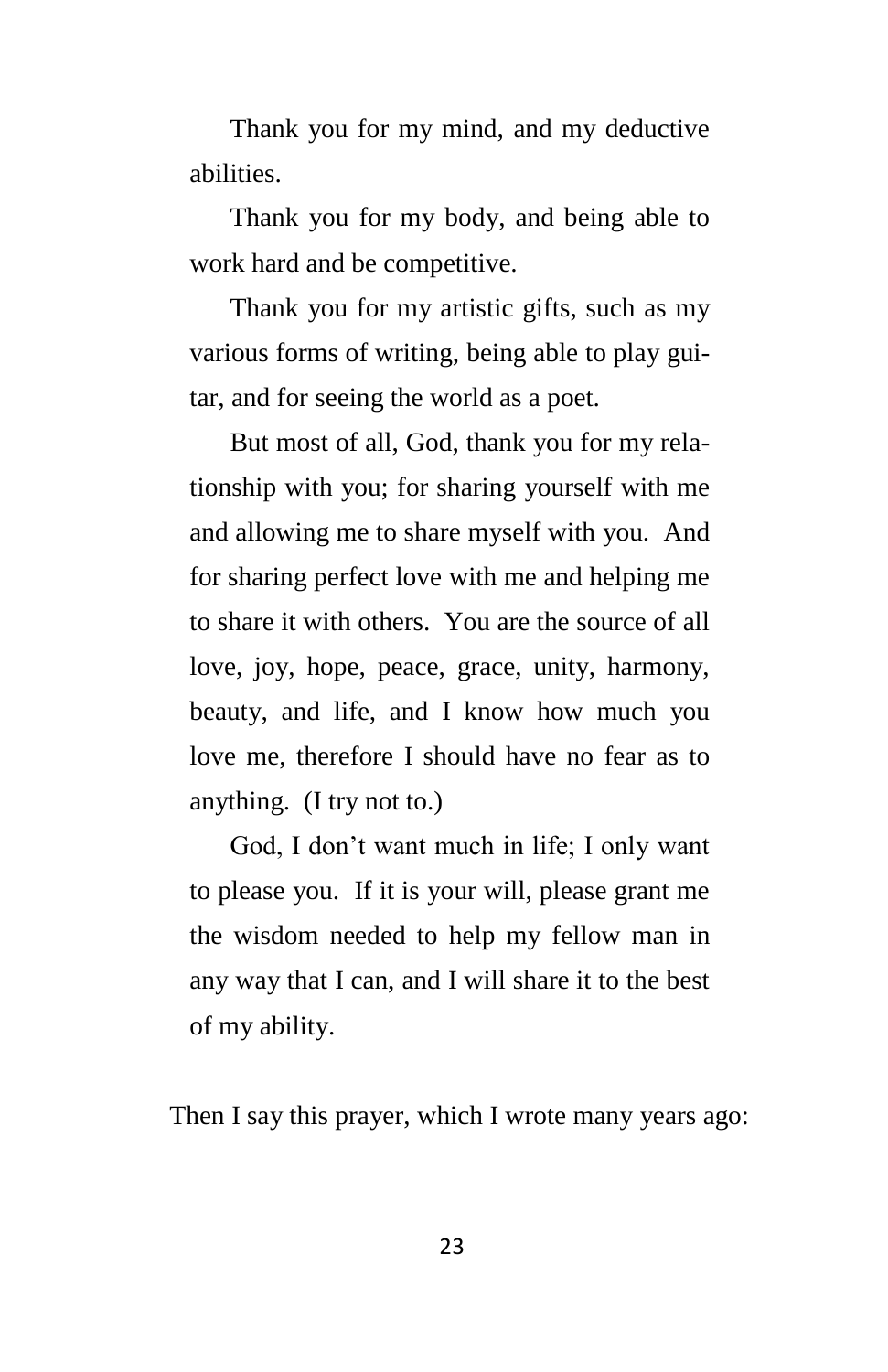Dear God,

May your love always shine upon my days May my sins be forgiven by your grace

Give me the wisdom to know your will And strength to carry on your ways

May I always treat others as I want to be treated, And let me judge not, For I will be held by that same judgment

Give me courage to turn the other cheek And grace to lend a helping hand

May I forgive others as you forgive me And know that anything is possible If only I believe

> Let your spirit guide my way From now until my dying day And forevermore

> > Amen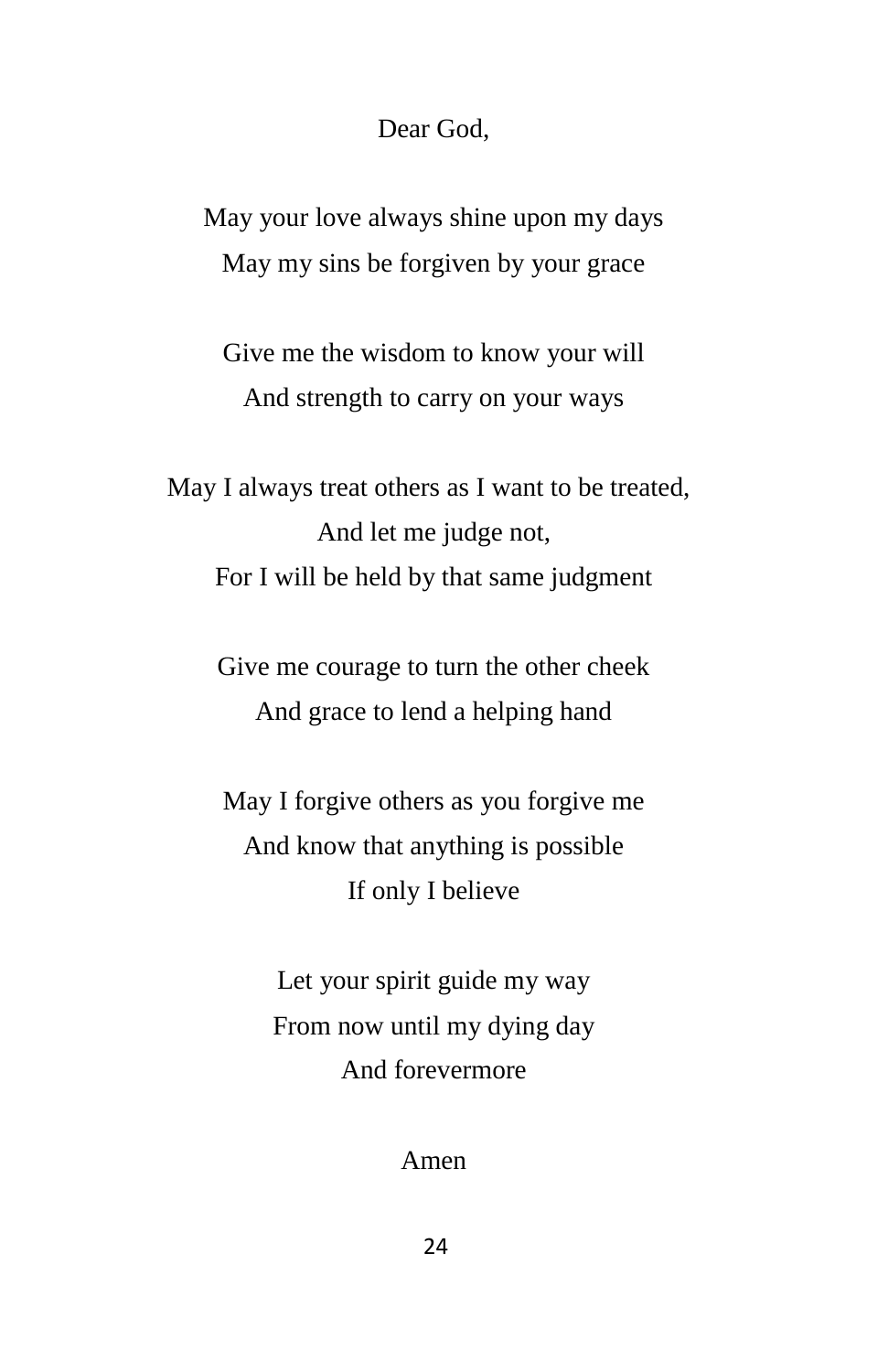I continue by saying:

God, thank you so much for everything. You are so good to me, you're always there for me, and you never let me down.

Thank you for teaching me and guiding me, protecting me and watching over me.

Thank you for revealing things to me and disciplining me to make me better. For joking around with me and showing me signs of your presence. And for being my best friend.

You are my strength, my joy, and the love in my heart.

Thank you so much for everything.

I finish my appreciation prayers by reciting the *Serenity Prayer*. [9]

> *God grant me the serenity To accept the things I cannot change, Courage to change the things I can, And wisdom to know the difference.*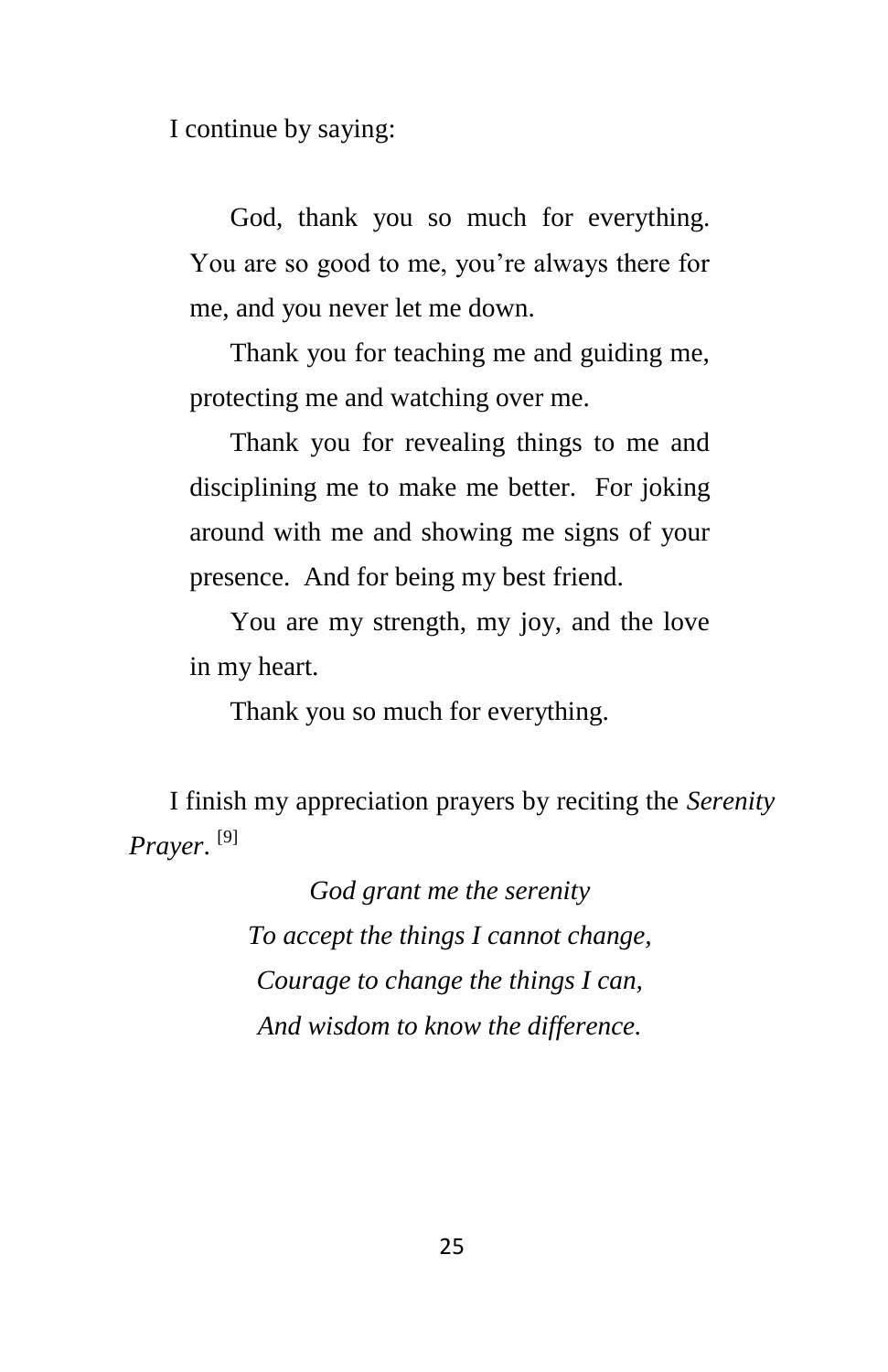When I'm finished with my appreciation prayers I do some stretching and exercises, and then I get my stuff together and leave the house for work.

Every day when my car starts, I thank God that it started, and then I drive to the parking lot where I park my car.

At the university where I work, everyone has to pay to park their car. (I work as a janitor at a university). There are two kinds of parking passes: regular passes, which are in the center of campus, and commuter passes, which are on the outskirts at either end of campus.

To save money, I have a commuter pass, which is twenty-seven dollars less a month than a regular pass. On top of saving money, the twenty minute walk to and from my car each day is great exercise and I enjoy it, even if it is a little bit cold in the winter sometimes.

Most of the time when I'm walking I practice a form of meditation where I let random thoughts enter my mind. They might be thoughts about something that I've read or seen recently or about a conversation that I had during the day or the previous day. Sometimes I think about my goals and how I am progressing towards them, and sometimes I use the time to go over song lyrics or poems that either myself or other people have written (I play guitar and write music).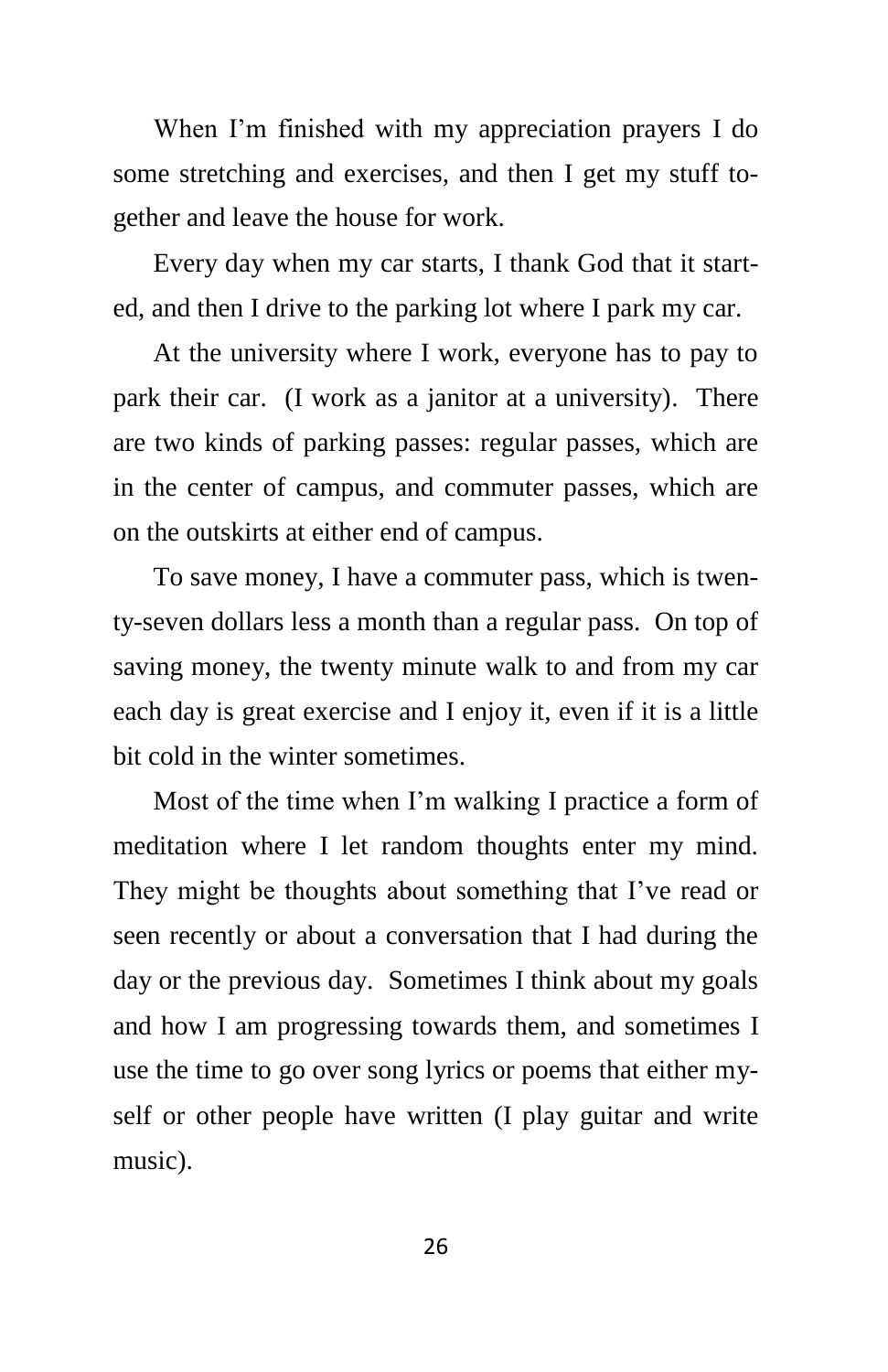It is not uncommon for me to be so deep in thought that I don't even remember the walk to or from my car! I enjoy that time immensely!

I do the same thing while I'm working, meditating on worthwhile thoughts while I clean throughout the day, always talking to God and thanking God for various things as I make my way along.

When I'm with my coworkers I like to talk and joke around. I'm serious when I need to be, but otherwise, I like to laugh and have fun.

After work I walk back to my car and drive home. Then I walk down to the post office and check my mail.

Before supper each day I do various odds and ends, such as making my bed and packing my lunch for the next day. If it's summertime, I do yard work if I have to.

I also do more exercises in the afternoon, which consists of a few sets of push-ups and curls. Exercising helps me to maintain my strength and gets my heart rate up, which helps to keep me healthy.

I mentioned packing my lunch for work; this consists of the same thing every day: a small container of unsalted natural almonds, a container of raisins with dark chocolate chips mixed in, and a half a container of unsalted mixed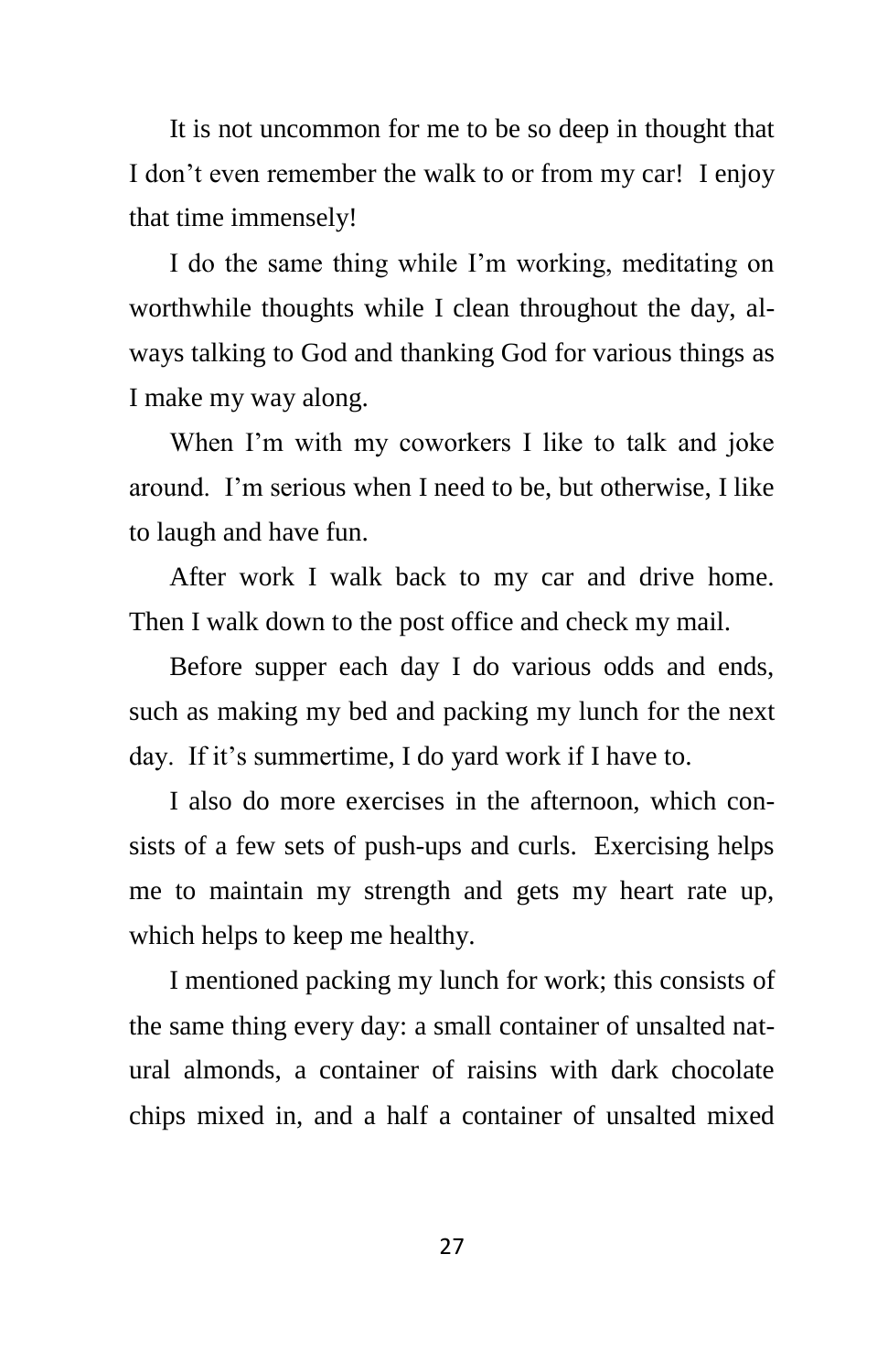nuts. It isn't much, but it is enough. I'm definitely not full, but I never feel starved or underfed either.

Before supper I always eat a spoonful of natural peanut butter and drink a glass of orange juice.

The reason that I eat so many raisins and nuts is that I've been trying to avoid prepackaged foods as much as I can. My diet has the least amount of preservatives in it now than at any other time in my life and it makes me feel good and natural to eat this way. I'm not a health nut or anything, but I do try to eat somewhat healthy for the most part.

Supper for me is pretty standard and plain as well. It consists mostly of chicken breast with potatoes or pasta as a side and some baked beans. I always eat the same amount and am never usually full, but it is enough.

I also usually have homemade pizza once a week, and for a treat, I'll buy some homemade pierogies from a friend of mine or buy some beef once in a while.

I'm also fortunate that at the end of the year my mother and stepfather usually give me a grocery bag of mixed beef if there is any left over from the previous year's cow that they buy, which I am always very appreciative of and enjoy quite a bit. Also, if any of my mother's homemade Christ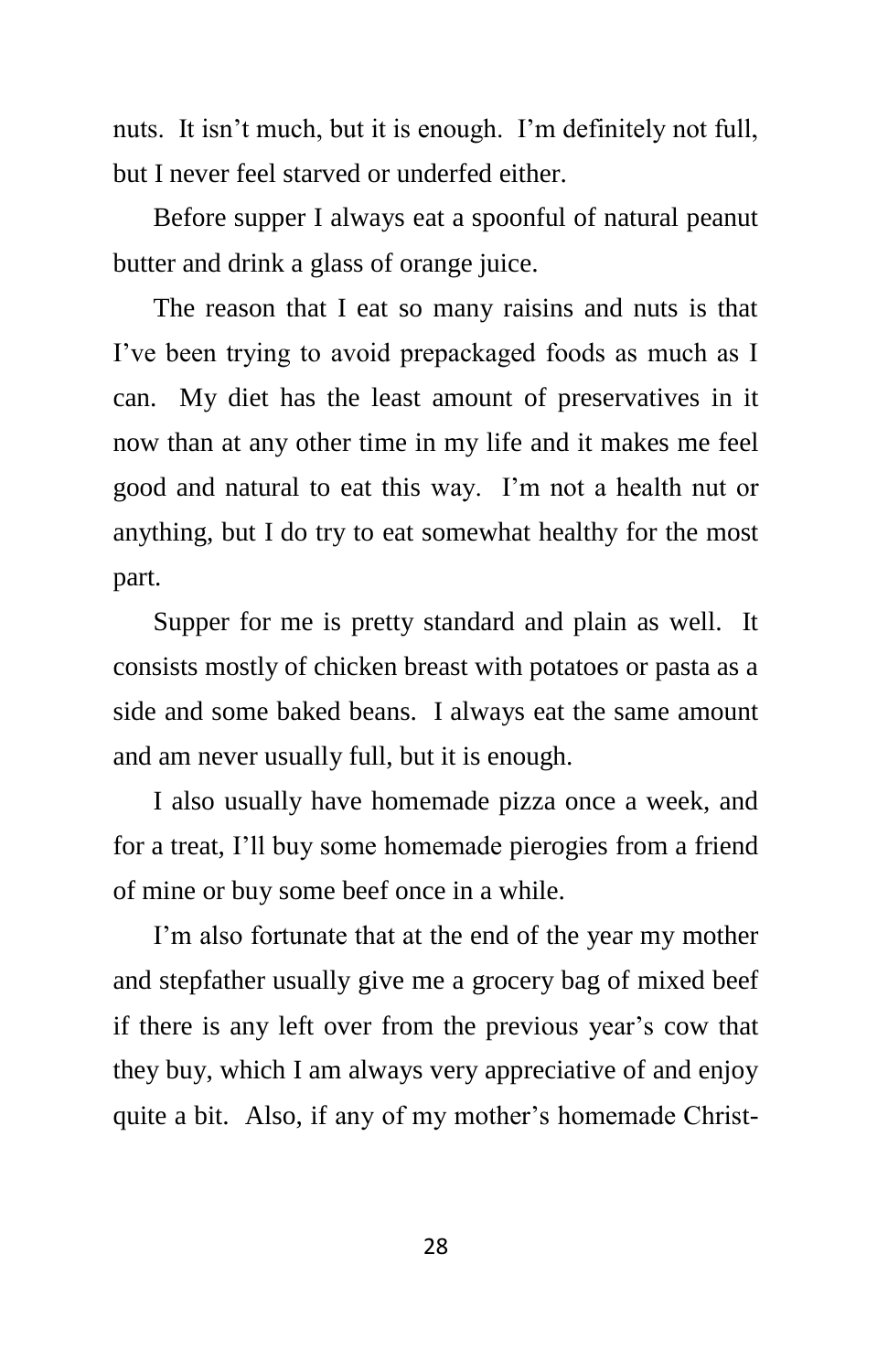mas cookies are left, I usually get them as well, which is a real treat for me!

During and after supper I usually relax and watch a TV show, movie, or documentary. I don't have internet or cable at home, but I do have things on DVD that I can watch.

Once my supper is settled I will often play my guitar or read, or talk to a family member or friend on the phone. Then I might do some dishes or read some more.

Other than doing five minutes of stretching each night, the last part of my day is reserved for relaxation or writing (if I happen to be writing something at the time). Then I brush my teeth and go to bed, again thanking God for any highlights or special moments that may have happened throughout the day.

That's pretty much a typical day for me. I do spend some time throughout the day to check some alternative independent news sites as well, so that I can have somewhat of an idea of what's happening in the world, but I intentionally cut back my internet usage a few years ago because I felt like I was getting swallowed up in the internet. I definitely appreciate modern technology, but it can be very distracting and addictive, so I try to be careful, lest I indulge in it too much.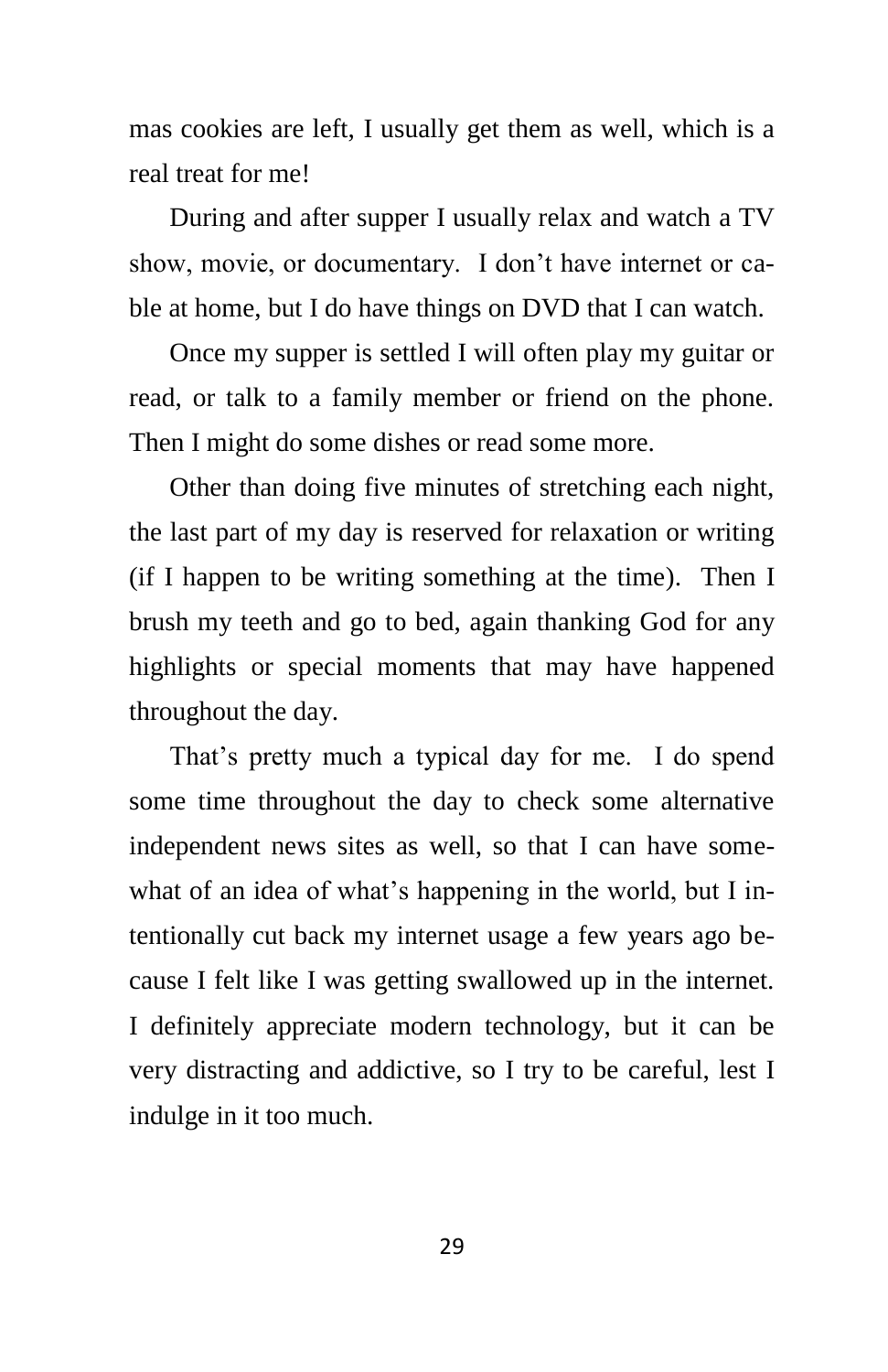Most of what I read is spiritual in nature, but I also like books on history and psychology as well. And I love science fiction! But most of what I read is for learning purposes. Often times I take notes or write down certain quotes or passages that have an impact on me to review, share, or contemplate at a later time.

My weekends are usually spent relaxing at home or with a few friends or family members. I like to go for walks as well, and the weekend is usually when I clean the house and do laundry. It really doesn't take much to make me happy.

As far as all of my thankfulness and appreciation prayers throughout the day go, do I believe that God needs this constant appreciation? No, I don't―but I honestly can't help myself! I really am that appreciative of everything, and it brings me great joy to express that appreciation in the moments that they are happening. I think that it helps me to live in the moment and to notice the special times that happen in life while they are happening.

Appreciation is one of the cornerstones of happiness, so I don't see how it could be any other way for a person who really is happy. I know that I wouldn't want it any other way.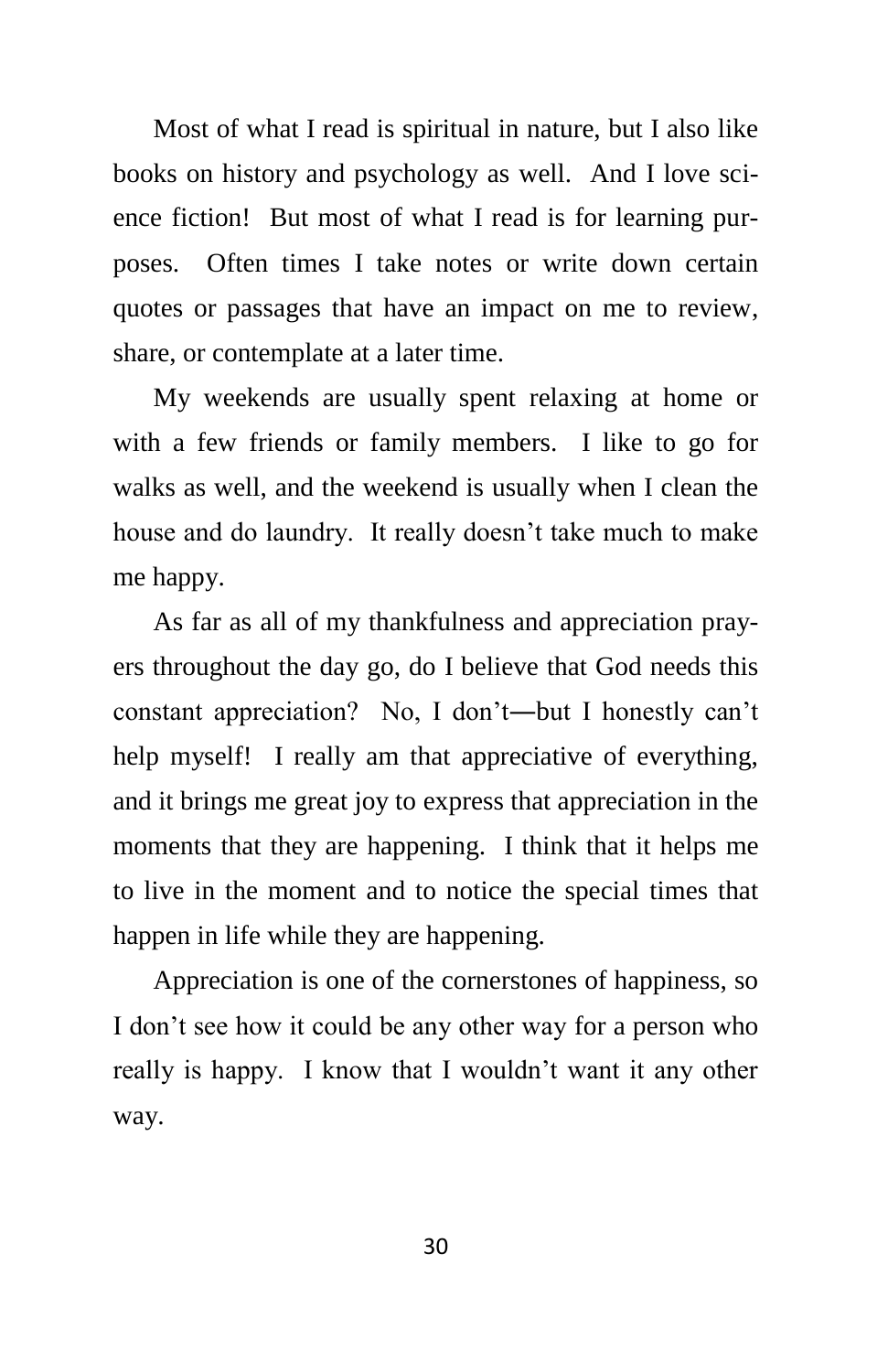I realize that many of you reading this have busy lives, with some of you having children or a husband or wife, but it is still important to find (or make) time to talk to God and practice becoming what you most want to be in life. That's why I wanted to share with you some of my spiritual processes, so that you can see that meditation and spiritual thinking can be done all throughout the day, even while you are engaged in other activities.

Thankfully for me, these processes and techniques developed naturally out of my spirituality and relationship with God very early in life; I honestly can't imagine what my life would be like without them, and I am very grateful for all that I have learned. The amount of joy and value that the spiritual way adds to my life is something that I wish for every person to be able to experience for themselves. May you also find joy and peace in your relationship with God!

I will now move on to evaluating philosophical and spiritual ideas regarding truth, desire, and happiness on a deeper level.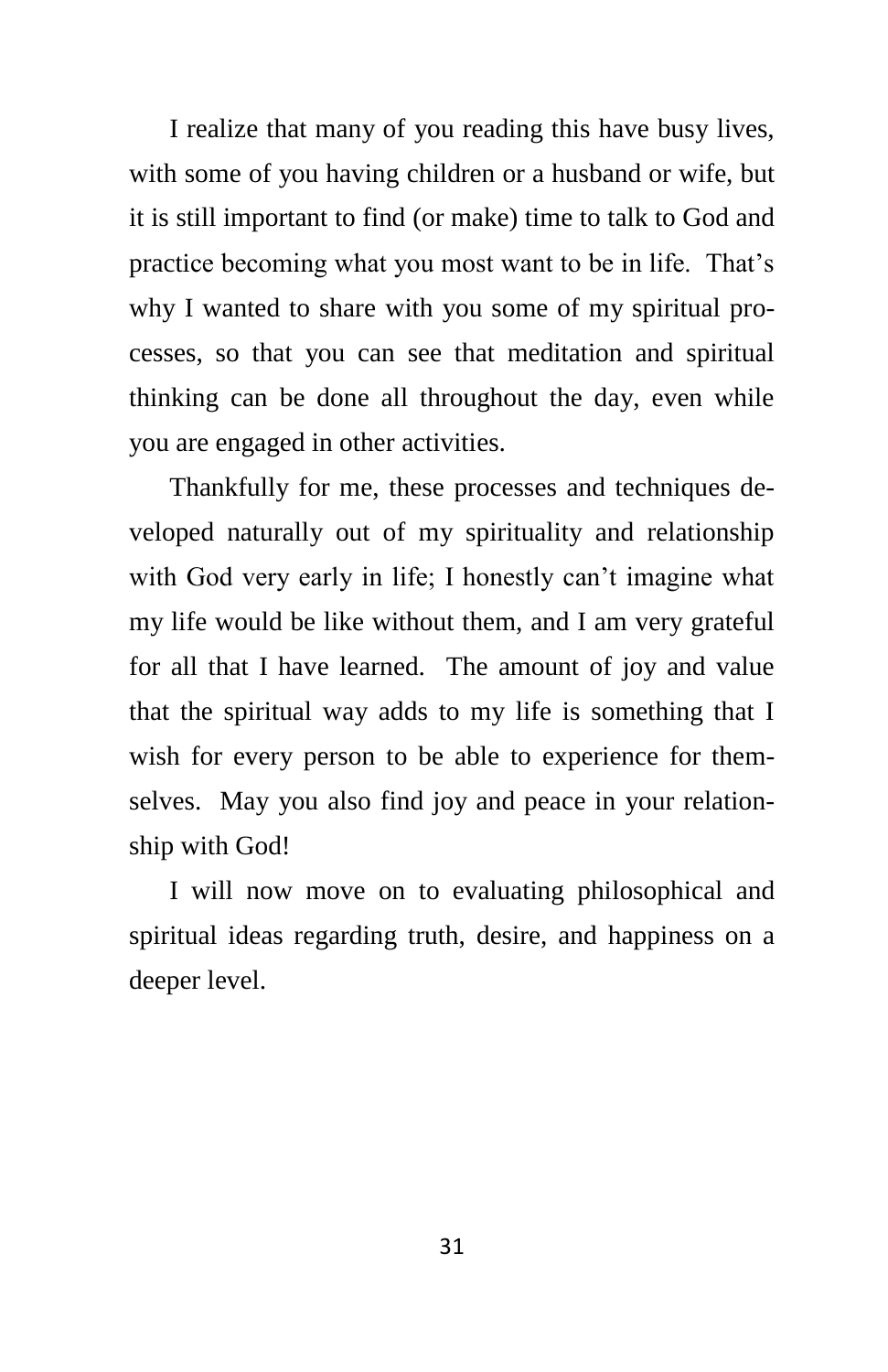#### **Happiness and Desire**

I intentionally started this book with the "More Than Anything Else" tool to help demonstrate the power of the mind and will, but also to show how important it is to develop goals and to work towards those goals every moment of every day.

At the same time, it is also important to know certain things about ourselves psychologically so that we can understand ourselves and our minds on a deeper level.

One thing that needs mentioning is the concept of *desire*. Desire itself is a totally natural part of being alive and having an individual will. There is nothing wrong with desire in and of itself.

Problems start when we begin to want things that are contrary to our own best interests or our specific goals in life. (Or the will of God, if you are spiritually inclined.)

Even worse is when an individual doesn't have very well defined goals in life or is lacking an overall philosophy to guide their thinking and desires towards what they want the most.

For these kinds of people, their desires and goals can change as easily as the direction of the wind. Often times,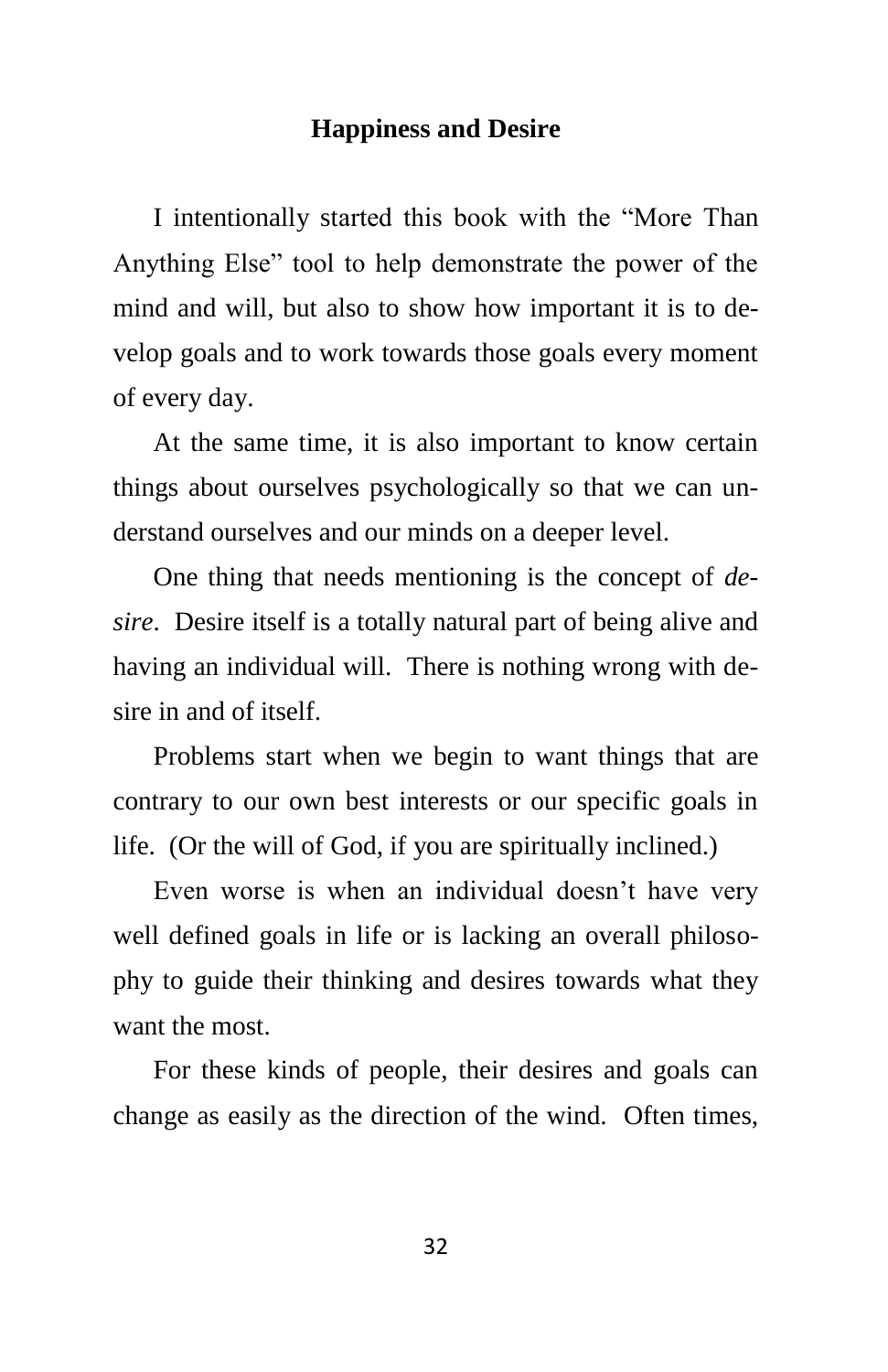they themselves don't even understand what it is they truly want or why they want it.

Without any deeper goals or philosophies to guide them, these types of people usually drift from fulfilling one desire to another, seeking happiness in the fulfillment of their momentary desires. Sometimes this works, but more often than not it leaves the person unfulfilled on a deeper level.

The unfortunate truth of the matter is that most people simply don't know any other way. For whatever reason, our culture and society fails to teach us much of anything about the workings of our own mind and how to set meaningful goals that will bring us true and lasting happiness.

If the world is ever going to change on a grand scale, this is a problem that needs to be addressed. How that might happen is hard to envision, and frankly, it is beyond the scope of what I'm trying to write about in this book, but one thing that I know for sure is that it has to start with individuals learning to develop their minds and souls and then showing others how to do it. It is the only way that true progress will ever be made.

Getting back on topic, it is important for a person to analyze and understand how having desires that are contrary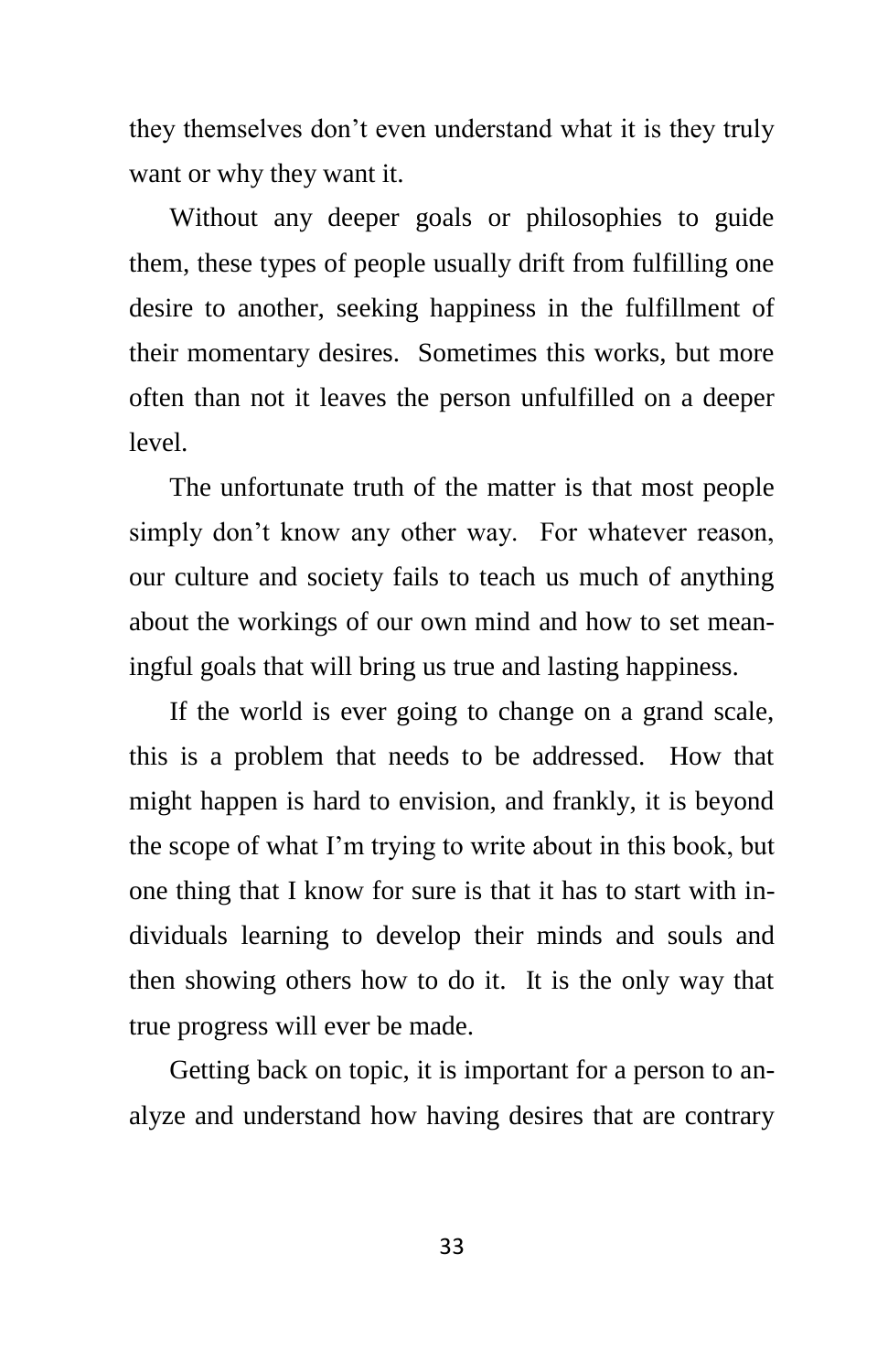to their goals will inevitably lead to a general unhappiness, or a momentary happiness, at best.

For a person on the path of enlightenment, a thorough examination of their desires and how they relate to their goals is of fundamental importance.

Using the tool of mindfulness (self-observation), it is actually quite easy to analyze our desires as they are happening and decide if they fit in with our goals and philosophies in life, and then decide whether we should pursue the desire or not.

For example, let's say that all of a sudden you get a craving (desire) for a milkshake. Since milkshakes taste good, it's easy to see how that might happen.

Now you must ask yourself where having a milkshake might fit into your overall goals. If your goal is something like, "I want to be healthy more than anything else," you must decide if having a milkshake would be contrary to that goal, or if your goal allows room for having a milkshake once in a while. If you haven't had a milkshake or any other high calorie foods for a while, maybe it would still be within your goals to have one. But if you have already reached your decided upon caloric intake goals for the day or week, maybe it would be better to abstain from having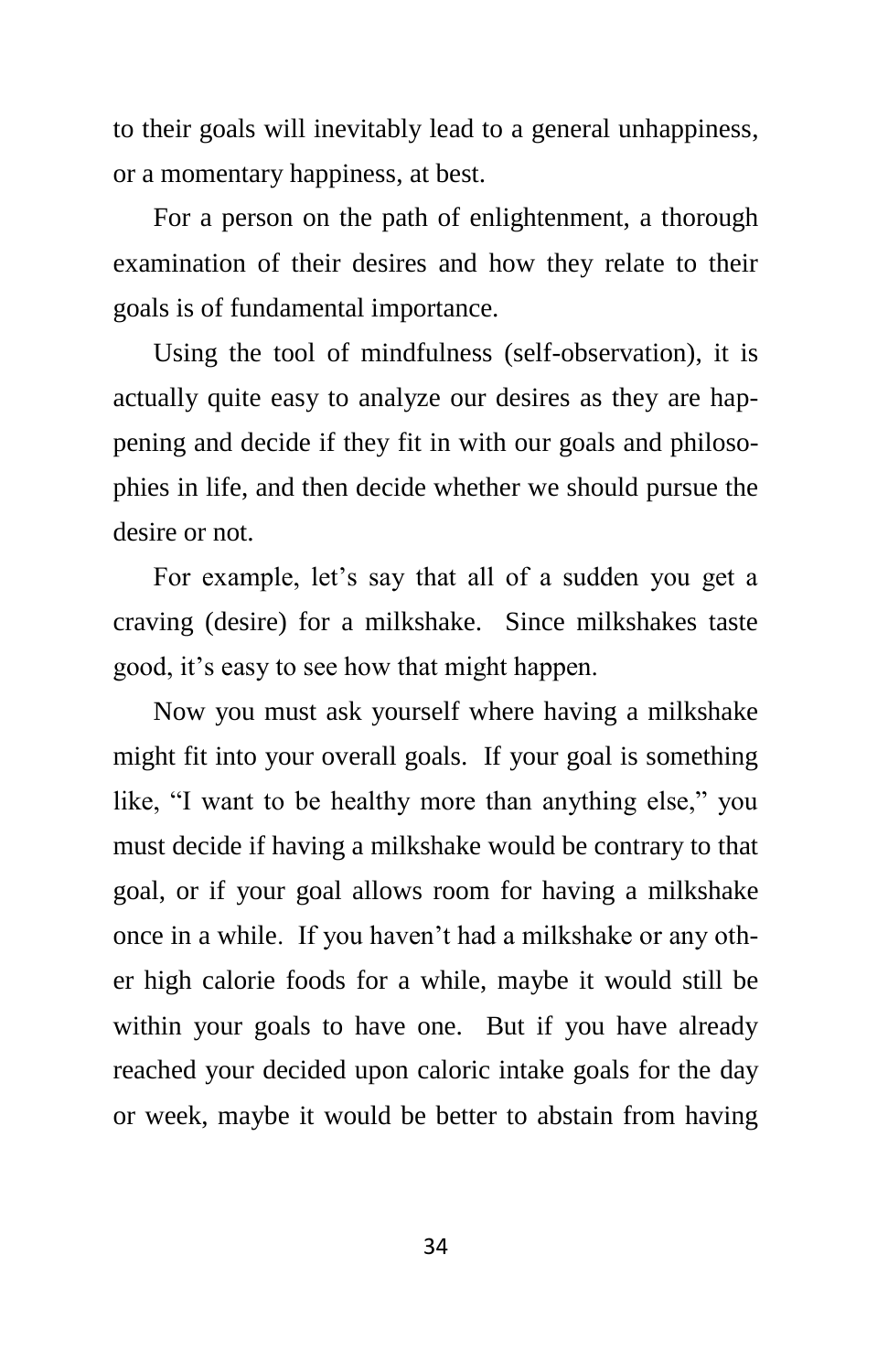one so as to remain on track to achieving your overall goals.

That's pretty much how it works for most physical or material aspects of life, depending on what your specific goals are. Philosophical or spiritual goals work quite differently.

For example, would it make much sense to say, "My overall goal is happiness; I want happiness more than anything else. But since I haven't had any unhappy or depressing thoughts for a while, I think that I will indulge in some depressive thinking now." As you can see, that just doesn't make any sense.

For spiritual or philosophical goals, any indulgence in anything that is contrary to our goals can only bring our overall energy down. Whereas having a milkshake every once in a while might taste good and be enjoyable for a moment, there is nothing about negative thinking that ever brings about inner joy (enjoyment). For however long it is that we indulge in negative thinking, we will not feel inner joy, but instead will feel anxiety or depression. It simply doesn't make any sense for a person to do this to themselves―not even once in a while.

Therefore, the secret to lasting happiness is to desire happiness more than anything else. Analyze your desires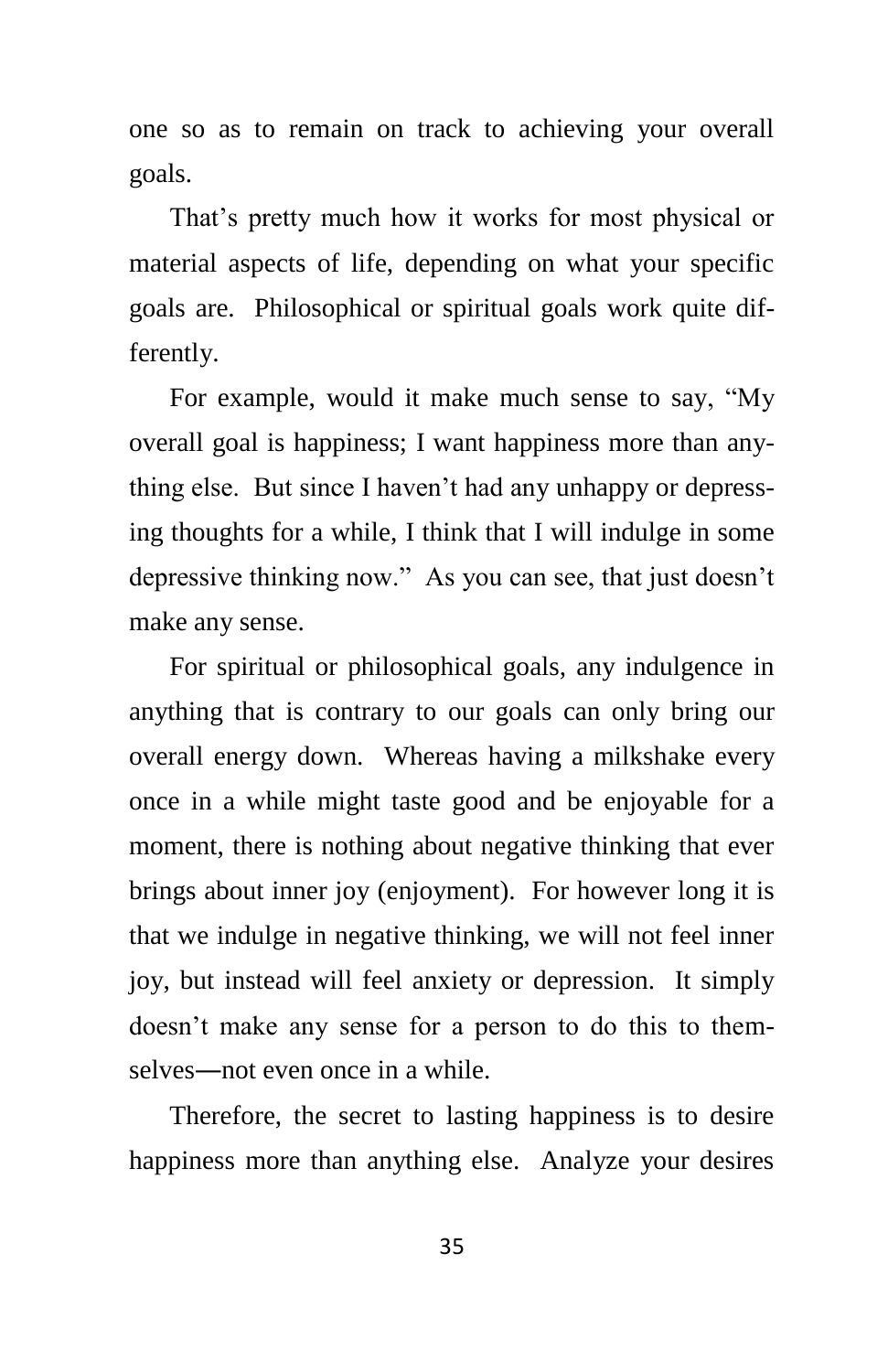as they are happening and choose the way that meets your goals the best. Practice this method constantly, and happiness will surely follow.

Let me add that the type of lifestyle that I'm advocating as a means to achieving constant and lasting happiness isn't meant to be all work and no fun. In my view, life is meant to be enjoyed. There is no reason why a person living responsibly and within their goals can't have it as part of their goals to enjoy a movie or concert from time to time. Everyone needs moments of rest and relaxation. Entertainment such as reading, television, concerts, and movies are great ways to relax and (often times) learn things at the same time.

Therefore, work when you must, but have fun whenever you can. Make it a part of your goals, and always allow some time for social activities with friends and loved ones. It is time spent with friends and loved ones that gives life so much of its joy and meaning.

If you're married, make it a goal to be a great spouse. If you're a parent, make it a goal to be a great parent. Be the best that you can be. Want it more than anything else. This is the path of enlightenment.

It is also important when we are setting goals that we set goals that are attainable and realistic. There's nothing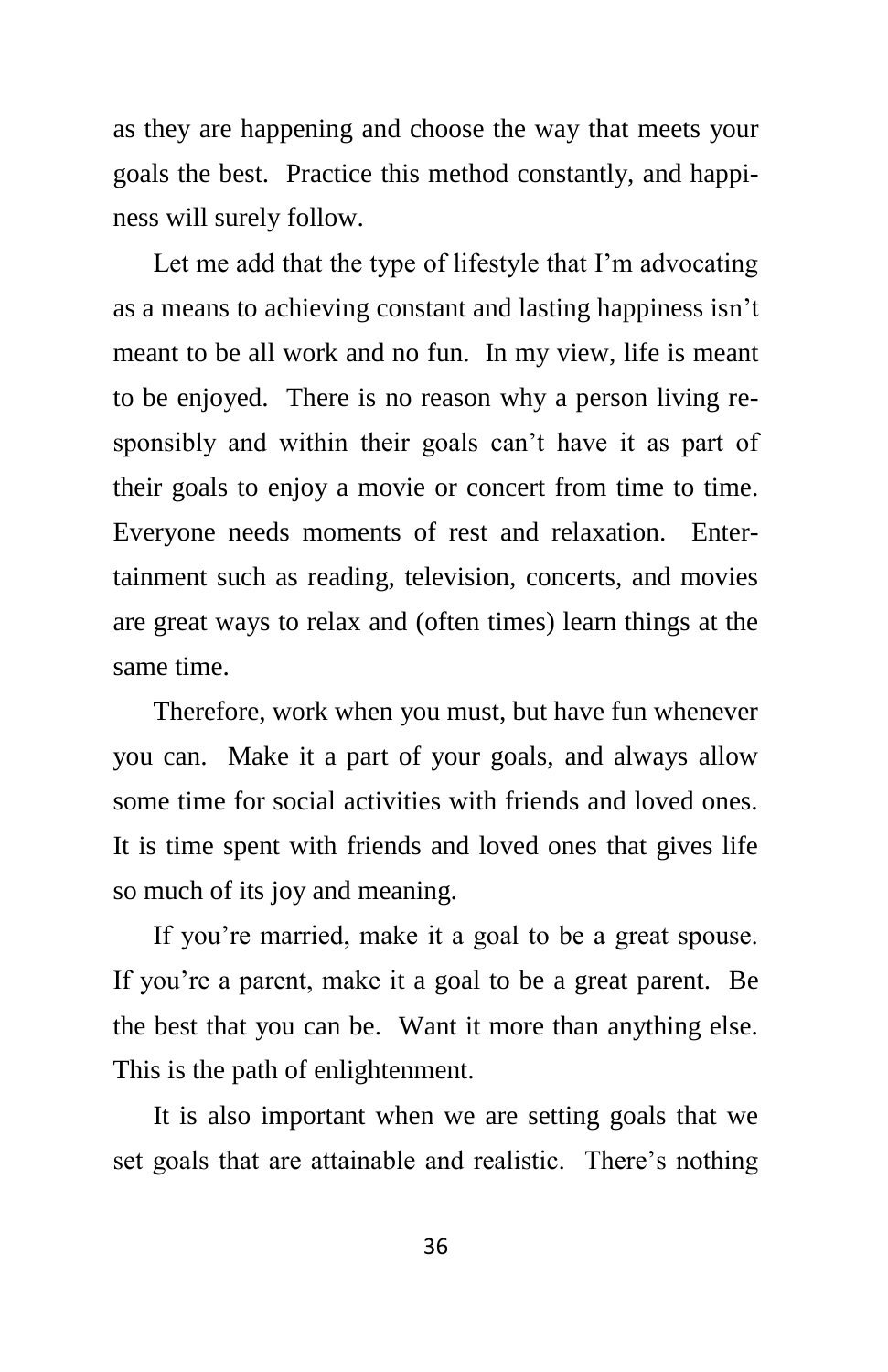wrong with setting the bar high, just don't set it impossibly high.

At the same time, don't be afraid to push or test your limits as well. You might not accomplish what you set out for every time, but sometimes it is necessary to fail many times before we finally get it right. To think that you might never fail is unrealistic anyways, isn't it? Therefore, never be afraid of failure.

With whatever you are involved in, give it your best effort. Maybe you'll succeed, maybe you won't, but that's all a part of the learning process we call life. Even if you do fail or fall short, as long as you give it your best effort you can at least find joy in that, and can use it to strengthen your resolve for the next time.

As far as living a life of perpetual happiness is concerned, there really isn't much more to it than what I've already said. Once a person learns the basic concepts, the rest is just mindfulness and practice, with an emphasis on continued learning, self-evaluation, and growth.

There are always ways to add to your philosophy and understanding of things, and I encourage you to do so. But as you learn, always remember the basics. Refine what you know and grow, but keep it simple at the same time. Gain knowledge through education, and wisdom through experi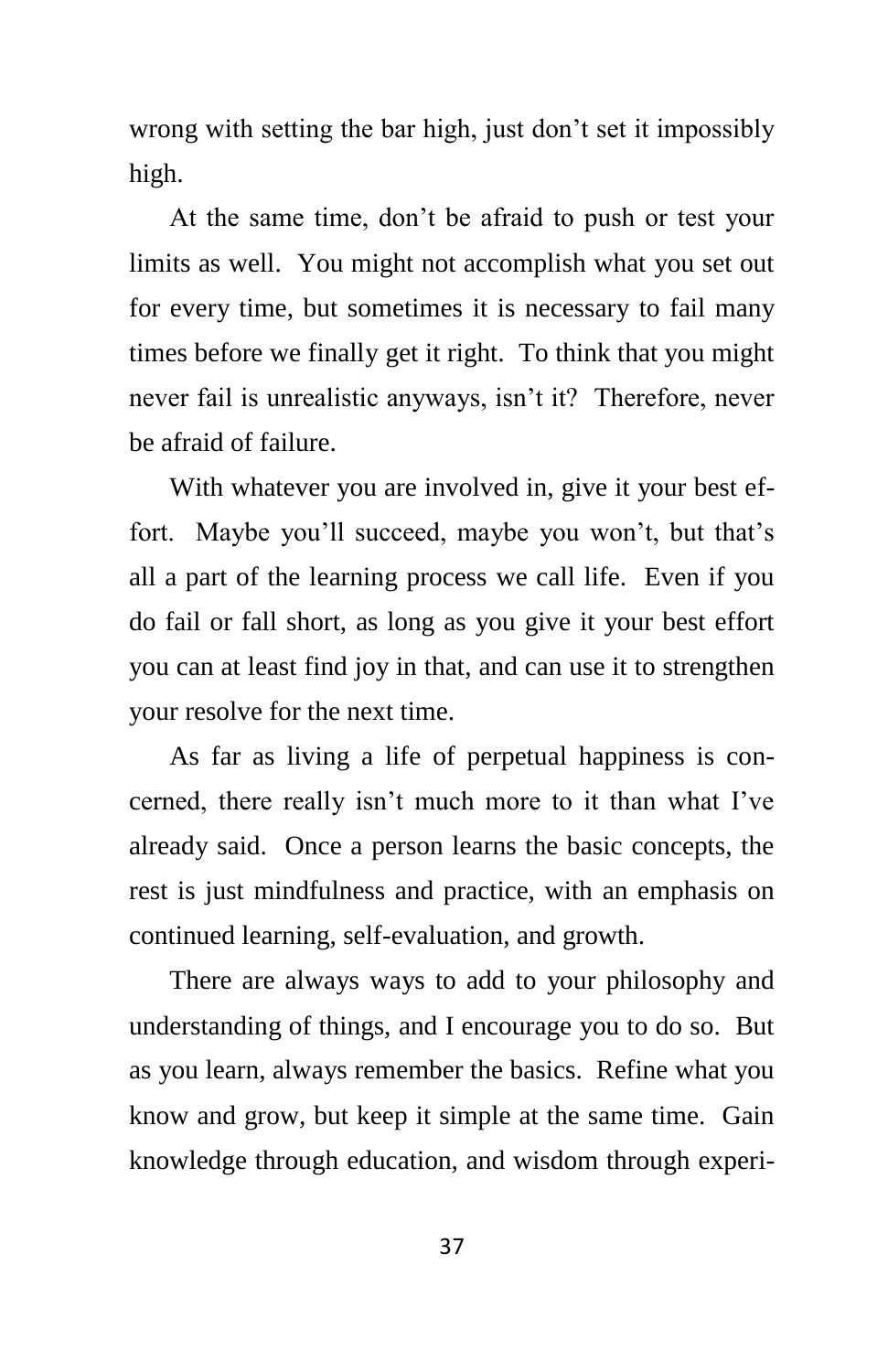ence. Learn from everyone and everything. All moments in life are an opportunity for learning, growth, joy, and practice.

And lastly, share what you've learned with others. We are all teachers and students―all the time.

#### **Situational Anxiety**

I have some additional insights into the topic of happiness that I would like to share with you that will help to address situational anxiety and how to understand and approach it.

The first insight has to do with control and anxiety, and how these can influence our overall happiness.

It has been my observation, both in myself and in those around me, that the majority of the anxiety that we experience has a lot to do with our desire to control everything around us. It can be said that in many cases, the people with the most anxiety are those who want to control everything around them the most. (As I said, this I just my observation; I could be wrong about it. I suggest that you meditate on the topic yourself and see what your own thoughts are on the matter.)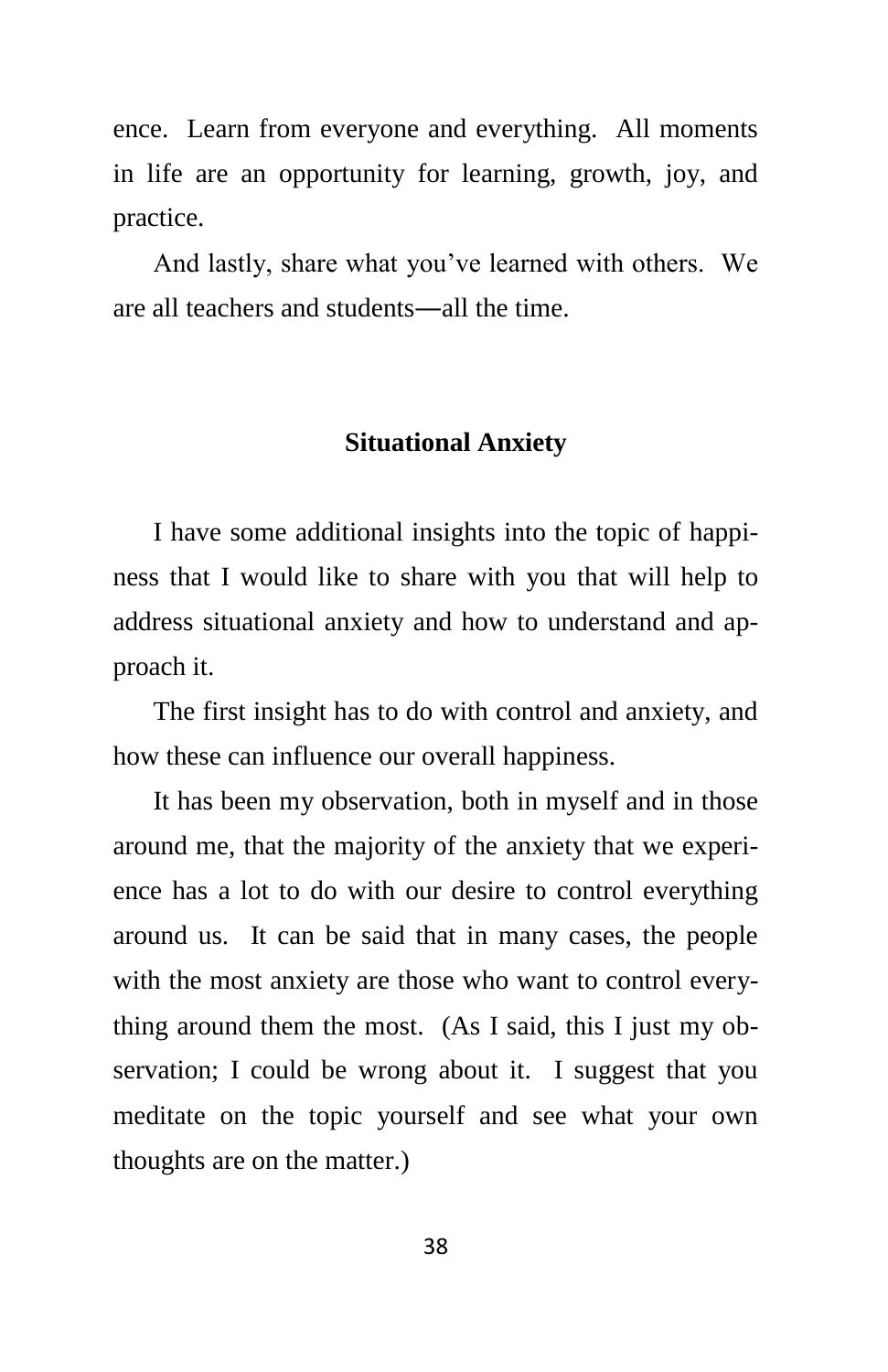Conversely, it can be said that those who have the least amount of anxiety in life are those who have a clear understanding of what is in their control and what is not, and therefore, only try to control that which is in their power to control.

As I have already illustrated earlier, the things that are the most under your control are your attitudes, perceptions, reactions, and actions; but what I'm referring to in this section are the specific aspects within a *situation* that are within your control or influence.

When confronted with any kind of situation, the first thing that you need to do is figure out: a) what is and is not in your control, and b) what is within the realm of your *influence*. Once that is figured out, the next step is to decide what you want the most and what actions, if any, you are going to take. But along with any actions taken (or not taken), it must be understood right from the start that there is always a possibility that the desired outcome that you are acting towards may not necessarily materialize in the way that you are hoping for (or maybe not at all). This is only natural, as not all external things are always in our control or subject to our influence.

Once the situation has played out, it is important to evaluate and reevaluate the situation and see if there is any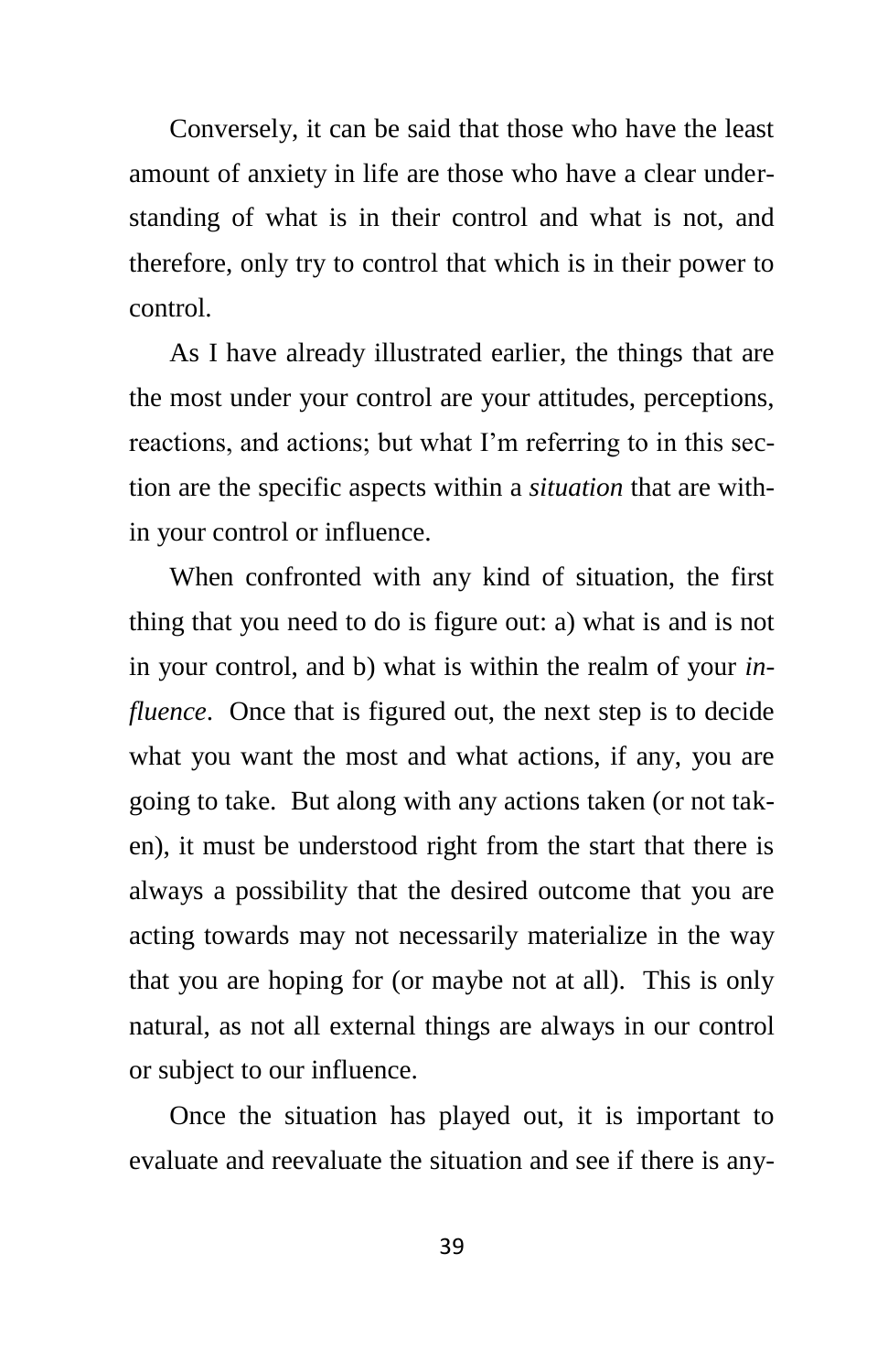thing else in your control or influence, or if matters are now settled or beyond your control or influence.

Which brings me to my next insight. Whether things play out in your favor or not, once you have done *everything in your power* to control or influence the situation, then it is time to *accept* the situation for what it is. *Acceptance* is another area that can have great influence on our overall happiness.

When observing your own life or the lives of those around you, wouldn't it be true to say that it is those who are unable to accept the reality or finality of a situation that have the most difficulty finding peace within themselves? Once a person has done everything in their power to control or influence a situation, what benefit is there in *not* accepting that fact? Yet so many people continue to let situations that they have no control over disrupt their happiness and peace.

For those who have accepted that all avenues have been explored and acted upon, then the situation becomes "closed," and it simply is what it is. At that point the issue or situation is either a part of the past, or it becomes a part of life, and therefore, no longer has the power to disrupt their peace. Additionally, with the right perspectives and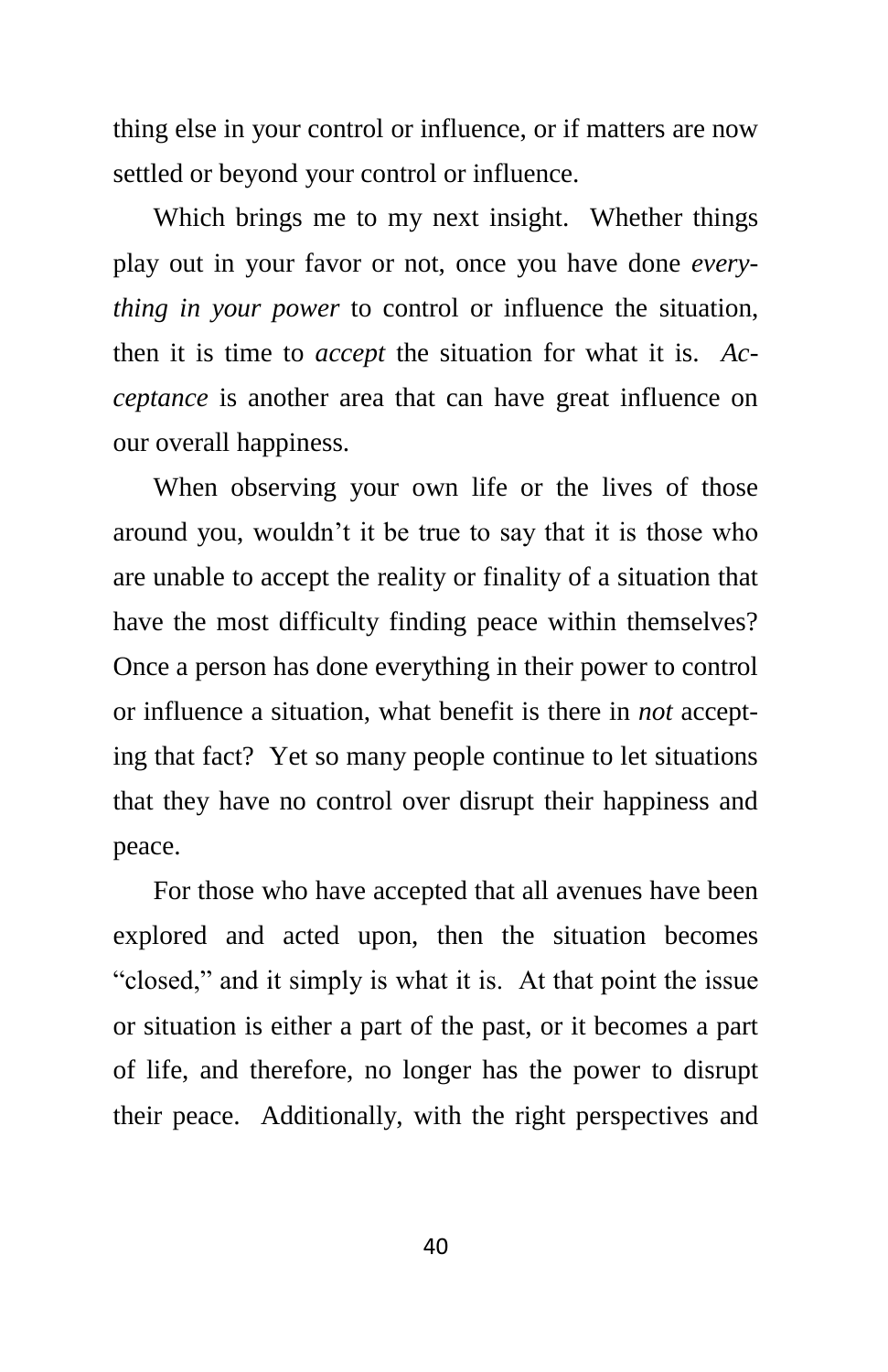attitudes, it will no longer have the power to disrupt their happiness, either.

I'm not saying that all situations that have reached a final resolution are *easy* to accept; some situations are harder to accept than others. But once nothing else can be done about it, then, in my opinion, it is time to *accept* the situation for what it is and *decide that you want happiness more than anything else in life*, even if the resolution was not what you had desired or hoped for. The alternative is *to refuse to be happy because you didn't get your way*. Why punish yourself like that?

Which brings me to my third and final insight. Again, in observing those around you, wouldn't you say that it is those who *make the best of any given situation* that are the happiest and most at peace with themselves (and those around them)? Can there really be any other way to happiness than to make the best of any given situation? That starts by looking for as many positives that you can from the situation and concentrating on them, rather than on the fact that the situation didn't turn out exactly as you had desired. Making the best of any given situation is an absolute must if a person is going to live a life of constant happiness.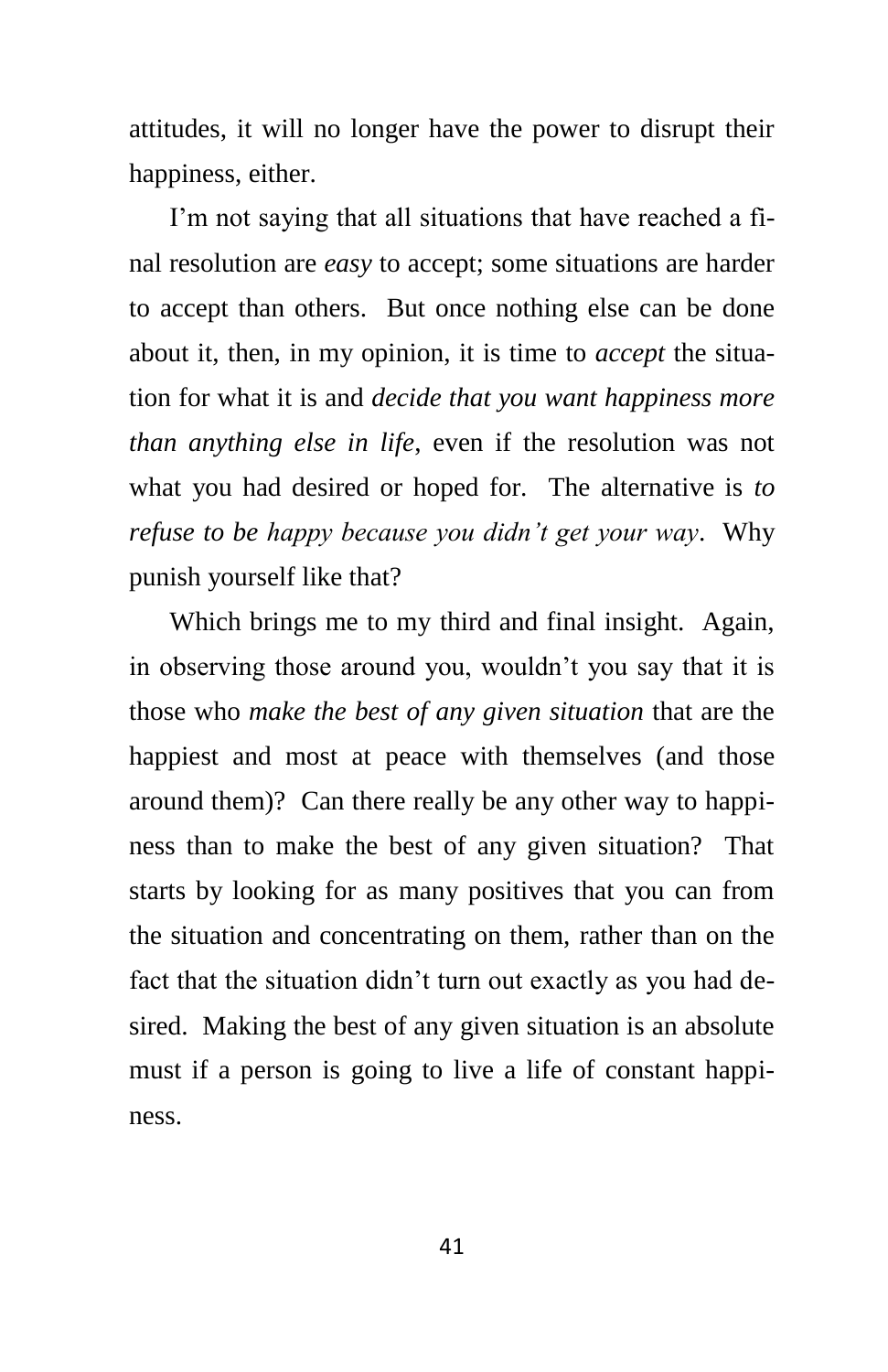(By the way, these insights that I'm mentioning are nothing new; they have been around for thousands of years, and have been practiced and emphasized by a great number of people, religions, philosophies, and philosophers. But as a society, we are rarely taught these insights, and therefore, they remain hidden to us as a whole, and are unable to help people in the ways that they could.)

To summarize this section, remember that a lot of the anxiety that people suffer from in the world stems from their desire to want to *control* everything around them (even that which is beyond their control), their failure to *accept* that some things are beyond their control, and their inability to *make the best of a situation* once it is out of their control or if the situation didn't go as they had hoped or desired. Therefore, have a clear understanding of what is and is not in your control, do the best that you can with what is in your control, and once you have done that, accept what's out of your control and make the best of the situation from there on out. Then live in peace, joy, and happiness.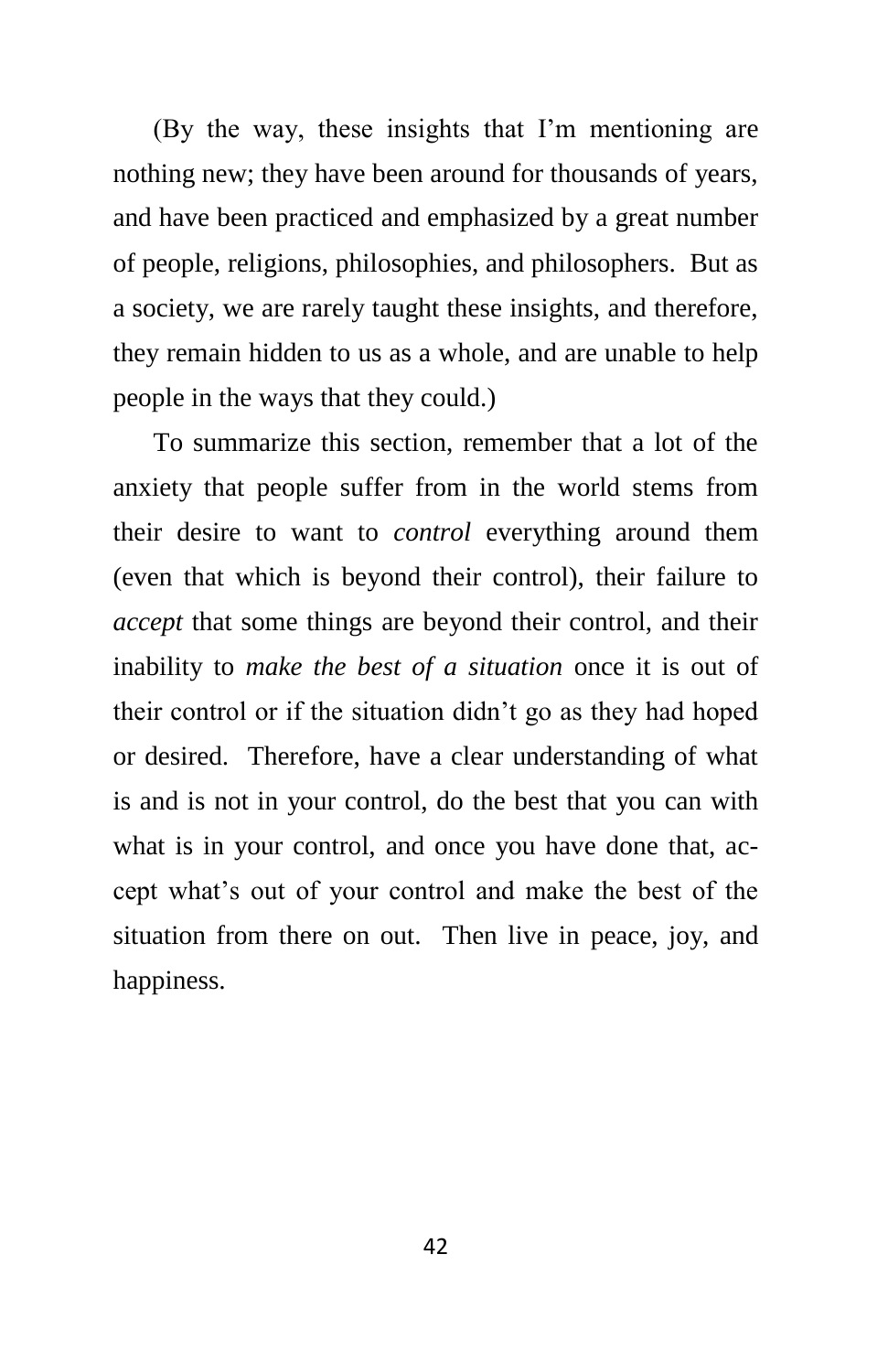#### **Closing Thoughts**

When we are young, we are taught many things. Some of the things that we are taught are good and helpful like reading, writing, and arithmetic. We are given lessons in classical literature and history. We are taught the basics of science and economics. But one thing that hardly anyone teaches us about is *ourselves*. Most of us grow up without the slightest understanding of our own mind and thought processes―and the power that we have over them.

Why is that? If there is one thing in this world that should be essential for each of us to know, shouldn't it be our own mind and how it functions?

Imagine a world in which every person, from a young age, was taught that they had the power to control and harmonize their own mind and live at peace with themselves and those around them. Wouldn't that be a wonderful world?

As the saying goes, better late than never. Let us start now to educate ourselves, our children, and our friends and family about how to control and harmonize our minds. It can make a world of difference!

It can be said that most (if not all) of the pain and suffering that people experience in life can be traced back to a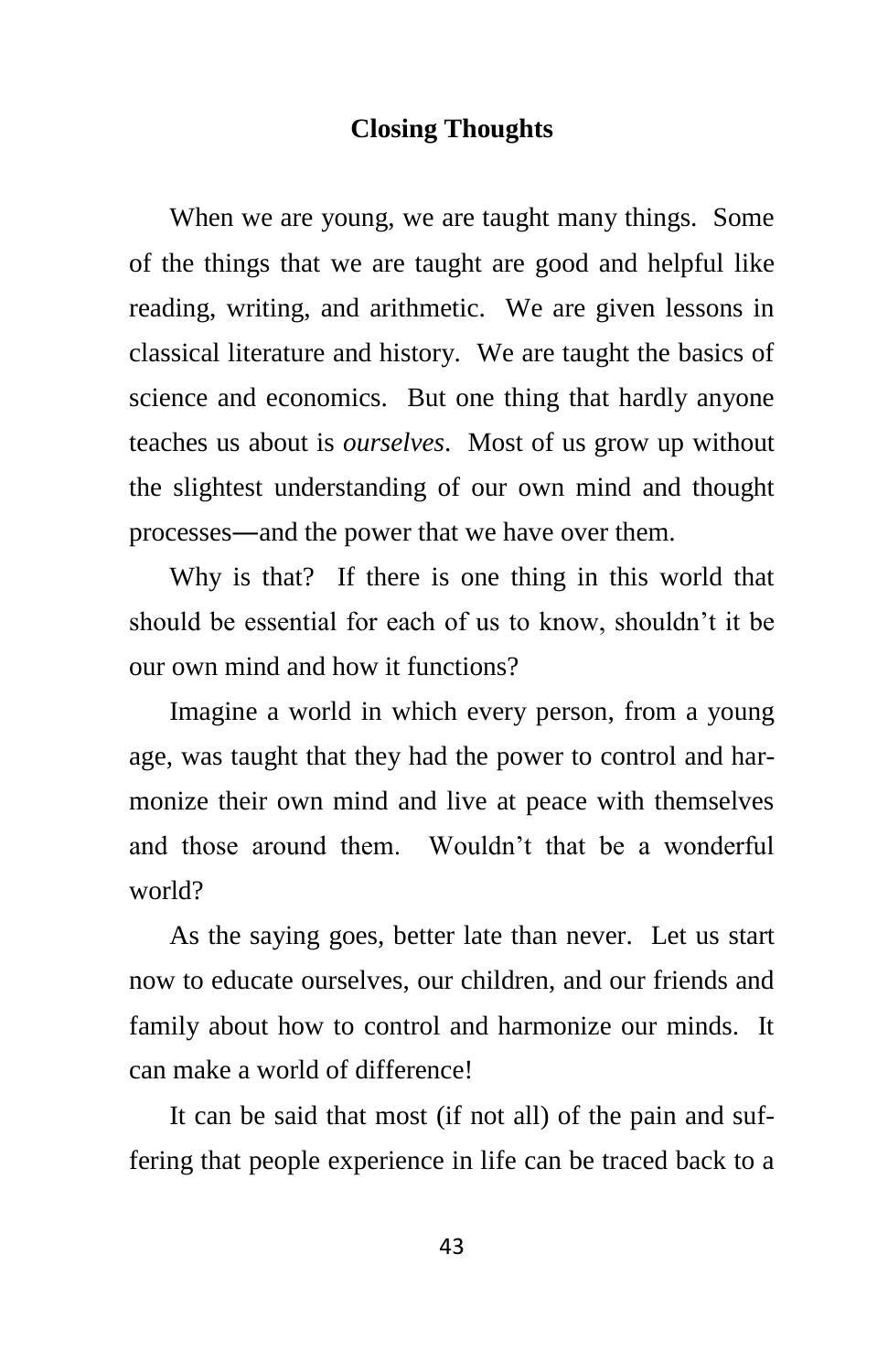simple lack of self understanding. Too often in life we are afraid to ask ourselves the tough questions, to really look into the mirror and call it like we see it. We do ourselves a great disservice when we do this. Each of us could be so much further along the path of enlightenment if we were more honest with ourselves and each other.

Honesty can be a double-edged sword though―you might not like what you see. But if you are strong enough, honesty can cut away all of the poison and self delusion that makes it impossible for you to experience absolute joy every moment of your life.

Each person in the world, whether consciously or unconsciously, follows certain philosophies in life. Therefore, everyone is a philosopher in a way. The question is, how much of your philosophy has been decided by you, and how much of it has been instilled into you by other people?

Our minds, at any age, are very impressionable, but especially so at a young age. Unfortunately, as I mentioned earlier, hardly anyone teaches us about the power that our own attitudes and perceptions have in our lives, or how much power we have over our attitudes and perceptions.

Regardless of what's happened in the past, living a life of happiness begins by deciding what you want in life and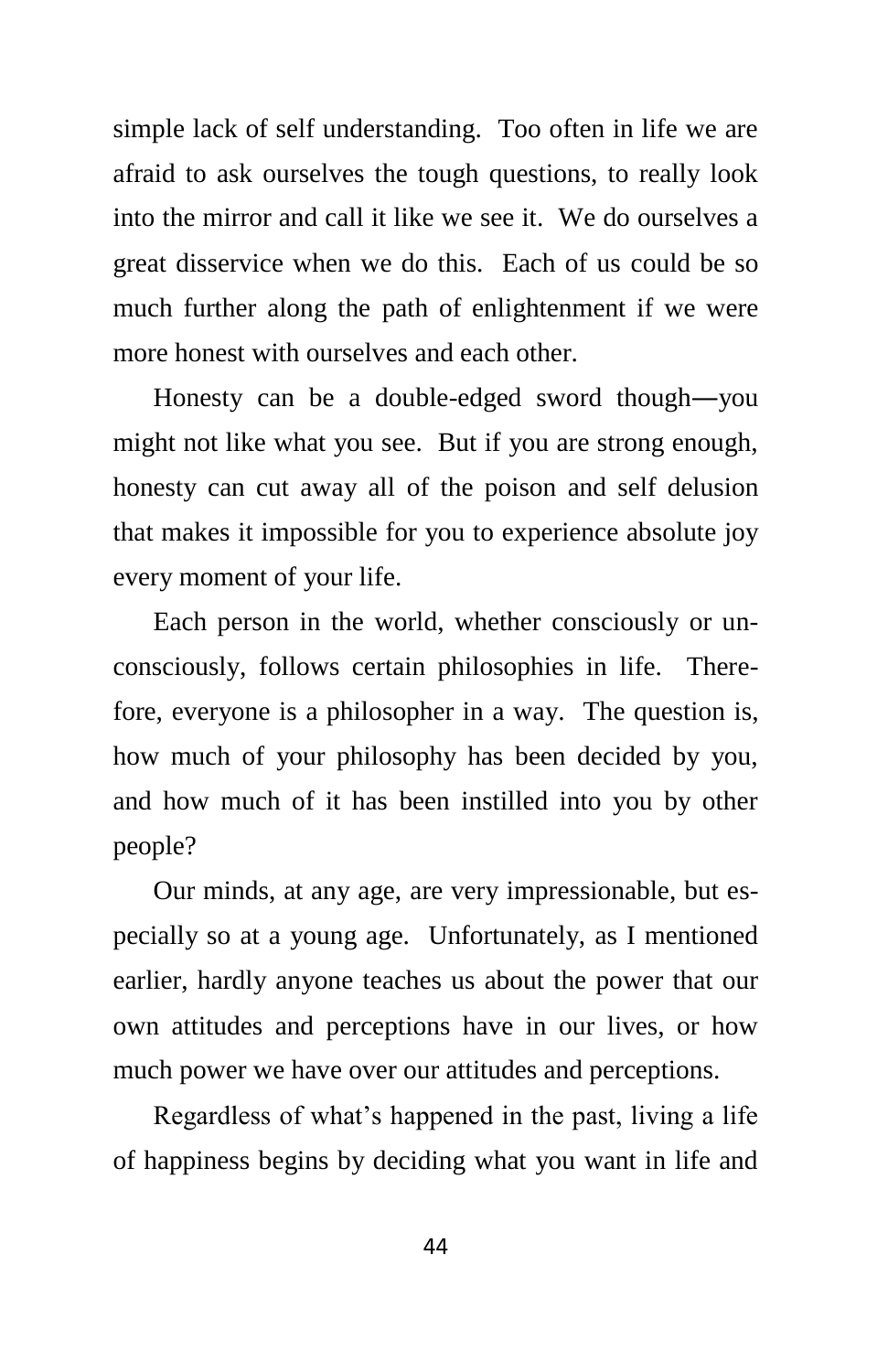why. So what do you want? Don't just move on to the next line (the one that you are on now), actually think about it. What do you want the most in life?

Admittedly, this is a very hard question to answer. There are so many variables and questions to be asked, like, "What is happiness, anyways?" If I were to ask a hundred different people, I would probably get a hundred different answers.

For me, *happiness is living a life in harmony with truth*. The truth of what, you might ask? Well, there are many kinds of truth. There is the truth about God, the truth about existence, and the truth about our minds and how they work, just to name a few. (My views on God, truth, and existence are subjects that I've written about in my books, *The Truth as I See It: A Collection of Spiritual Writings [10]* and *Mind Purpose Truth*, and can be read on my website *[www.mindpurposetruth.com](http://www.mindpurposetruth.com/)*.) [11]

"But lots of people believe all kinds of things; how do you know that what you believe is the truth?" you might ask.

What I believe to be truth is based on the comparisons of my own spiritual experiences, the feelings of my own soul and relationship with God, and what other people have to say about spirituality and truth. How I come to an an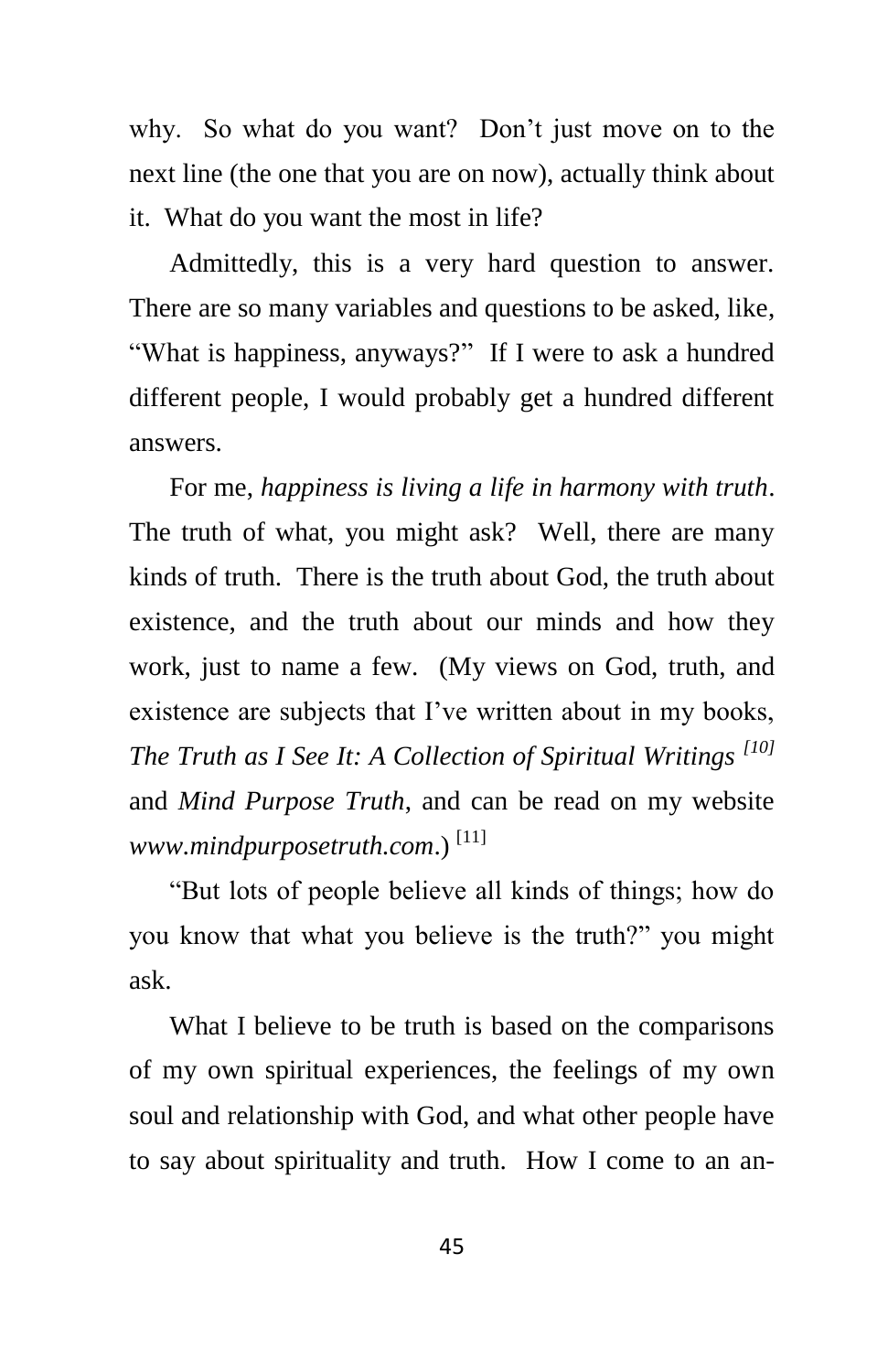swer involves a lot of comparing and questioning, which isn't always easy. That's why most people simply adopt the views of other people or organized religions or philosophies without ever really questioning them because it takes a lot of work and they don't feel comfortable *deciding for themselves* what's right and what's wrong; they want someone else to do that for them.

But you should never be afraid to ask questions! There is no greater tool to understanding and enlightenment than the *question*―so question everything! It is through the journey of asking questions and seeking answers that some of life's greatest meaning is revealed to us!

But how will you know if something is true or not? You must test it! And if possible, you must try to *experience* it! Philosophy and spirituality isn't just about *accepting* someone else's ideas; philosophy and spirituality are meant to be lived and experienced!

I encourage you to question everything that you read and come across―including everything that I say. Compare it with what you already know and see how it feels to your own soul. Test it every way possible, and eventually, with enough evidence and experience, you will know the truth. (Or at least be on the pathway to truth; whether or not anyone can know *the* truth isn't for me to say (I don't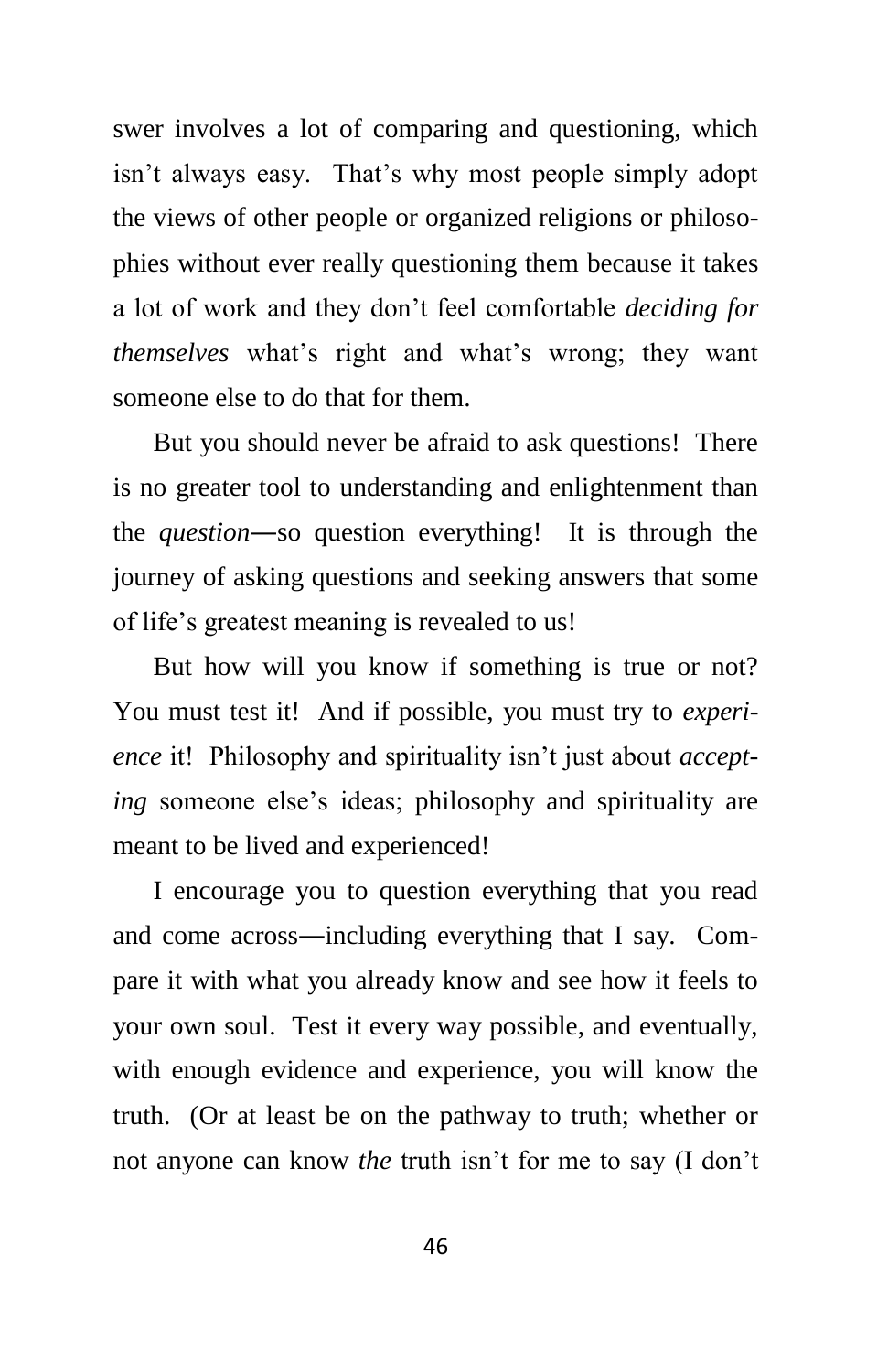like to put limits on God or other people), but trying to know as much truth as possible still seems like a very worthwhile goal in life, even if it seems unattainable at times.)

Like I said, the ideas and practices behind controlling and harmonizing your mind are actually quite simple. Like any activity or philosophy in life it takes a period of learning followed by daily practice, until eventually it is as easy and habitual as tying your shoes or riding a bike.

Just like any new activity, there may be some growing pains along the way. To be honest, it is really only painful if a person tries to live under two opposing philosophies of life at the same time. A person can't choose a life of happiness and freedom and then cling to old philosophies and attachments that oppose it. Living in such a way will only lead to torment.

To embark on a lifetime journey of happiness, one must be "all in." You have to want it more than anything else in life. You must have a clear understanding of your goals and an uncompromising resolve to let nothing stand in your way of achieving them, not even your own past thoughts, attitudes, beliefs, or experiences.

As I mentioned before, happiness is a kind of philosophy. Any philosophy in life is shaped first by a group of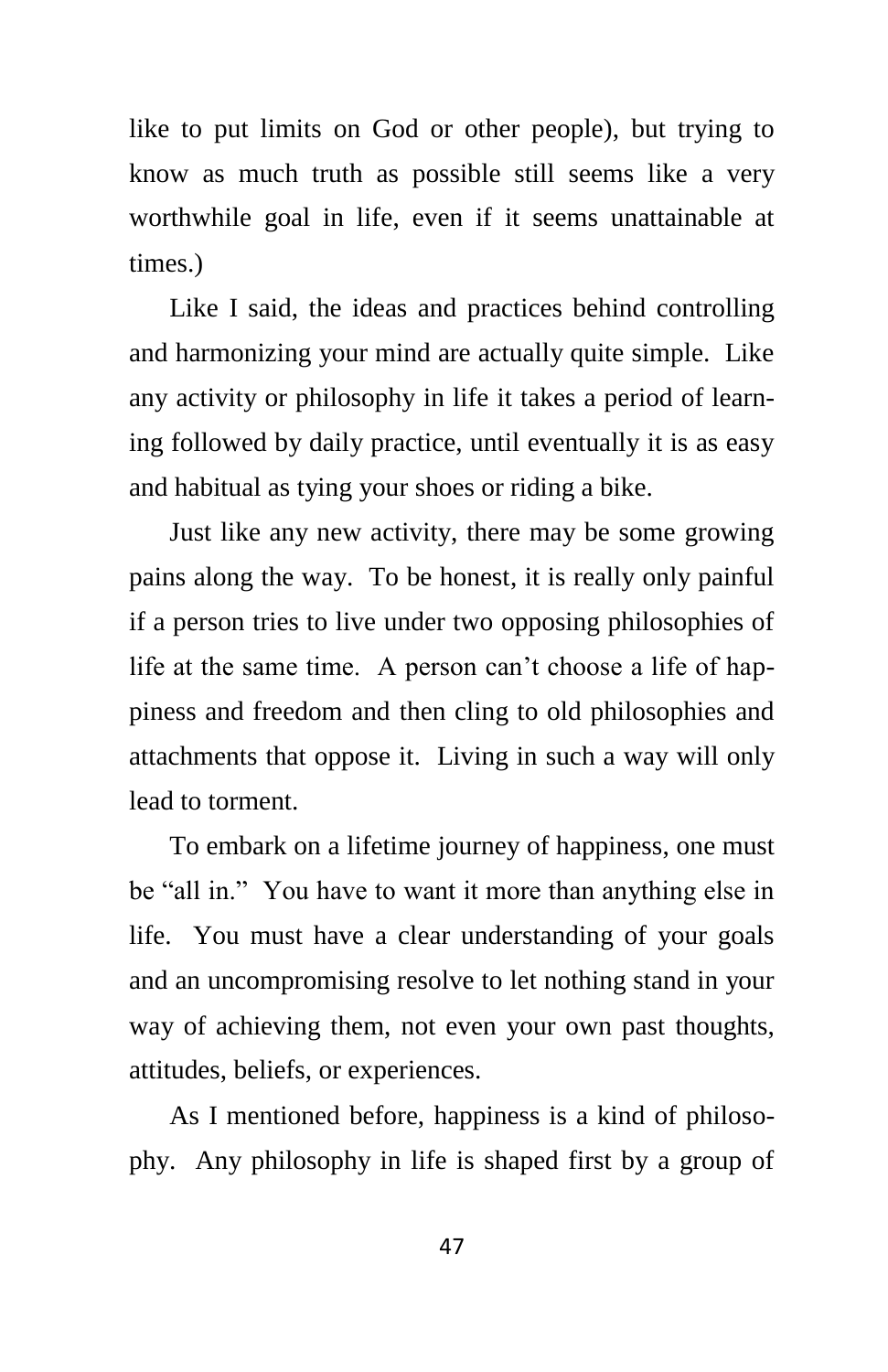ideas which are then built into a system, which, if followed, is meant to produce certain results, which should lead towards predetermined goals.

I believe in keeping things as simple as possible; the simpler, the better. The philosophy of happiness is not a difficult one. It is so simple, in fact, that it seems almost too obvious. And it is. The problem is that most people just don't think about it often enough or practice it much.

One of the problems in life is that from a very young age we are taught by the examples of others that it is okay to indulge in anger, self-pity, anxiety, and negative thinking―that it is, in fact, *normal* to do so! That it's a part of what it means to be *human*! But nothing could be further from the truth! That's not the way that a human life needs to be at all! By practicing a philosophy of happiness, a person can escape from these kinds of self-defeating ways of thinking and mature into a happy, positive, and fulfilled person.

So what do you want the most in life? What are your goals? Why wait any longer to live a life of constant happiness? Be happy now!

Be happy always!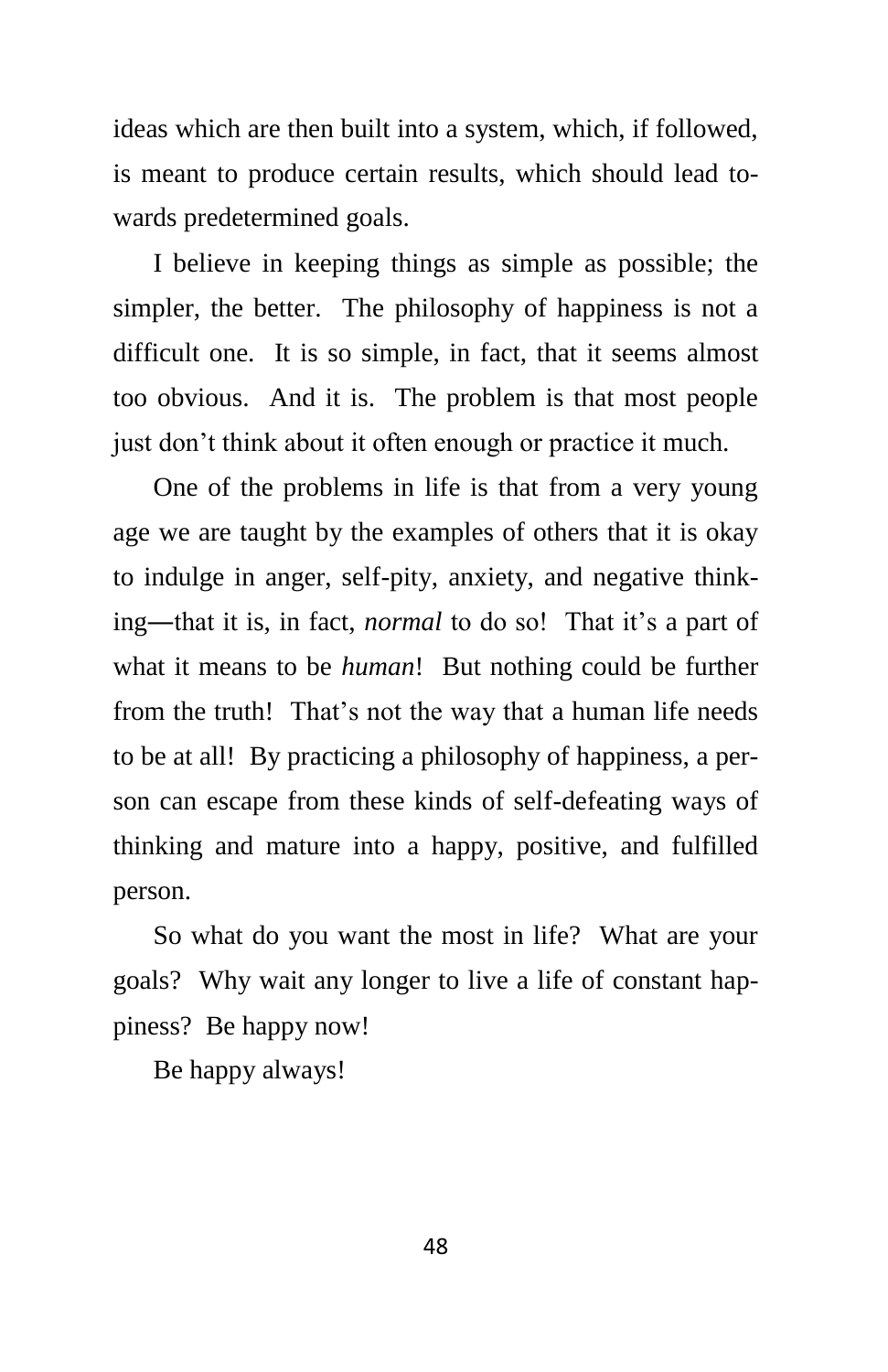#### **Quotes for Living a Happy Life**

(When reading this section, it may be helpful to replace the words "happiness" or "happy" with other words such as *godliness, peace, positivity, joy, etc*…for increased versatility and impact.)

"You cannot think unhappy thoughts and expect to be happy. If you want to be happy, you have to think happy thoughts."

"You have the power to decide which thoughts occupy your mind and constitute your energy. With practice, this power grows into habit, which eventually becomes your normal way of interacting with the world."

"To realize happiness you must unlearn your old ways of thinking and replace negative thoughts with positive thoughts."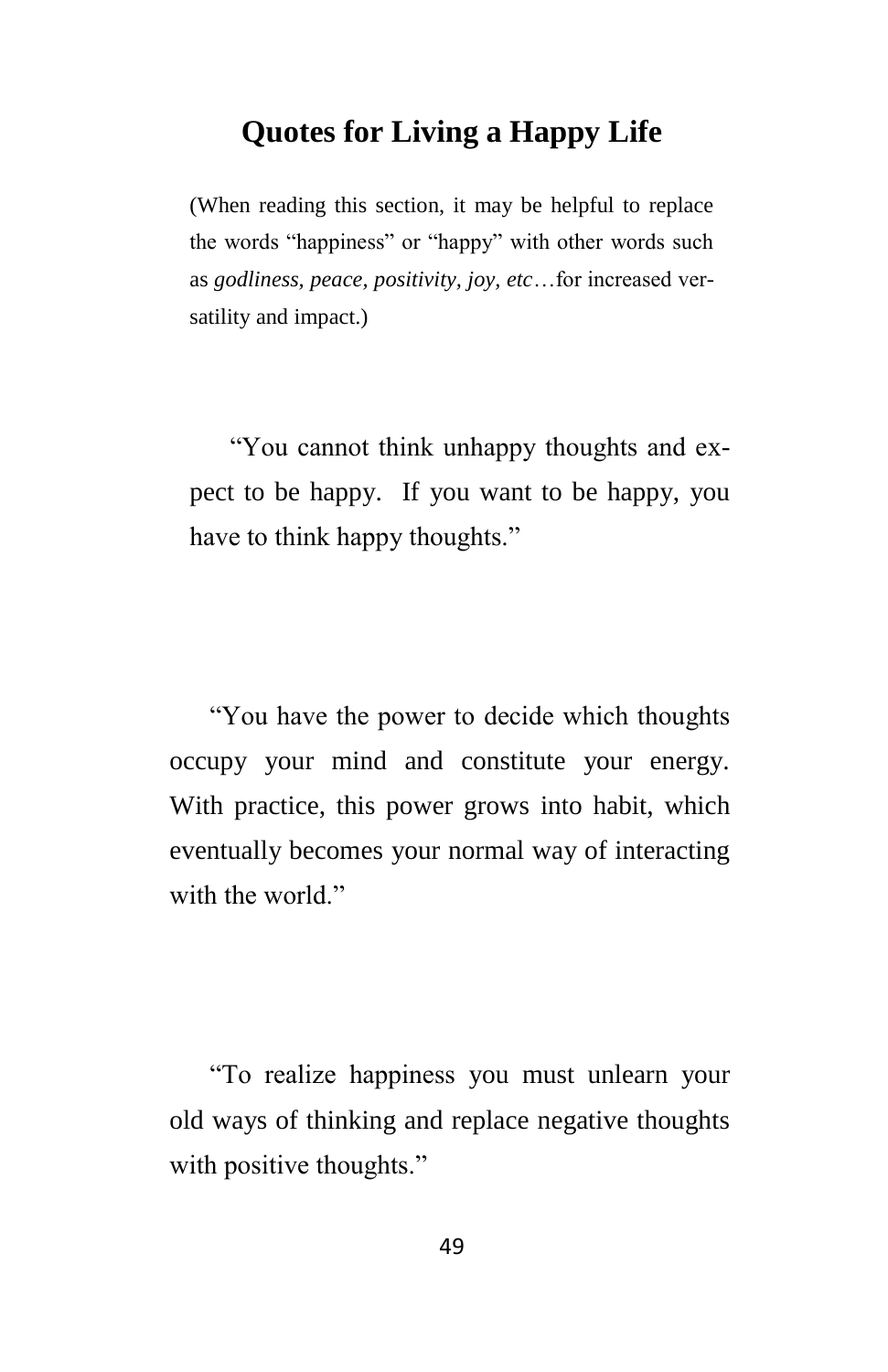"Happiness is a state of joy, positivity, and perspective. Happiness is a philosophy, an attitude, a passion. Happiness is a choice."

"Anytime an unhappy thought enters your mind, you must banish it immediately. There is no other way to happiness."

"To be in a perpetual state of happiness you have to want happiness more than anything else. It means giving up every kind of self-pity, justification, indulgence, or excuse as to why you can't be happy."

"Don't get stuck or dwell on negativity. If you're going to get stuck, get stuck on happiness. Dwell on joy, appreciation, beauty, and positivity."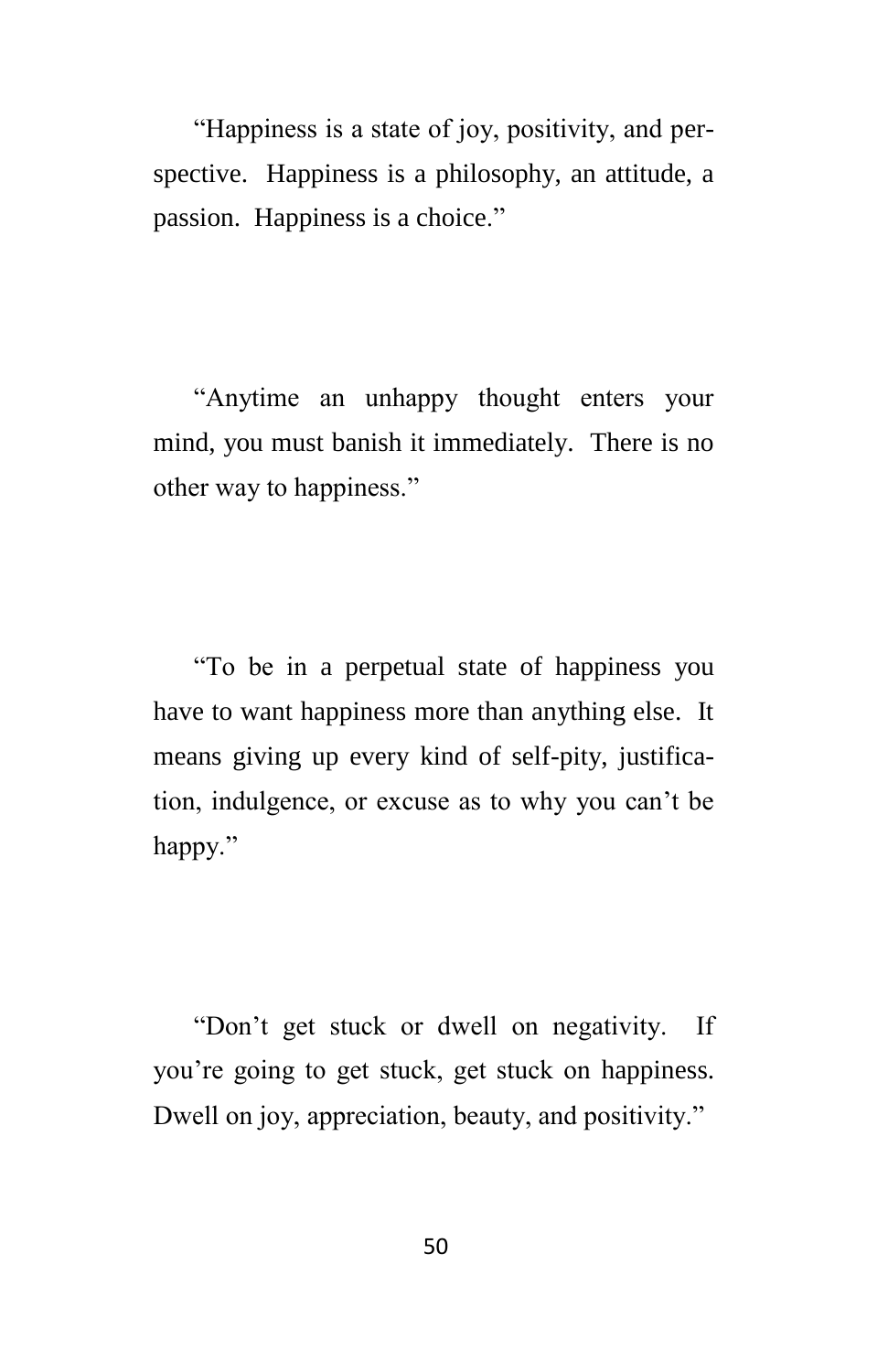"Although the past can be an excellent teacher, it isn't necessary to dwell on the past to build a better future. To build happiness in the present, you must *be* in the present! If you are always happy in the present, your future will be happy as well."

"One of the key ingredients to living a life of happiness is to focus not on what you don't want, but on what you do want. This is very important!"

"To embark on a lifetime journey of happiness, one must be "all in." You have to want it more than anything else in life. You must have a clear understanding of your goals and an uncompromising resolve to let nothing stand in your way of achieving them, not even your own past thoughts, attitudes, beliefs, or experiences."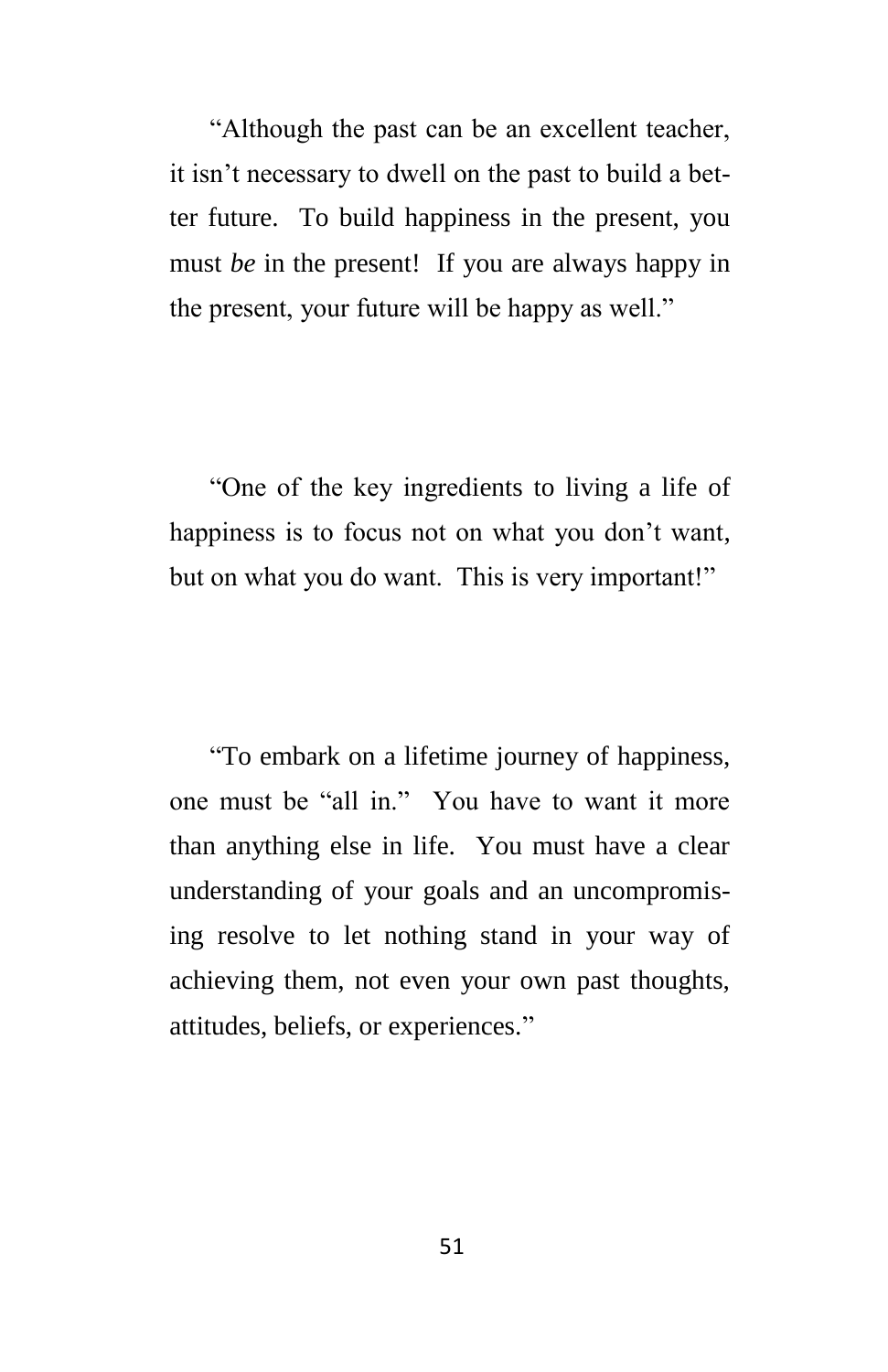"Do you want to be happy? Then why do you keep doing those things which make you unhappy?"

"Happiness is a kind of philosophy. Any philosophy in life is shaped first by a group of ideas which are then built into a system, which, if followed, is meant to produce certain results, which should lead towards predetermined goals."

"While on the path of happiness, even if something does annoy or upset you, make a conscious effort to notice this happening and bring yourself quickly back to the path. How long you remain off of the path is entirely up to you."

"Step 1: Decide to be happy. "Step 2: Refer to step one."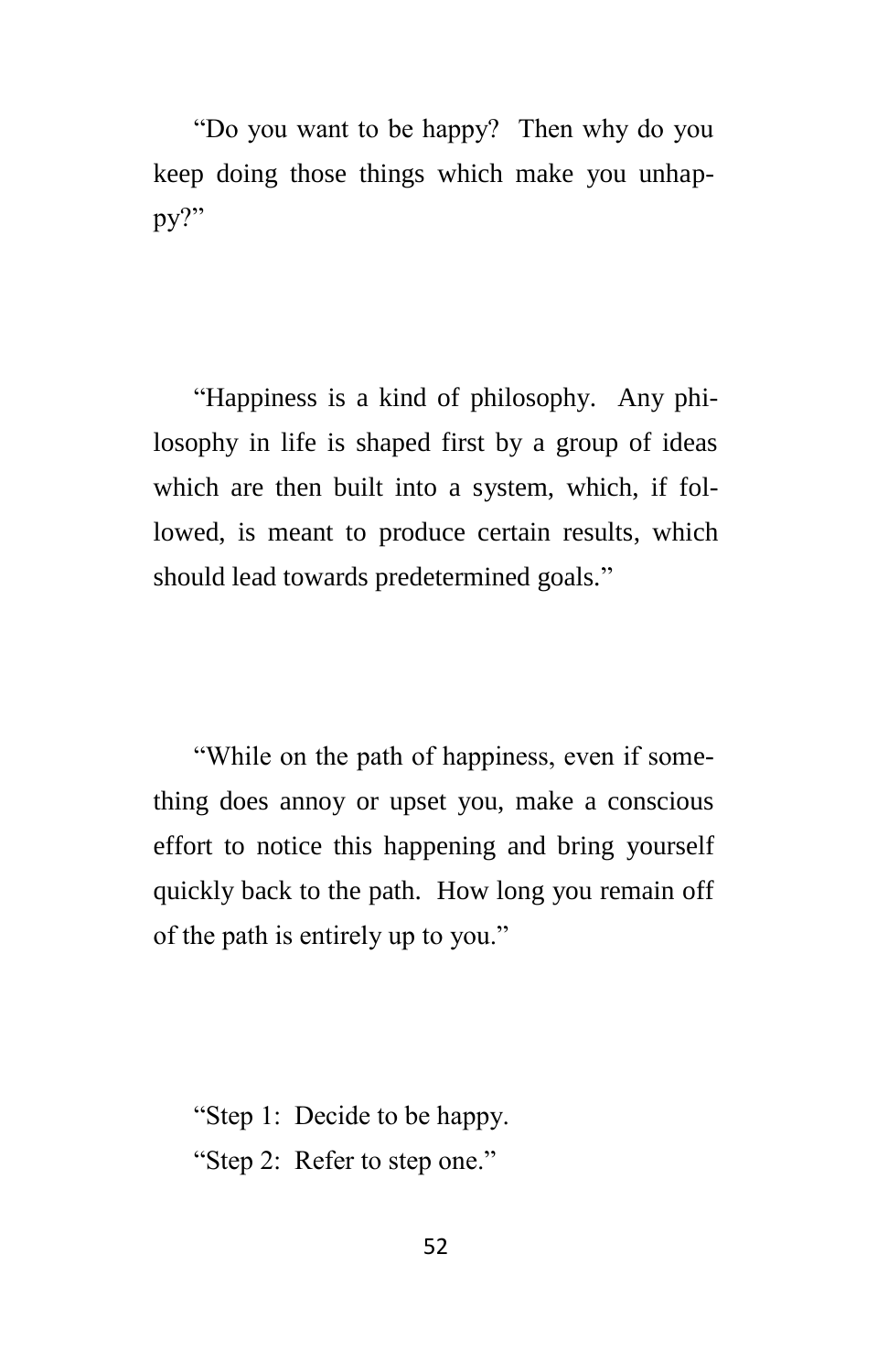"Do you want to be peaceful? Think peaceful thoughts! Anxious thoughts and peaceful thoughts cannot co-exist at the same time! You must choose one or the other!"

"Appreciation is one of the cornerstones of happiness."

"If you're not experiencing joy and happiness this very moment, why not? What is preventing you from doing so? The only things that can―your attitudes and perspectives."

"You are responsible for yourself. It is up to you and you alone how you feel at any given moment."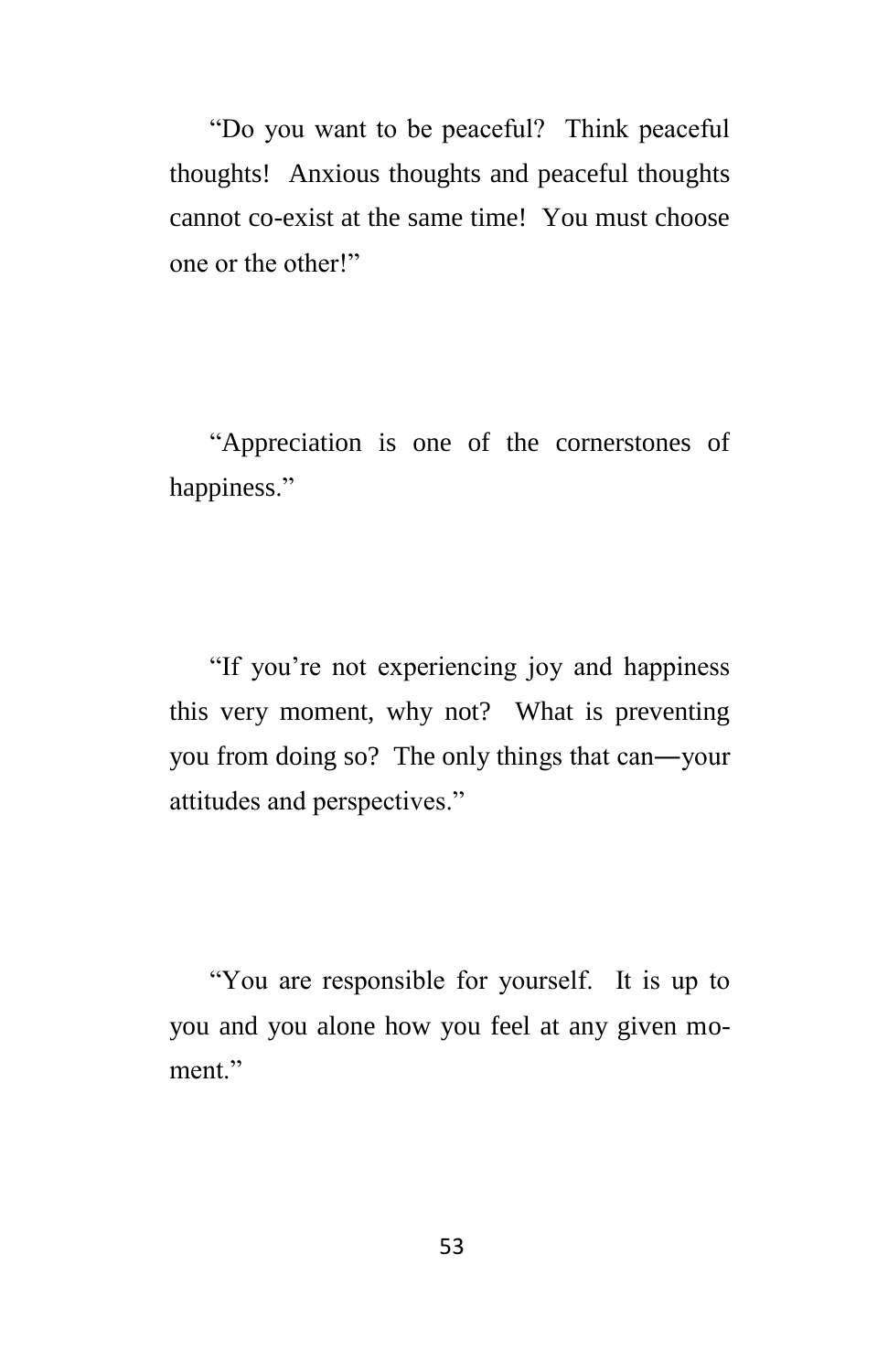"Self-forgiveness is a necessary part of living a life of happiness. Although it is appropriate and natural to feel bad when you've done something wrong or that goes against your principles, it is also important not to let the feeling last for longer than is necessary in order to learn what you need to from the experience. What you've done in the past is done; today is a new day. Don't let yesterday (or tomorrow) prevent you from being happy today."

"Whether your thoughts are good or bad, positive or negative, peaceful or stressful, you are responsible for them."

"During everyday life, if I notice a person or event trying to disrupt my happiness, I calmly remind myself that being in a perpetual state of happiness takes constant practice. Practice something long enough and you're bound to get good at it."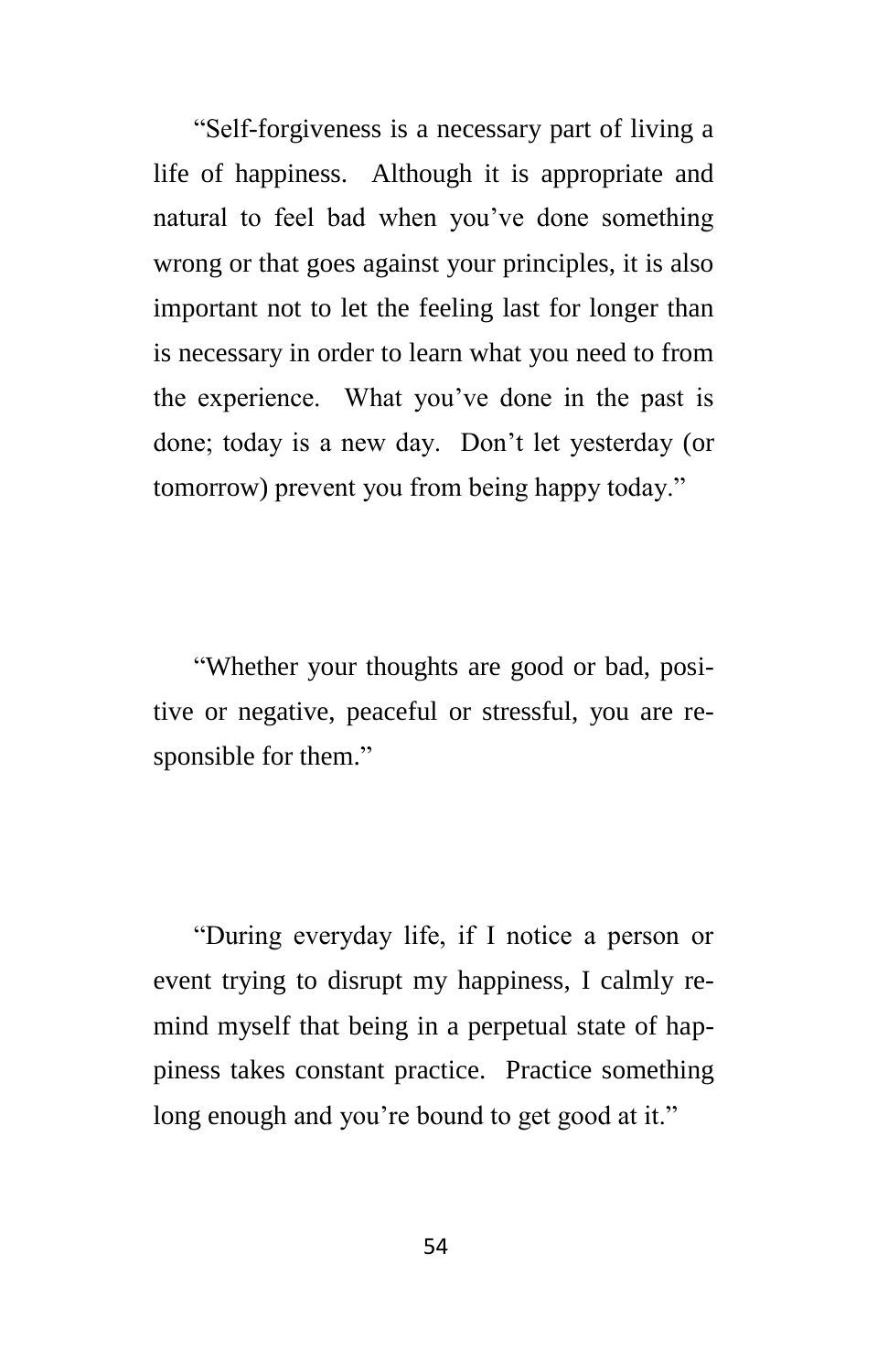"For a tool to work it needs to be used; it does no good sitting in a toolbox collecting dust."

"For a lot of people, this is what life is like: 'I won't be happy unless I have (enter word here)! This is called an "attachment." You should have only one attachment in life, and that is your attachment to your desire to be happy."

"Will power is like a muscle: the more you exercise it, the stronger it gets. The less you exercise it, the weaker it gets."

"A strong will power is the greatest and most important tool that a person can develop. Without it, even knowledge and understanding are left paralyzed and directionless."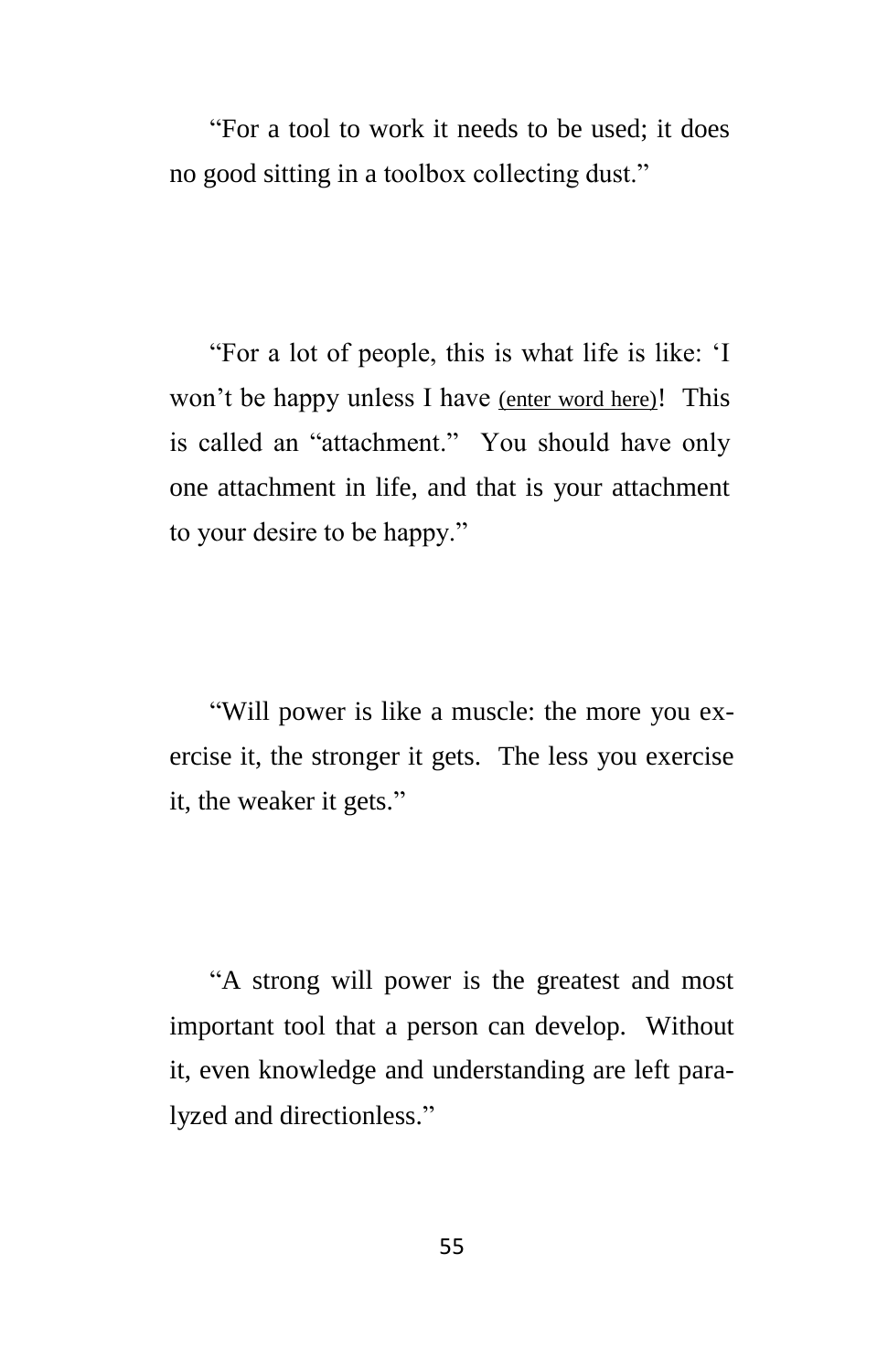"A person can have all of the knowledge in the world, but without the will power to use that knowledge and put it to good use, it will be wasted. Therefore, it is crucial to develop, test, and strengthen your will constantly."

"We are all "works-in-progress," and sometimes it takes a while to build a solid foundation under your feet before you can stand securely and confidently on the strength of your will power."

"Take some time regularly to evaluate yourself and see how well you are developing towards your goals. This kind of self-evaluation is a must-have ingredient for any person on the path to enlightenment, but it is only helpful if you are completely honest with yourself about everything."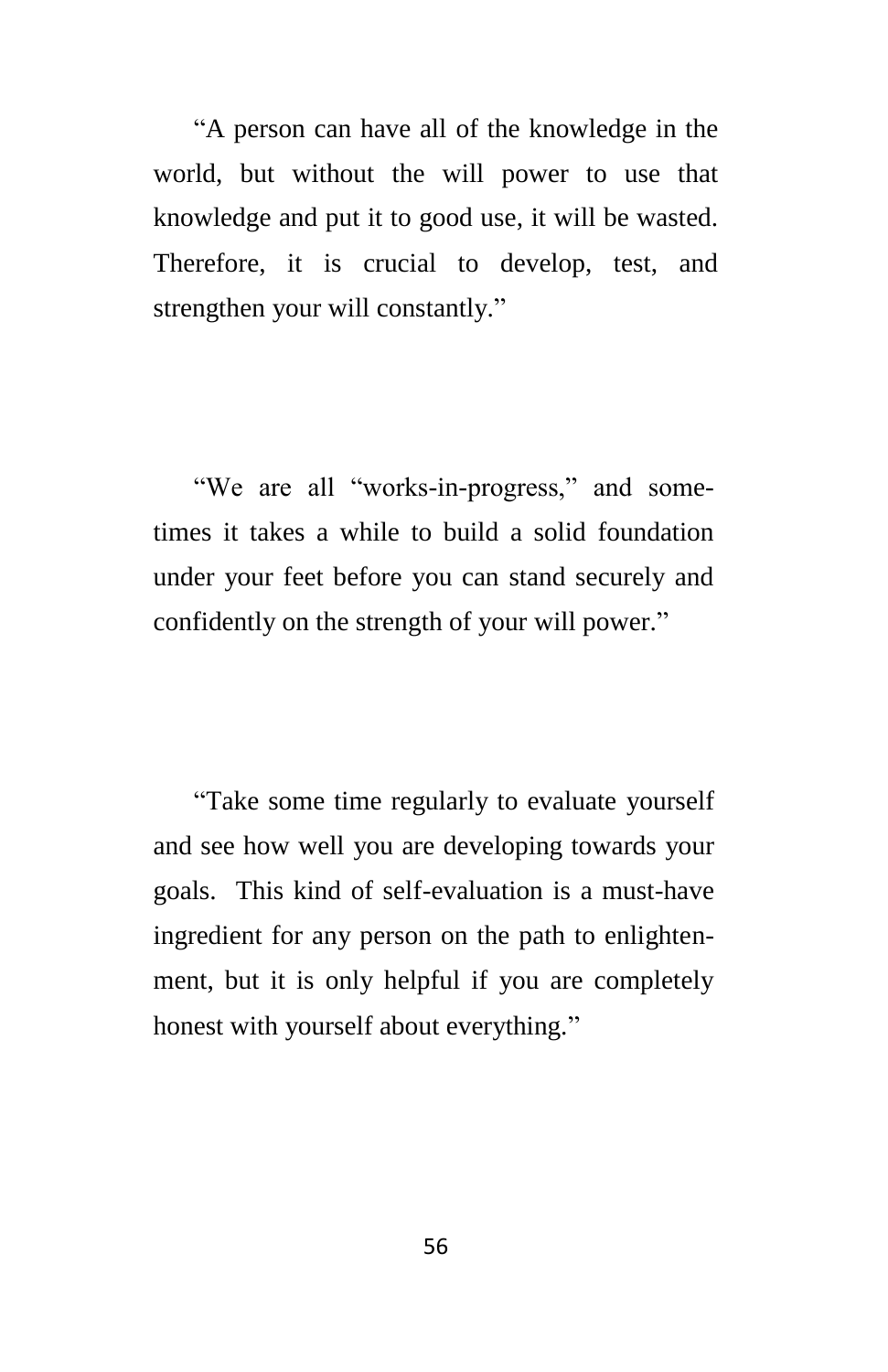"Analyze your desires as they are happening, and choose the way that meets your goals the best. Practice this method constantly, and happiness will surely follow."

"It is important in life that we continue to grow and evolve towards our goals, for such evolution is usually accompanied by feelings of joy, contentment, and satisfaction."

"Spiritual enlightenment is possible for each and every person, should they direct their will to that end."

"Philosophy and spirituality isn't just about *accepting* someone else's ideas; philosophy and spirituality are meant to be lived and experienced!"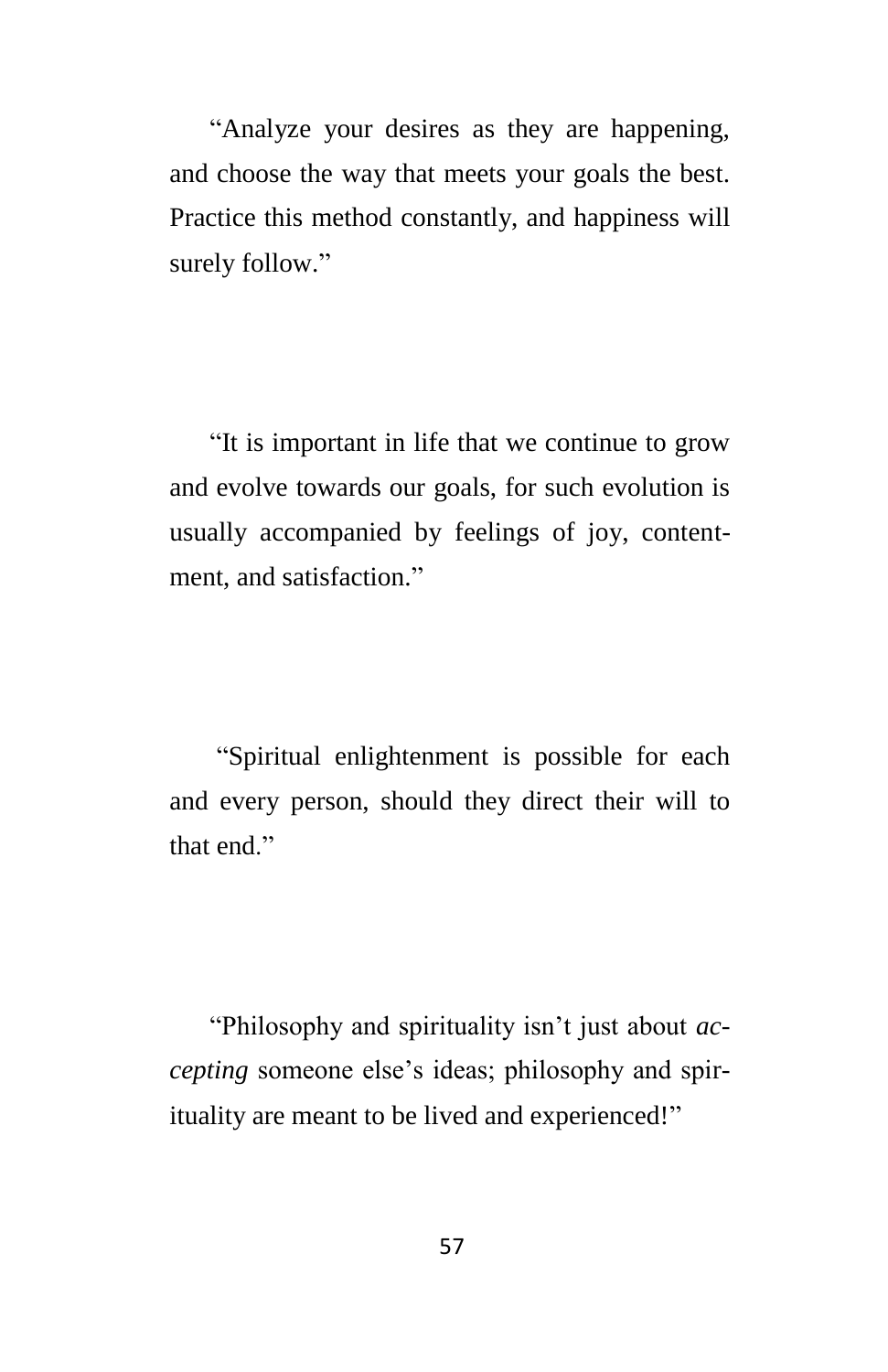"You have the power to direct the flow of thoughts that go through your mind, to decide which attitudes and ideas you have, and how you will respond emotionally to anything that happens in your life."

"One of the problems in life is that from a very young age we are taught by the examples of others that it is okay to indulge in anger, self-pity, anxiety, and negative thinking—that it is, in fact, *normal* to do so! That it's a part of what it means to be *human*! But nothing could be further from the truth! That's not the way that a human life needs to be at all! By practicing a philosophy of happiness, a person can escape from these kinds of self-defeating ways of thinking and mature into a happy, positive, and fulfilled person."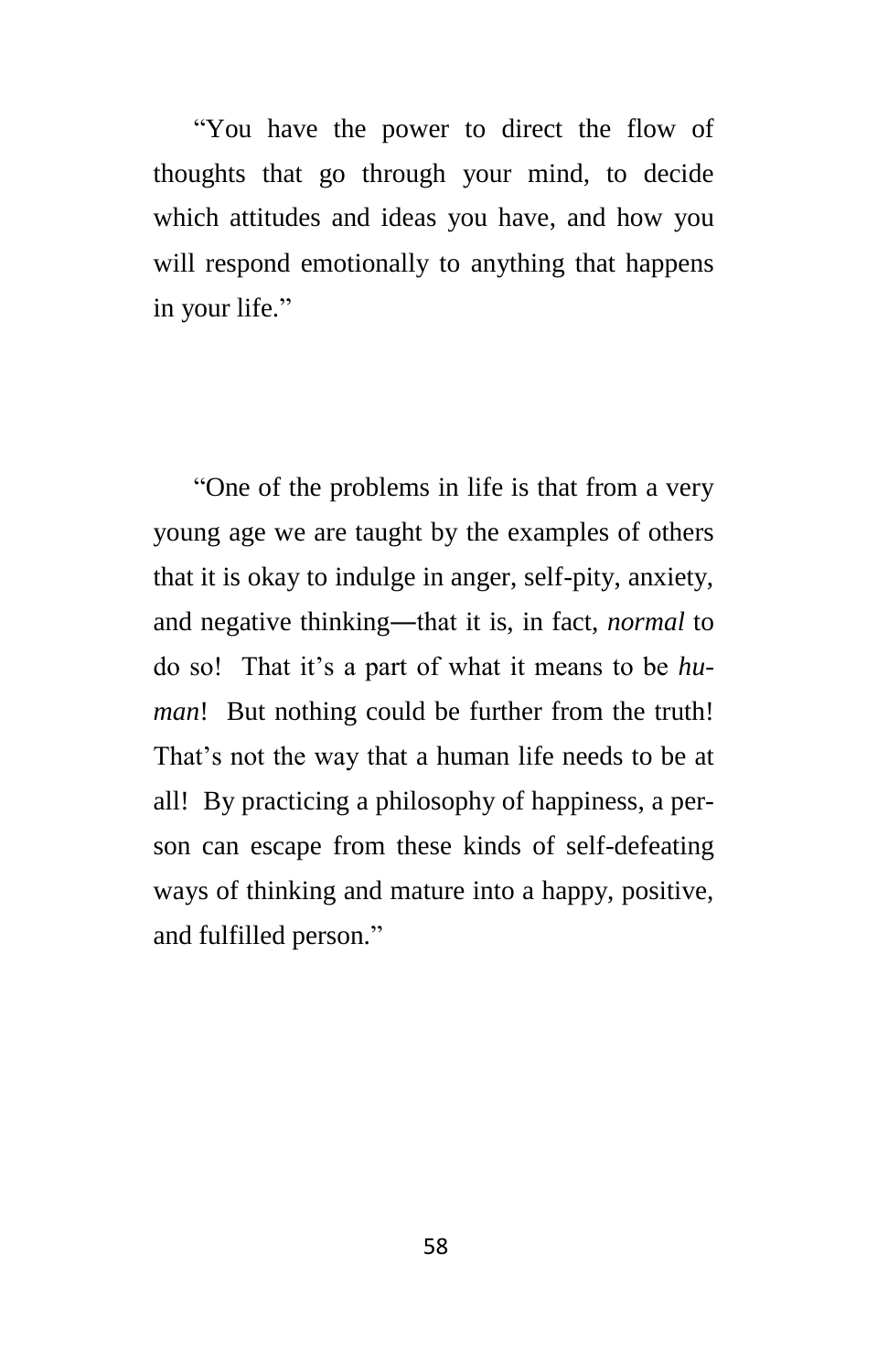"Imagine a world in which every person, from a young age, was taught that they had the power to control and harmonize their own mind and live at peace with themselves and those around them. Wouldn't that be a wonderful world?"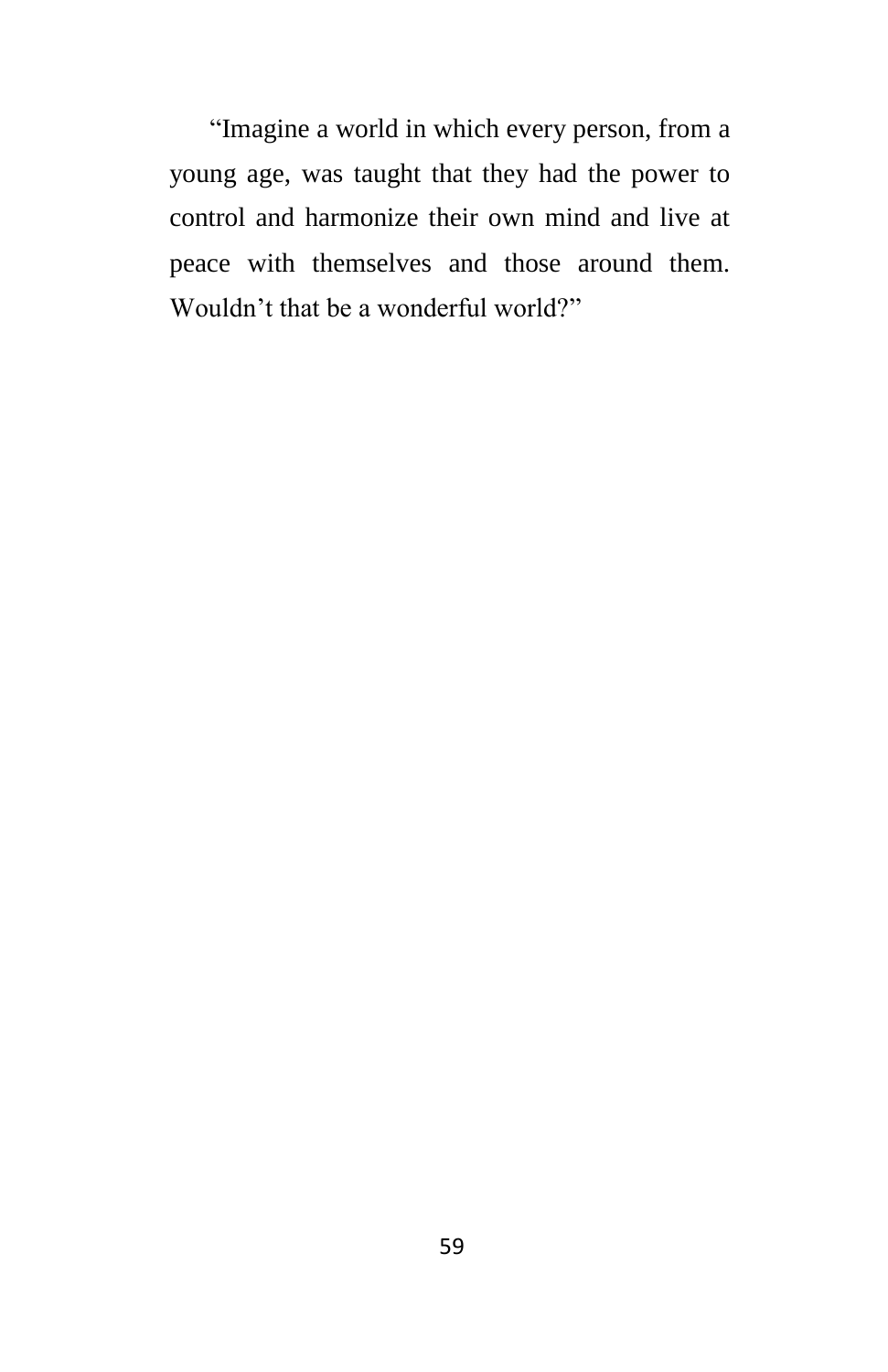### **A Path to Happiness**

- Understanding your mind, your thoughts, and your will is essential in understanding yourself
- You are responsible for yourself. It is up to you and no one else what you think and how you feel at any given moment
- Know and understand that you have the power to experience and maintain joyful and peaceful thoughts all the time
- Observe your mind and thought processes
- Understand your mind and thought processes
- Decide what you want and why
- Decide a number of goals that you want more than anything else
- Set realistic goals in regards to your mental/emotional/spiritual self and work towards realizing those goals
- Incorporate your goals into a philosophy and practice it, using constant observation to filter everything in daily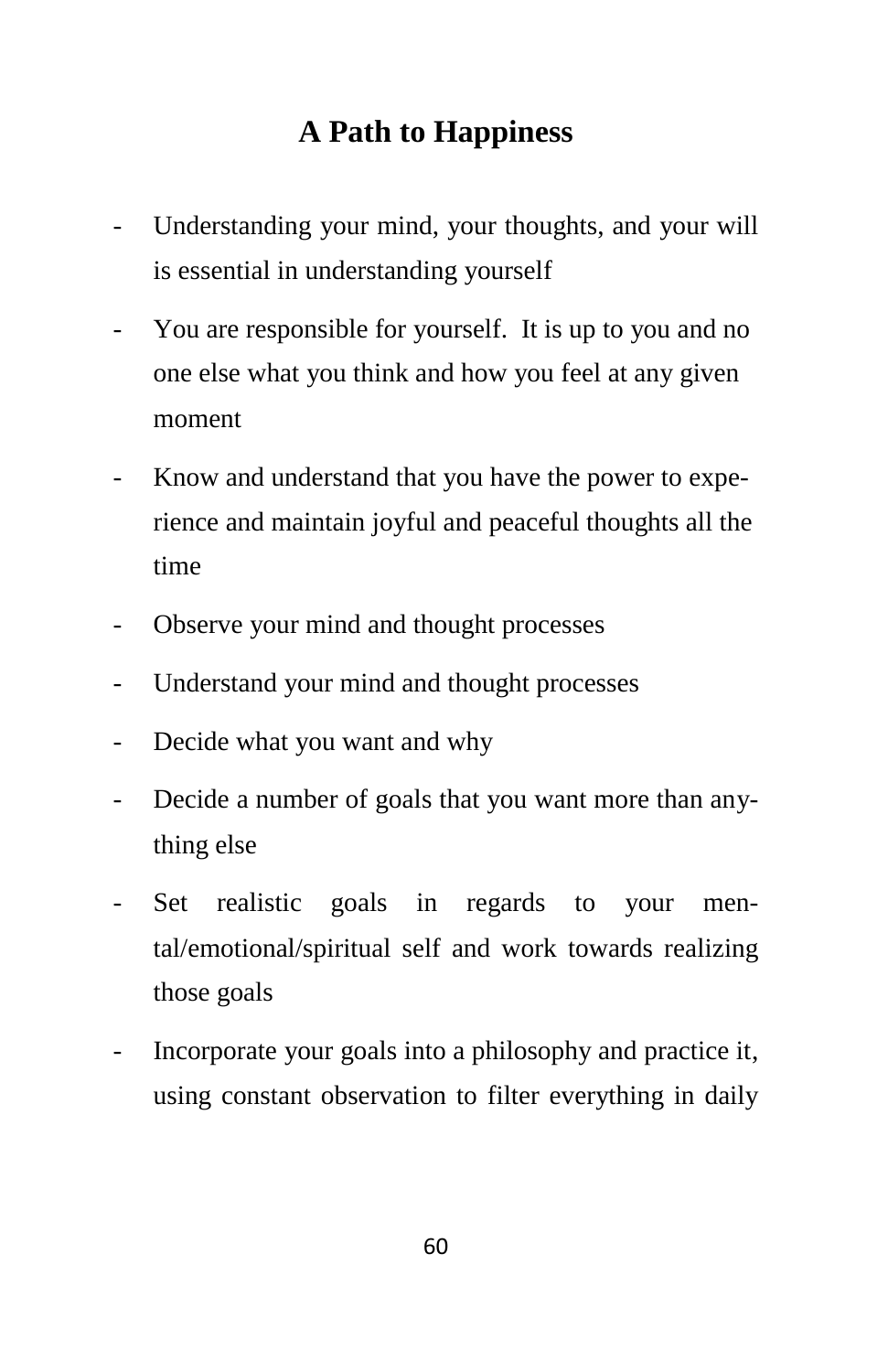life (thoughts, emotions, experiences) through your philosophy and tools

- Learn the tool of "I want (*place goal here*) more than anything else"
- Find methods and techniques to help keep your mind clear, beautiful, and on track towards realizing your goals
- Take time to evaluate your progress, understanding that a seed doesn't grow into a flower overnight, but remain open to the reality that there are times when certain goals and mind frames can materialize and solidify rapidly or even instantly, like the flick of a switch
- Take life one moment at a time, one thought at a time. You, and you alone, are responsible for the thoughts that occupy your mind at any given moment
- Continue to observe yourself, improve yourself, and practice your philosophy
- Share what you have learned with others